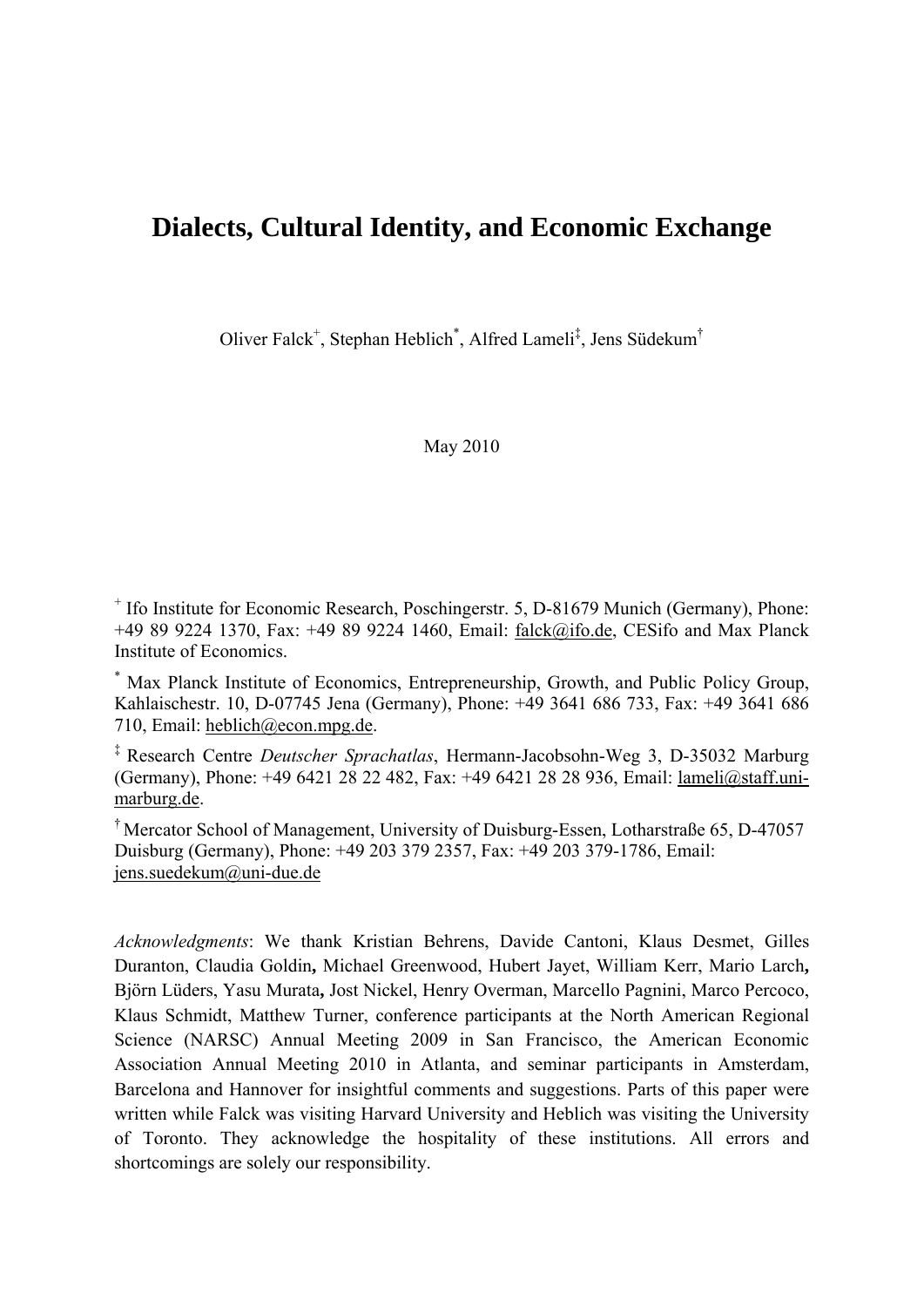## **Dialects, Cultural Identity, and Economic Exchange**

#### Abstract

We evaluate linguistic micro-data from a unique language survey conducted between 1879 and 1888 in about 45,000 German schools. The recorded geography of dialects provides an ideal opportunity to comprehensively portray deep cultural differences at the local level. Dialects have been shaped during centuries in a process of linguistic evolution and reflect domains of cultural identity that would otherwise be immeasurable. We then show in a gravity analysis that cross-regional migration in the period 2000-2006 is positively affected by historical dialect similarity. This points at highly time-persistent cultural borders that impede economic exchange across regions of the same country.

JEL Codes: R23; Z10; J61

Keywords: Dialects; Language; Culture; Internal migration; Gravity; Germany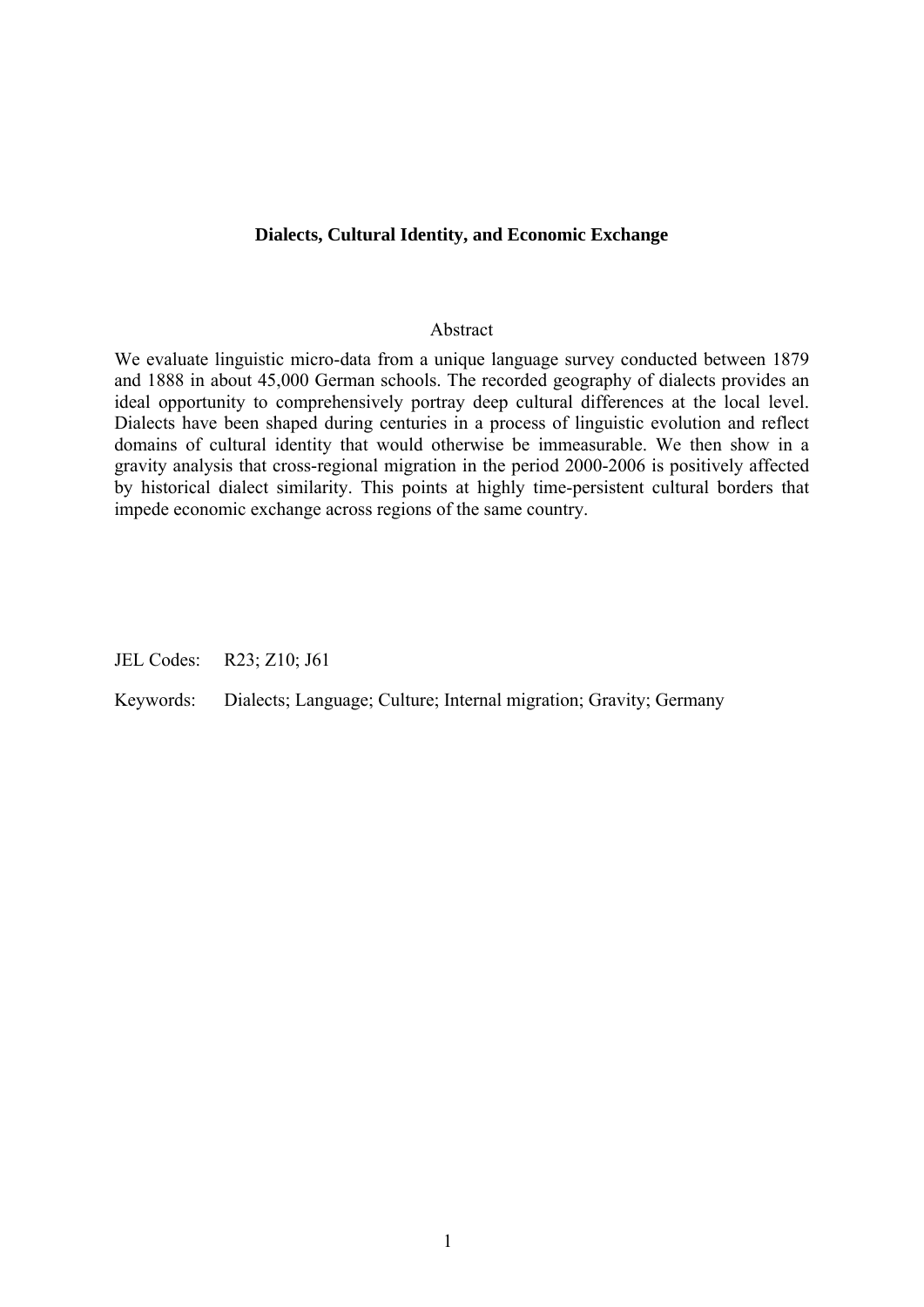*"It is impossible for an Englishman to open his mouth without making some other Englishman hate or despise him"*  (George Bernhard Shaw — Pygmalion, 1916)

## **1. Introduction**

Scholars from various disciplines have long argued that economic phenomena are strongly affected by culture, but quantitative research on the causal effects of cultural ties on economic exchange has started only very recently (see, among others, Guiso *et al*. 2009; Desmet *et al*. 2008; Tabellini 2010). This literature faces the problem that *culture* is not an easily operational concept and is, thus, difficult to measure. This involves several key issues, in particular that proxies for cultural ties: i) are often only available at a high level of aggregation, typically for different countries; ii) may capture also other effects on economic outcomes, such as transaction costs, information barriers, or institutions; iii) do not provide a comprehensive picture of cultural identity, but capture only single aspects like religion or ethnicity; and iv) are often endogenous to the level of economic exchange.

In this paper we analyze the economic implications of cultural ties on a much finer scale than previous studies, across 439 regions of the same country (Germany). We use a novel measure for cultural identity, historical local dialects, and analyze how dialect similarity affects current cross-regional migration flows. With this approach we try to tackle the aforementioned problems of identifying the causal impact of culture on economic exchange.

From a linguistic point of view, dialects are regional variants of the same language. They can differ substantially in terms of pronunciation, vocabulary or grammar (Crystal, 1987), but despite their peculiarities, local dialects usually do not pose major communication barriers comparable to those posed by language differences across countries. To give an example, the dialect spoken in Liverpool ("Scouse") is quite distinct from the English in most parts of the United Kingdom, including the neighboring regions of Chesire and Lancashire. However, it is still easily possible for "Scousers", who can be recognized as such, to have conversations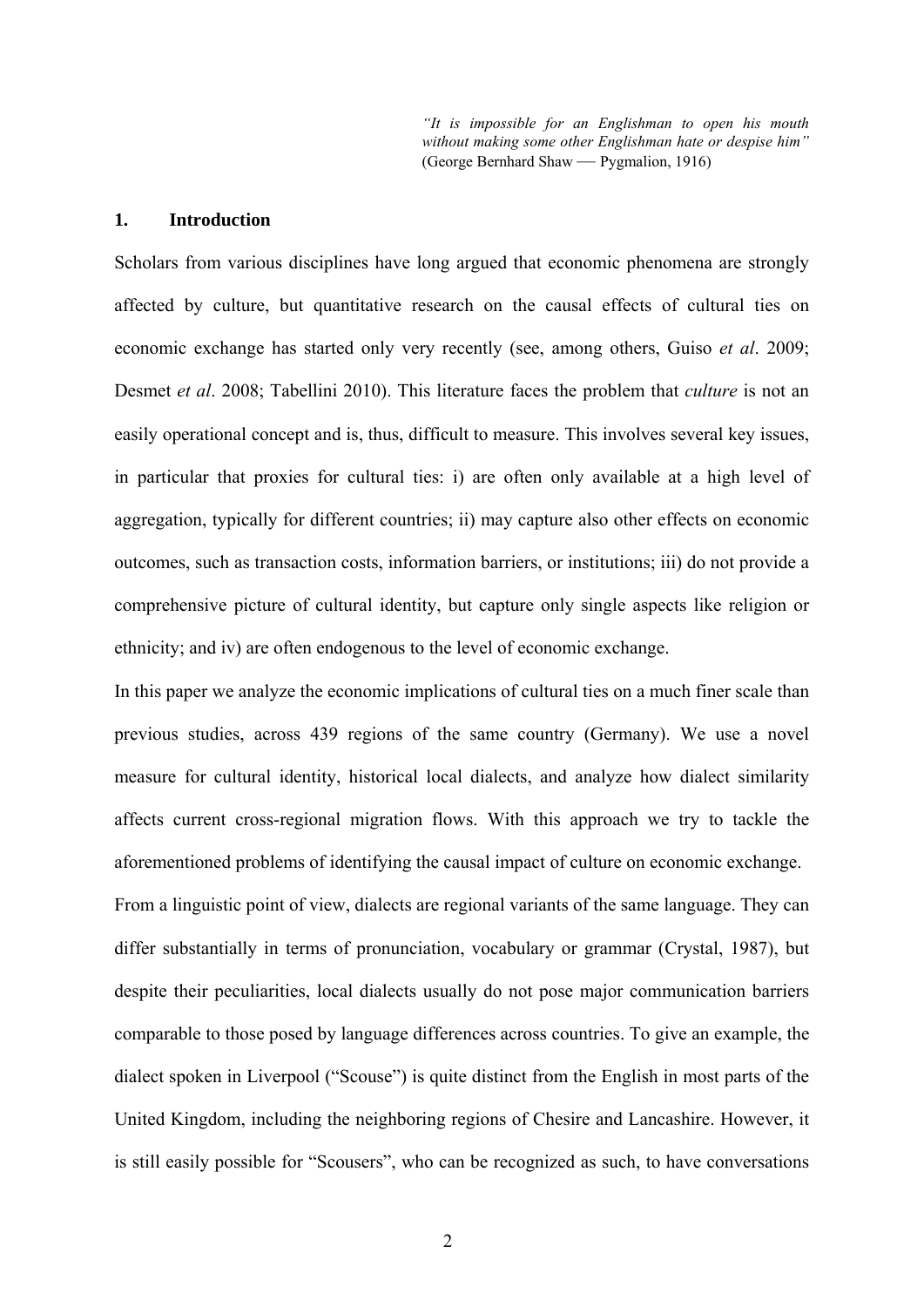with Englishmen from other areas. The geography of dialects does therefore not represent literal communication barriers, but it reflects the outcome of a century-long process of linguistic evolution. This point has already been recognized by Charles Darwin, who writes in his seminal book on the *Origin of Species*:

 "*If we possessed a perfect pedigree of mankind, a genealogical arrangement of the races of man would afford the best classification of the languages now spoken around the world; and if all extinct languages, and all intermediate and slowly changing dialect, were to be included, such an arrangement would be the only possible one.*" (cited after Cavalli-Sforza 2000:167).

Below we provide several examples showing that linguistic patterns—almost like a genome—store information about historical interactions. This supports the argument by Darwin and suggests that dialects provide a unique opportunity to comprehensively portray deep cultural differences at the regional level.

We evaluate, for the first time in the economic literature, micro-data from an encompassing language survey. This unique survey was conducted by the linguist Georg Wenker between 1879 and 1888, and comprises detailed phonological and grammatical attributes of the language spoken by pupils in about  $45,000$  schools across the German Empire.<sup>1</sup> Using this data, we construct a dialect similarity matrix for the current 439 German districts (NUTS3 regions), where the characterization of each district's dialect is based on 383 linguistic features having to do with the pronunciation of consonants and vowels as well as with grammar. Based on a gravity model, we then investigate to what extent these historical dialect differences affect regional gross migration flows during the time period 2000-2006. Research on internal migration has consistently shown that local economic conditions, such

as wages, unemployment, housing prices, etc., are key drivers of individual location

 $1$  To this day, the Wenker survey is the most complete documentation ever of a nation's language and has defined standards in the linguistics discipline (for a detailed introduction, see Lameli 2008). Similar data are not available for other countries or languages at a comparable degree of detail. Furthermore, Germany is an interesting study subject because of its long fragmented political history, which has contributed to a substantial spatial variation of linguistic patterns (see below).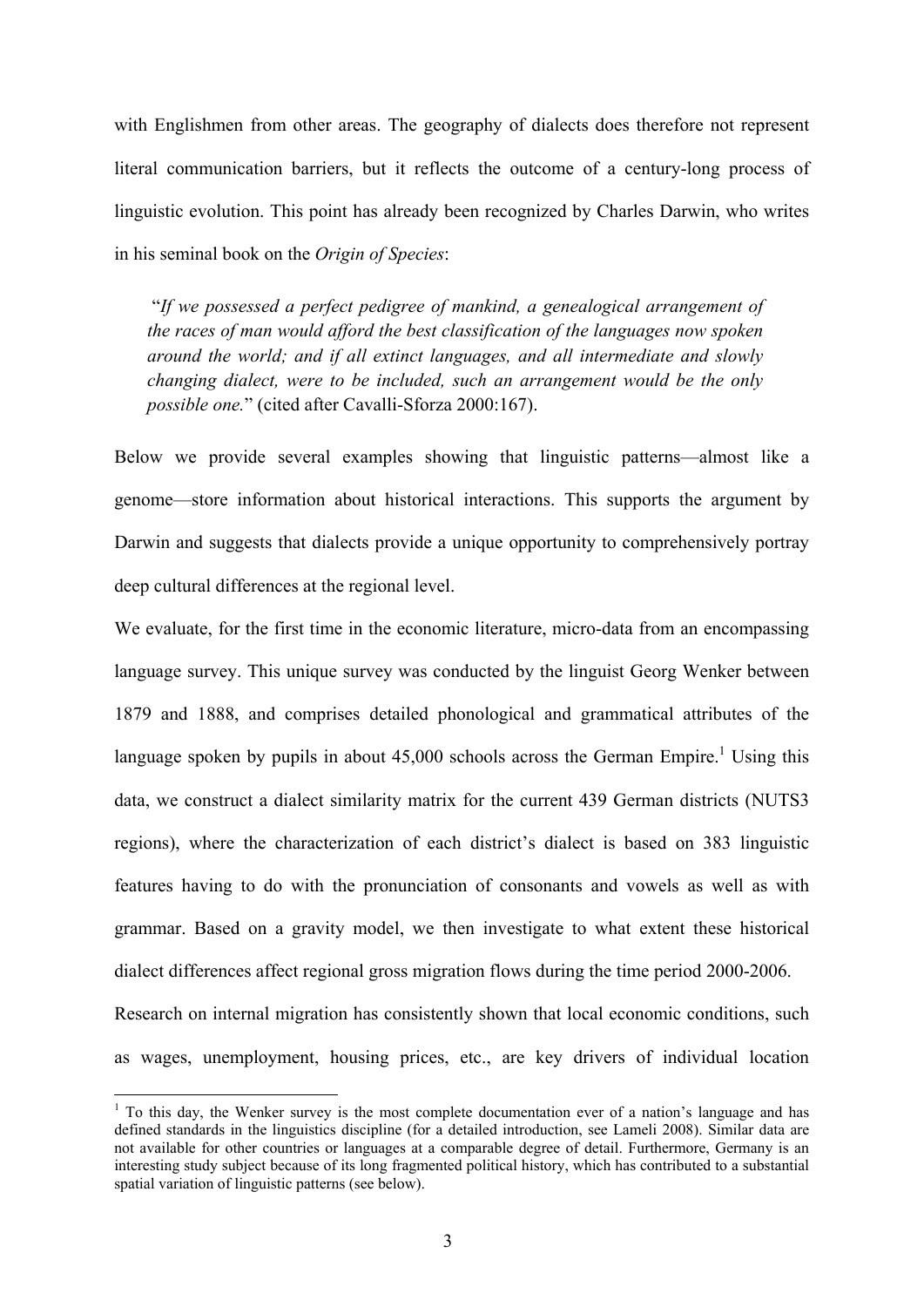decisions. Economically prosperous regions tend to face larger inflows than outflows of population, while backward regions experience net emigration. However, it is also frequently noted that gross flows are two-directional and typically much larger than net flows. That is, migration does not only go from poor to rich places, but also the other way around.<sup>2</sup> What is more, even gross flows are often relatively small, especially in European countries where regional labor mobility is lower than in the US. These observations suggest that migration, even at the regional level, bears significant overall costs that are affected by other than strictly economic variables. In a classical article, Sjaastad (1962) uses the term "psychic costs of migration", which include the costs of leaving "familiar surroundings" and therefore encapsulate cultural differences across regions that affect mobility decisions.

In our gravity model for migration we control for contemporaneous differences in economic prosperity with source and destination area fixed effects. These fixed effects also capture further unobservable region-specific attributes ("multilateral resistance terms"), and this specification allows for a consistent estimation of region-pair specific impacts such as geographical distance or travel time across regions (Anderson and van Wincoup, 2003; Feenstra, 2004). Most importantly, with our dialect similarity matrix we can directly proxy the "psychic mobility costs" and quantify their effect on regional migration flows.<sup>3</sup>

The central finding of our empirical analysis is that current migration is significantly positively affected by the similarity of the dialects prevalent in the source and destination area in the late  $19<sup>th</sup>$  century. An individual who decides to migrate today—all else equal—

 $2^2$  See, e.g., Hunt (2006) for an analysis of internal migration in Germany. Classical references are Schwartz (1973) and Greenwood (1975). Pissarides and McMaster (1990) analyze net regional migration flows and show that they tend to be directed toward areas with high wages and low unemployment rates.

<sup>&</sup>lt;sup>3</sup> It is possible to specify a similar gravity model for other types of cross-regional flows as the outcome variable. However, inter-regional data on trade or financial flows are not available at a comparable level of geographical disaggregation. What is more, we believe that migration flows are at least equally well suited to study the effects of intangible and persistent cultural borders on current economic exchange. Individuals do not migrate very often during a lifetime, even at the regional level. Hence, moving from one region to another is a substantial act, and cultural biases may influence such a decision even more strongly than, say, they would the decision to trade goods or to conduct financial transactions with someone from a different region.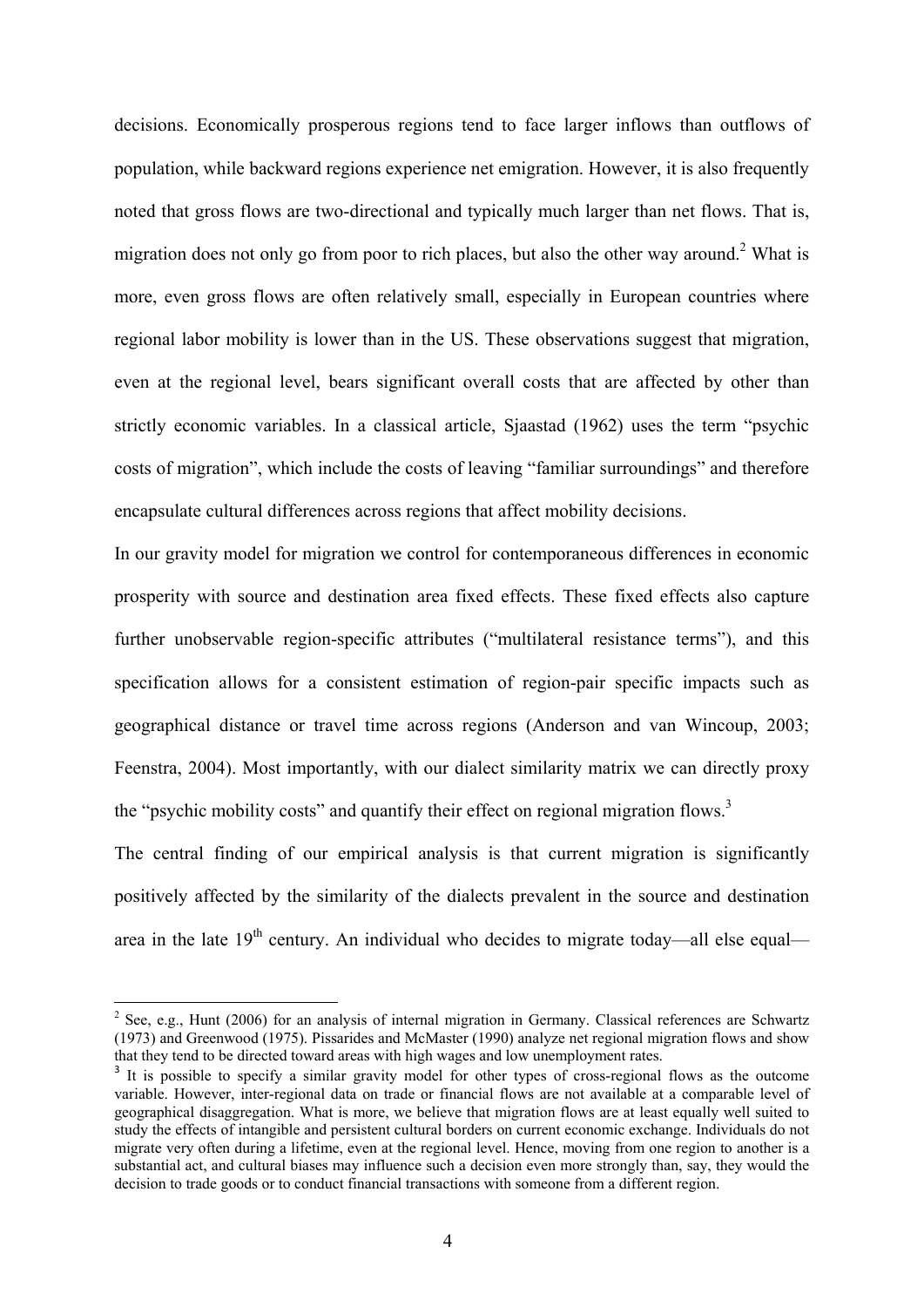prefers destinations with a dialect similar to that found in the source region more than 120 years ago. Cultural ties across regions are highly persistent over time and affect economic decisions even today. These cultural ties are comprehensively portrayed by dialects; in fact we show that dialect similarity is not confounded with other types of region-pair-specific congruencies, like a common religious or political history, but rather seems to capture an entirety of historical imprints and otherwise immeasurable domains of cultural identity.

There is an extensive literature about language and economics, which refers to language acquisition by foreigners or the coexistence of domestic and foreign languages within one country.4 Our focus is different, because we study regional variation of the *same* language. Our findings are thus unlikely to be caused by a similar transaction cost mechanism as in the model by Lazear (1999), where individuals can only conduct economic transactions when they speak a common language. Dialect differences matter for internal migration decisions, not because people would be literally unable to communicate in other regions, but because they have a preference for living in culturally familiar environments.<sup>5</sup>

Our study is also related to recent line of research on the economic effects of cultural similarity at the international level. Guiso *et al.* (2009) show that trade and investment flows across 17 European countries are impeded by intangible borders which stem from a lack of bilateral trust, as measured with Eurobarometer value survey data. Bilateral trust is explained, inter alia, with cultural differences across countries which are in turn measured by differences in religion, genetic and somatic traits. Our study adds to this literature by showing that cultural borders to economic exchange also exist *within* nations and, hence, on

 4 Important contributions to the literature on language acquisition by immigrants and multi-lingual countries include Chiswick (1991), Rauch (1999), Rauch and Trindade (2002), Alesina and La Ferrara (2005), and Melitz (2008). Ginsburgh and Weber (2010) comprehensively review the economics of linguistic diversity.

<sup>&</sup>lt;sup>5</sup> The only other economic study that we are aware of which exploits linguistic variation within the same language is Grogger (2010). He finds that black workers in the US systematically earn lower wages if their speech can be distinctively identified as African American English. Our focus is different, because we are not interested in labor market discrimination against particular dialects (or sociolects), but rather in the effects of cultural similarity – as measured by dialect similarity – on economic exchange.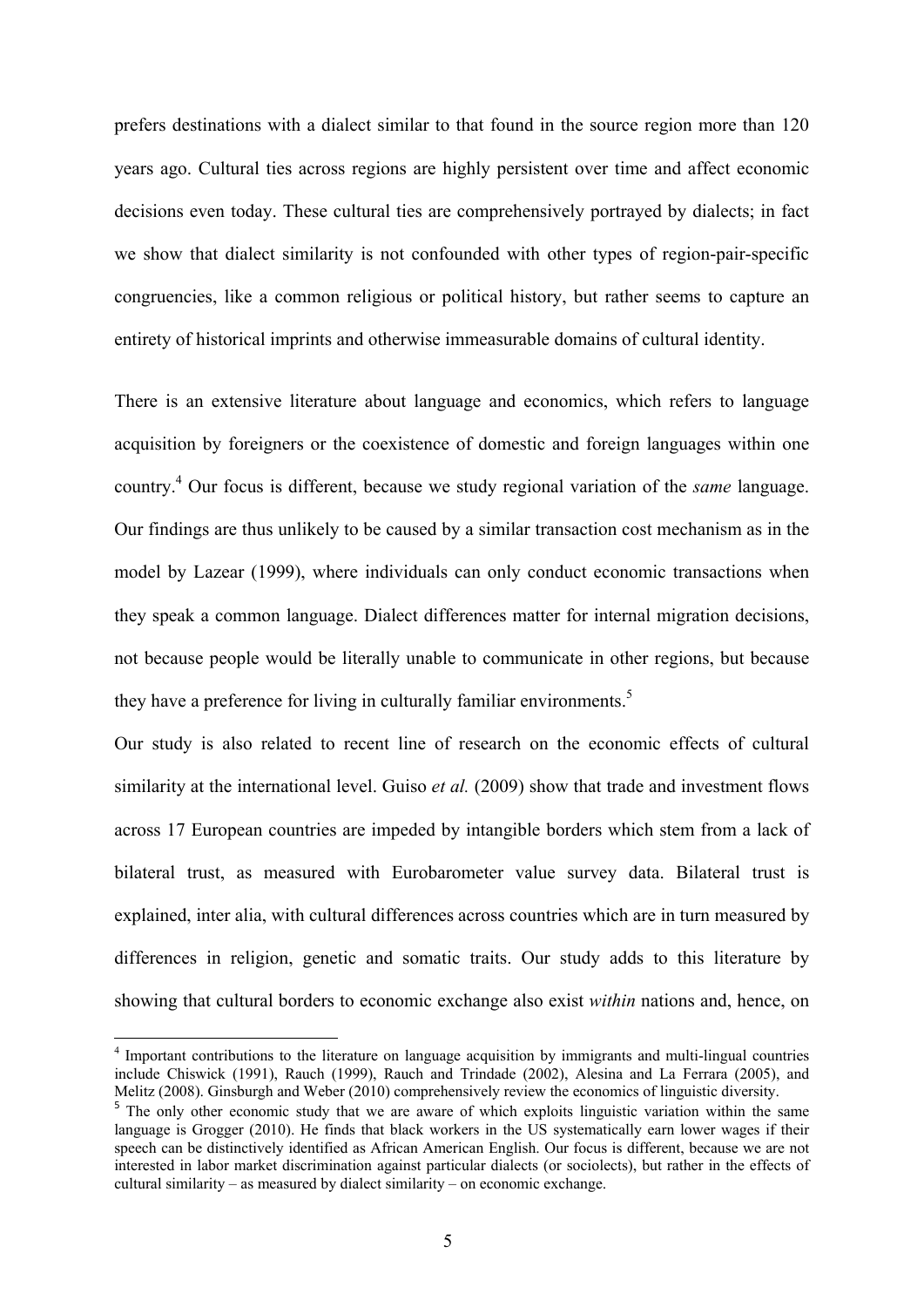a much finer geographical scale. Furthermore, our regional focus allows us to abstract from distortions such as institutions or information barriers, which surely matter at the international level but which are difficult to separate from the effect of culture.<sup>6</sup>

Tabellini (2010) exploits value survey data to study the interaction of culture and institutions in determining output differences across 69 European regions. Recognizing that contemporaneous cultural values are endogenous to current economic outcomes, he instruments culture with historical regional variables on literacy rates and political institutions. In our study, we can directly observe past cultural differences across regions by relying on dialects measured in the  $19<sup>th</sup>$  century and, therefore, face no comparable simultaneity problem. We also take into account another possible source of endogeneity, namely that migration flows may be persistent over time. Linguisitic similarity could then be the outcome of previous migration flows, rather than a causal influence on current migrations. Exploiting the quasi-natural experiment of the German re-unification, we analyze if network effects may have led to persistence in migration flows and, in turn, to dialect assimilation. Furthermore, by focussing on subsamples of regions with similar geological features, we address the possibility that migration flows are driven by persistent omitted factors over the very long run. Our results suggest, however, that we can actually interpret our findings as a causal effect of culture on economic exchange.

The remainder of this paper is organized as follows. In section 2 we describe our linguistic data and discuss the meaning of dialects, especially in the historical context of our study. Section 3 sets out a simple gravity model for current migration flows that serves as the underlying framework for the empirical analysis. Section 4 presents our baseline results together with various robustness checks. Section 5 concludes.

<sup>&</sup>lt;sup>6</sup> Cultural and genetic differences are also set into perspective by Desmet *et al.* (2008), who show hat countries with more distant gene profiles exhibit stronger differences in cultural values. Spolaore and Wacziarg (2009) find a positive relationship of genetic and current income differences across countries. These papers thus emphasize that genetic similarity stimulates economic exchange via a cultural channel. We obtain a consistent result for linguistic similarity on a much finer spatial scale.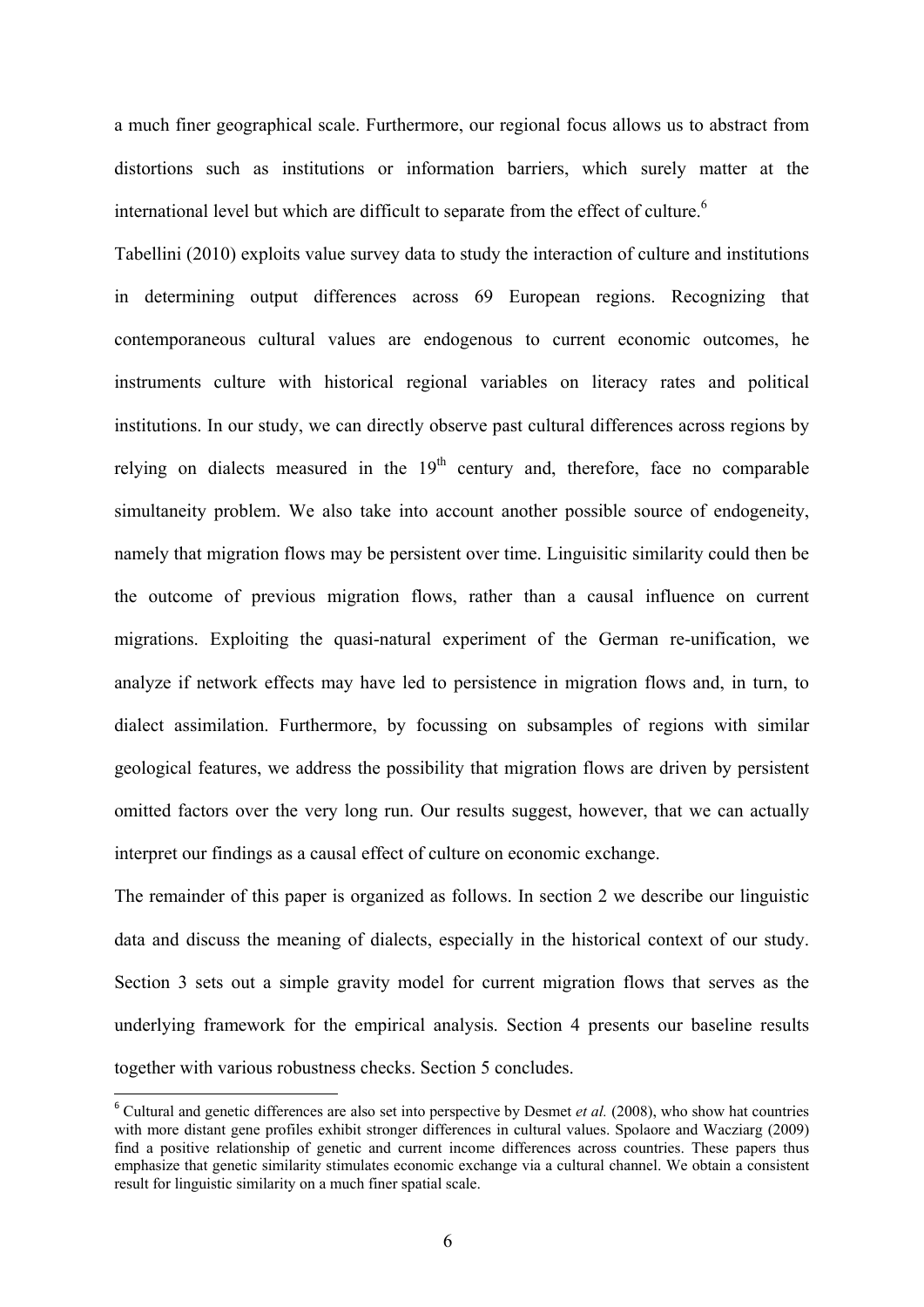#### **2. Background and data**

## *2.1. Historical background and the measurement of linguistic characteristics*

In the centuries following Charlemagne, France, Spain, England, and Habsburg Austria developed into states where power was wielded by a centralized sovereign. In contrast, the Holy Roman Empire became increasingly fragmented. When the Treaty of Westphalia ended the Holy Roman Empire in 1648, what we know as Germany today was comprised of hundreds of sovereign kingdoms, principalities, and dukedoms. This fragmentation continued until the German Empire (*Deutsches Reich*) was established in the late 19<sup>th</sup> century. When Georg Wenker conducted his language survey shortly after the Empire was established, each of these independent territories had been in existence for several centuries.

**The Wenker data:** Between 1879 and 1888, Wenker asked teachers and pupils in more than 45,000 schools to translate 40 German sentences into their local dialect. These sentences were especially designed to reveal specific dialect characteristics. The survey covered the entire area of the Empire and revealed pronounced differentiation of local languages, since at that time (more so than today) dialects were the people's common everyday speech.

Wenker's surviving material contains millions of phonological and grammatical observations in the form of handwritten protocols of the language characteristics recorded in the individual schools (see Figure 1a for an example). These raw data were integrated by Wenker and collaborators into a linguistic atlas of the German Empire (*Sprachatlas des Deutschen Reichs*). The *Sprachatlas* was developed between 1889 and 1923 and contains more than 1,600 hand-drawn maps showing the detailed geographical distribution of particular language characteristics across the German Empire (see Figure 1b for an example). In an evaluation process that spanned several decades, Ferdinand Wrede, one of Wenker's collaborators, determined the prototypical characteristics most relevant for the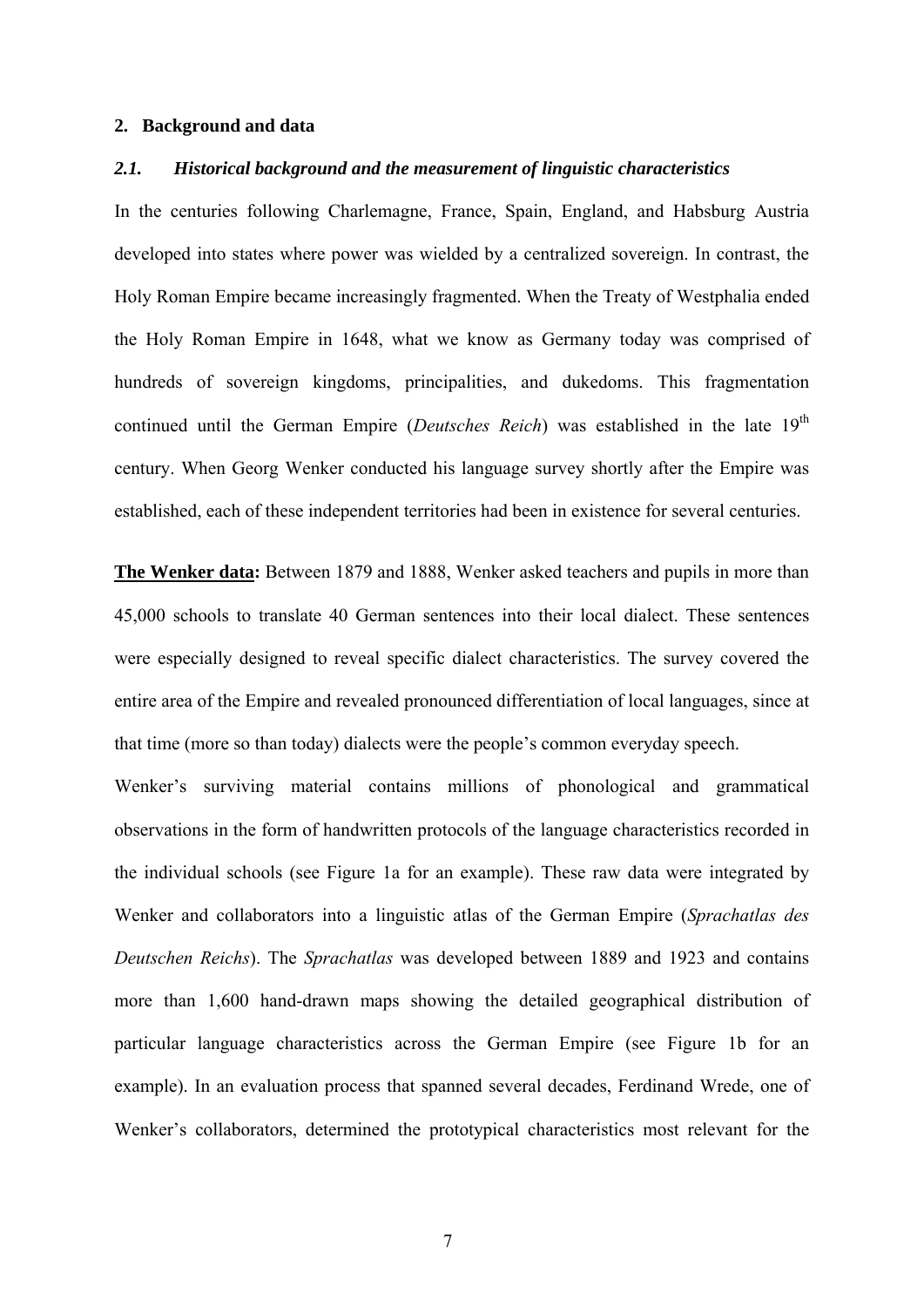structuring of the German language area.<sup>7</sup> For today's Federal Republic of Germany, 66 variables are relevant, each of which has to do with the pronunciation of consonants and vowels as well as with grammar. An individual map exists for each linguistic attribute.<sup>8</sup>

### [**Figures 1a and 1b here]**

**Dialect similarity matrix:** We matched these 66 thematic maps from the *Sprachatlas* with Germany's current administrative classification scheme. The Federal Republic of Germany currently consists of R=439 districts (*Landkreise*); however, the linguistic maps from the *Sprachatlas* do not conform to this classification system. We therefore use GIS (Geographical Information System) technology to juxtapose digitized versions of these linguistic maps and the map of the current administrative districts. We then quantify the dialect of each district in the form of binary variables.

The following example illustrates this approach. One of the linguistic attributes is the German word for *pound*. Depending on the dialect, it is pronounced as "Pfund," "Pund," or "Fund." The corresponding map in the *Sprachatlas* shows the variant "Fund" mostly in the eastern parts of Germany, "Pund" mostly in the northern areas, and "Pfund" mostly in the southern parts. These variants are then transferred into a binary coding of the type: "Fund" =  $\{1\ 0\ 0\}$ ; "Pund" =  $\{0\ 1\ 0\}$ ; "Pfund" =  $\{0\ 0\ 1\}$ . Comparing the individual linguistic map for the word *pound* and the current administrative map of Germany, we assign one of these codes to each of the 439 districts. This approach is unambiguous when there is no intra-regional variation of this particular language characteristic, i.e., when the entire area of some district *r* exhibited the same pronunciation according to the map in the *Sprachatlas*. Typically this has been the case. However, the spatial distribution of this particular language attribute and the current boundaries of the districts are not in all cases perfectly coincident. If

 7 Wrede combined local extractions of variants to a dialect classification (see Wrede *et al.* 1927–1956, map 56). One advantage of this classification over more recent categorizations of the Wenker data (e.g., Wiesinger 1983b) is that it lends itself quite easily to a mathematical representation of dialects (see below).

<sup>&</sup>lt;sup>8</sup> All hand-drawn maps are published online as the 'Digitaler Wenker-Atlas' (DiWA), see http://www.diwa.info.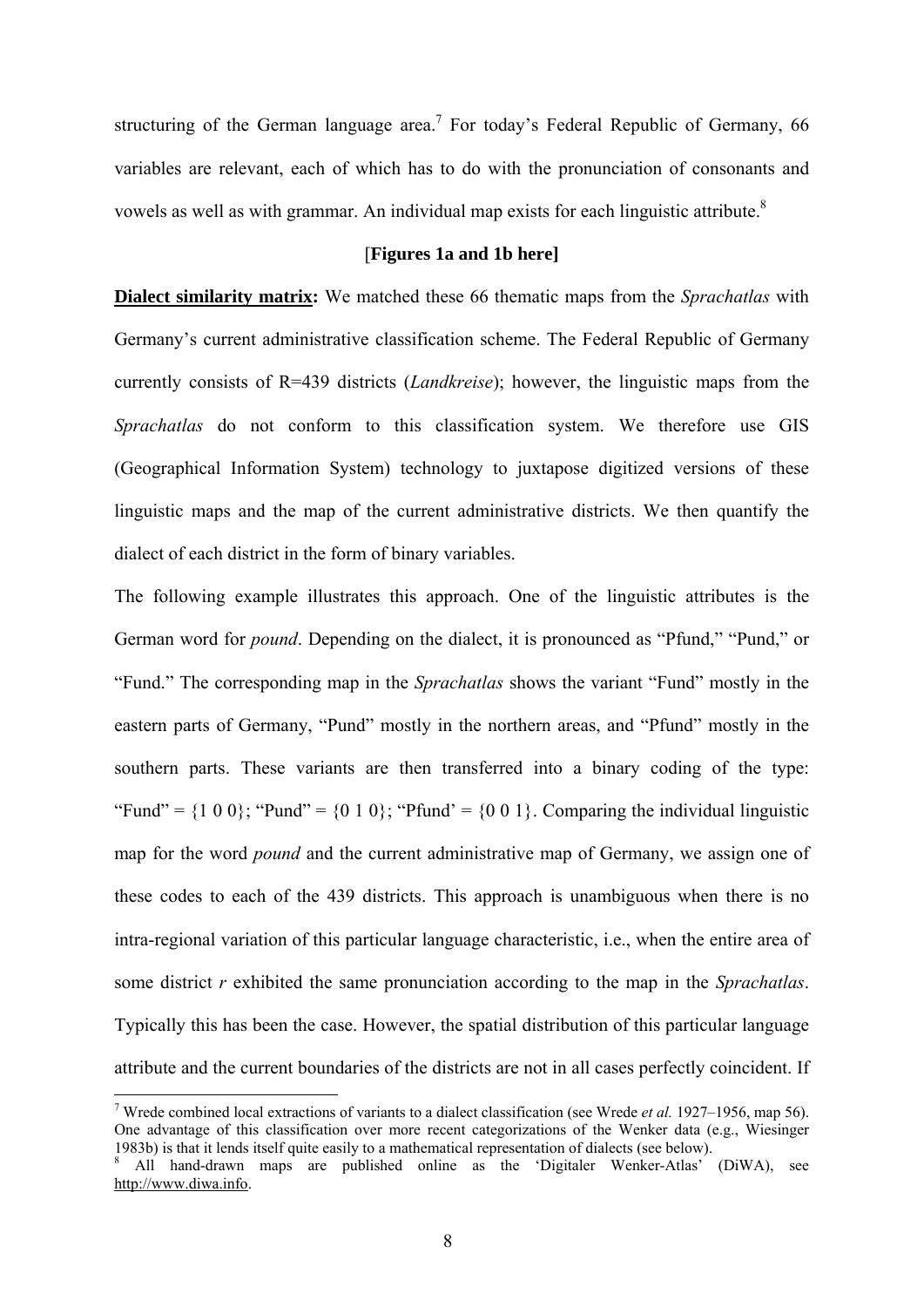we found intra-regional variation of pronunciation, we then chose the most frequent variant within the district as representative. The entire matching procedure was accompanied by several linguistic plausibility tests and cross-checks with the underlying raw data on the phonetic protocols from the Wenker survey.

Repeating this procedure for all 66 language characteristics, we end up with K=383 binary variables representing the dialect that was spoken in the area of a district in the late  $19<sup>th</sup>$ century. More formally, the historical dialect of the current district *r* is represented by a vector  $\mathbf{i}' = \{i'_1, i'_2, \dots, i'_K\}$  of length K=383, where each vector element is a binary variable [0,1]. Using these data, we can then construct a dialect similarity matrix across all *R* regions as follows: consider any two German districts *r* and *s* whose historical dialects are represented by  $\mathbf{i}^r = \{i_1^r, i_2^r, \dots, i_K^r\}$  and  $\mathbf{i}^s = \{i_1^s, i_2^s, \dots, i_K^s\}$ , respectively. We use a simple count similarity measure, namely  $\ell_{rs} = \mathbf{i}^r \times \mathbf{i}^s$ , where  $0 \le \ell_{rs} \le K$  for  $r \ne s$ .<sup>9</sup> The resulting matrix across all regions then has dimension  $439 \times 439$  with elements  $\ell_{rs}$ .

## *2.2. What does dialect similarity capture?*

Nations are not monolithic linguistically. Typically, there are hundreds of regional dialects within the same language. Such phonological and grammatical variations across space are by no means random, but they are imprints from the past. In this subsection we discuss some examples of our German data. These examples suggest that the geography of dialect similarity as recorded in the  $19<sup>th</sup>$  century reflects long-term evolutionary processes of regionpair-specific congruencies and past interactions.

<sup>&</sup>lt;sup>9</sup> As a robustness check we also calculated two different similarity indices. First, Jaccard's (1901) similarity index is computed as follows: Given the two vectors  $\mathbf{i}^{\text{r}}$  and  $\mathbf{i}^{\text{s}}$  of length K, let  $M_{II}$  be the number of vector columns where both **i**<sup>r</sup> and **i**<sup>s</sup> have the value 1,  $M_{10}$  the number of cases where **i**<sup>r</sup> has a 1 and **i**<sup>s</sup> has a 0,  $M_{01}$  the number of cases where  $\mathbf{i}^r$  has a 0 and  $\mathbf{i}^s$  has a 1, and  $M_{00}$  the number of cases where both vectors have a 0. The Jaccard similarity index is then defined as  $M_{11}/(M_{11}+M_{10}+M_{01})$ . Second, Kulczynski's (1927) similarity index is defined as  $\frac{1}{2} \cdot [M_{11}/(M_{11}+M_{10}) + M_{11}/(M_{11}+M_{01})]$ . Note that the count similarity index is equivalent to  $M_{11}$ .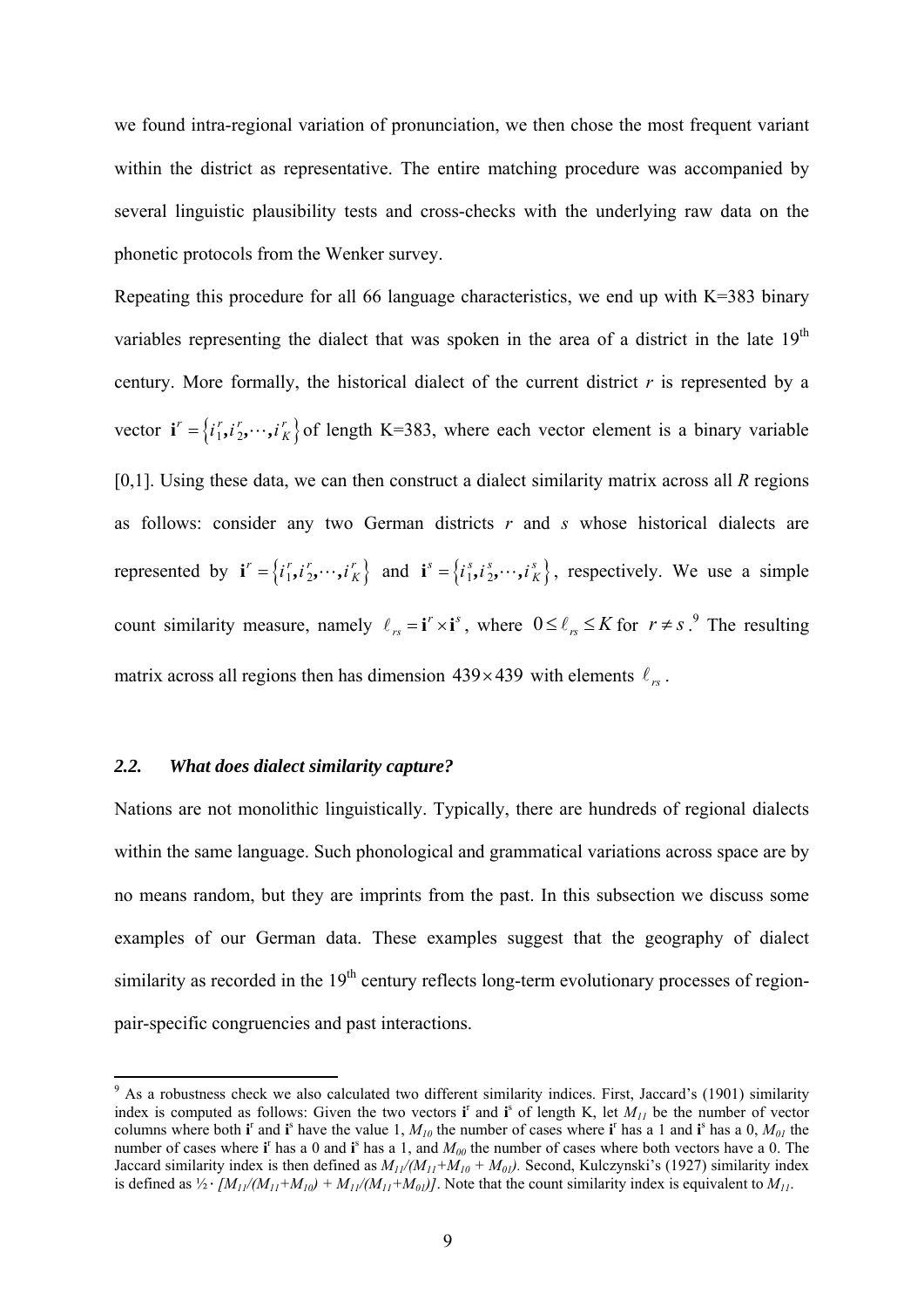Before turning to these examples, it is worth pointing out that anthropologists have long been aware of the coherence between genetic, cultural, and linguistic evolution. As a thought experiment, albeit an extreme one, consider a number of initially identical populations that became separated from each other at a certain point in time and have henceforth no contact with each other. The genetic profile of each isolated population evolves over time as a result of mutation, natural selection, and genetic drift, and the DNA profiles of any two groups are likely to drift apart due to the random elements of evolution. As forcefully argued in Cavalli-Sforza (2000), the same phenomenon is likely to occur in regard to cultures and languages. Isolated populations, even if initially identical, develop idiosyncratic habits and expressions. After the passage of a certain amount of time, it would be difficult for members of two initially identical groups to even understand each other if they had the chance to meet. In fact, linguistic evolution would be much faster and more drastic than genetic evolution, i.e., language differences across groups would become visible earlier and be clearer than DNA differences in this hypothetical scenario. Next, imagine that our now differentiated populations initiate cross-border contact. This exchange, which may occur through migration, is one major force behind diffusion. The more intensively two populations interact, the more diffusion occurs and the more similar these groups will once more become. Linguistic and cultural diffusion (adaption of words, habits, etc.) would again be faster and more intensive than genetic diffusion, but it would still occur slowly.

In short, as already noted by Charles Darwin (see above), both genes and languages are the product of evolution and are persistent over time.<sup>10</sup> We now turn to some specific examples of linguistic evolution within Germany.

<sup>&</sup>lt;sup>10</sup> The relationship between and the economic consequences of linguistic, cultural and genetic differences have recently been summarized comprehensively by Ginsburgh and Weber (2010). Further linguistic studies on this relationship include Barbujani *et al.* (1996), Dupanloup de Ceuninck *et al.* (2000), and Manni (in press). For a broader discussion, also see the "*linguistic dynamics approach*" developed in Schmidt (2010).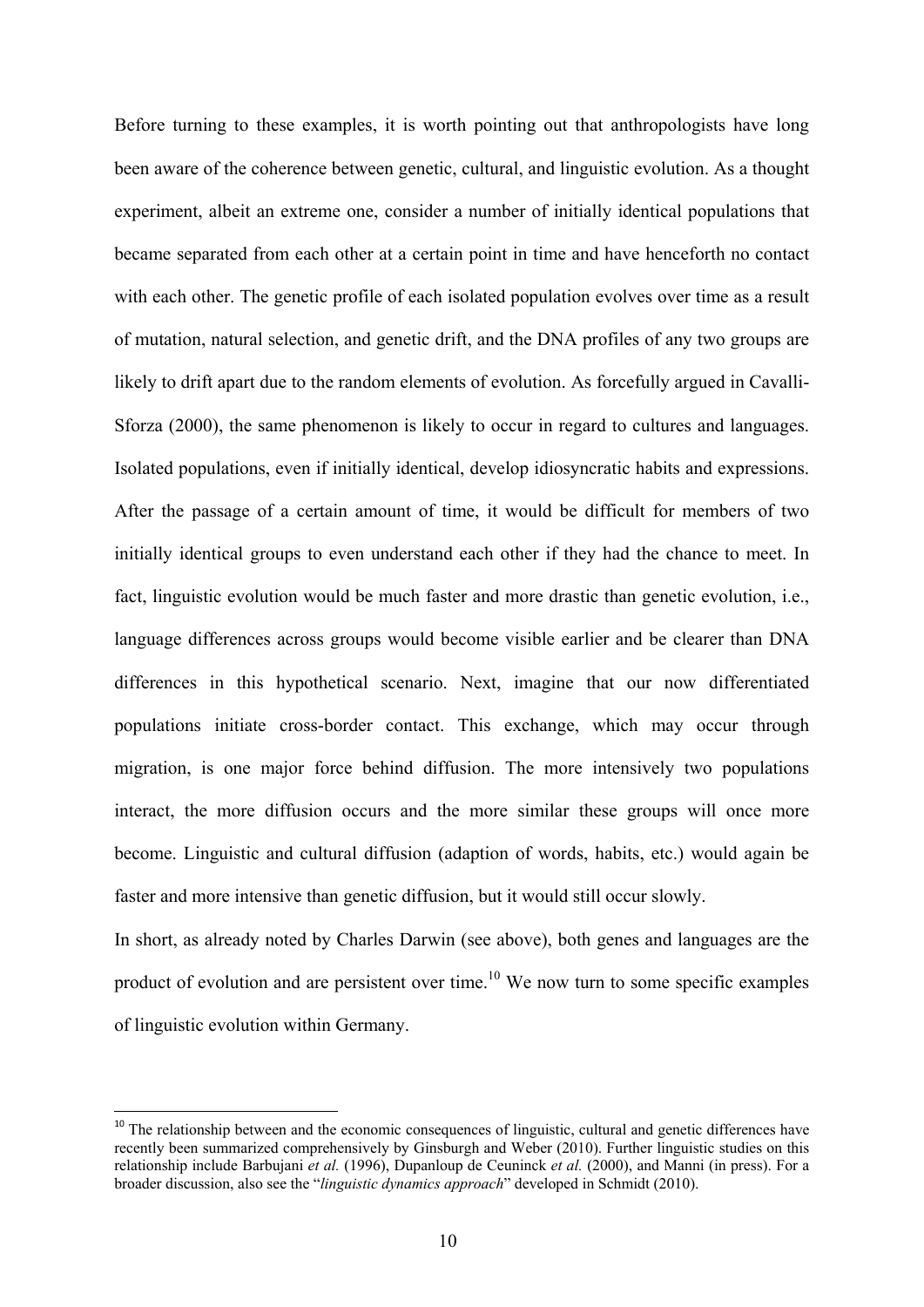**Religion:** The map on the left in Figure 2 illustrates the regional similarities to the dialect spoken in *Waldshut*, a district located in the southwest of Germany (Baden-Württemberg). The reference point *Waldshut* is marked. Warm colors indicate a high, and cold colors a low, degree of similarity with the dialect in Waldshut. The map on the right in Figure 2 zooms in on Baden-Württemberg and compares the spatial pattern of dialect similarity with the religious geography of that area.

As is well known, the Reformation of the  $16<sup>th</sup>$  century resulted in distinct Protestant and Catholic localities in Germany (see also Becker and Woessmann 2009). Protestant areas in the year 1546 are indicated in Figure 2 by a hatching from left to right, whereas the hatching from right to left indicates those areas that were Catholic in 1546 but became Protestant by 1820. Notice that there are only very few such areas, i.e., religious orientation remained remarkably stable over this time span of almost 300 years. This stability is chiefly due to social practice. For example, in earlier times it was uncommon, if not completely unheard of, to marry across religious borders; Protestants marry Protestants, Catholics marry Catholics.<sup>11</sup>

#### **[FIGURE 2 HERE]**

The main message conveyed by Figure 2, however, is that the geography of dialect similarity is strikingly similar to religious geography. Waldshut itself was and always remained Catholic, and it can be seen that the dialects of other Catholic districts resemble the one in Waldshut more closely than do the dialects of Protestant districts. This finding aligns itself nicely with the discussion on linguistic evolution. Catholic localities are in closer contact with other Catholic localities; Protestants are more in contact with Protestants. Hence, religious and linguistic similarities co-evolve, and they do so until today (Stoeckle, in press).

 $11$  This stability is even more remarkable in light of the fact that it was not until after the Peace of Westphalia (1648) that a newly-converted ruler became prohibited from forcing his new religion on his subjects, which had been common practice ever since the Peace of Augsburg in 1555 (see Cantoni 2009). Other factors apart from social practice that might have a stabilizing effect on religious orientation include natural boundaries such as the Black Forest or the Rhine, or national and administrative borders, in this case the border of the archbishopric Freiburg.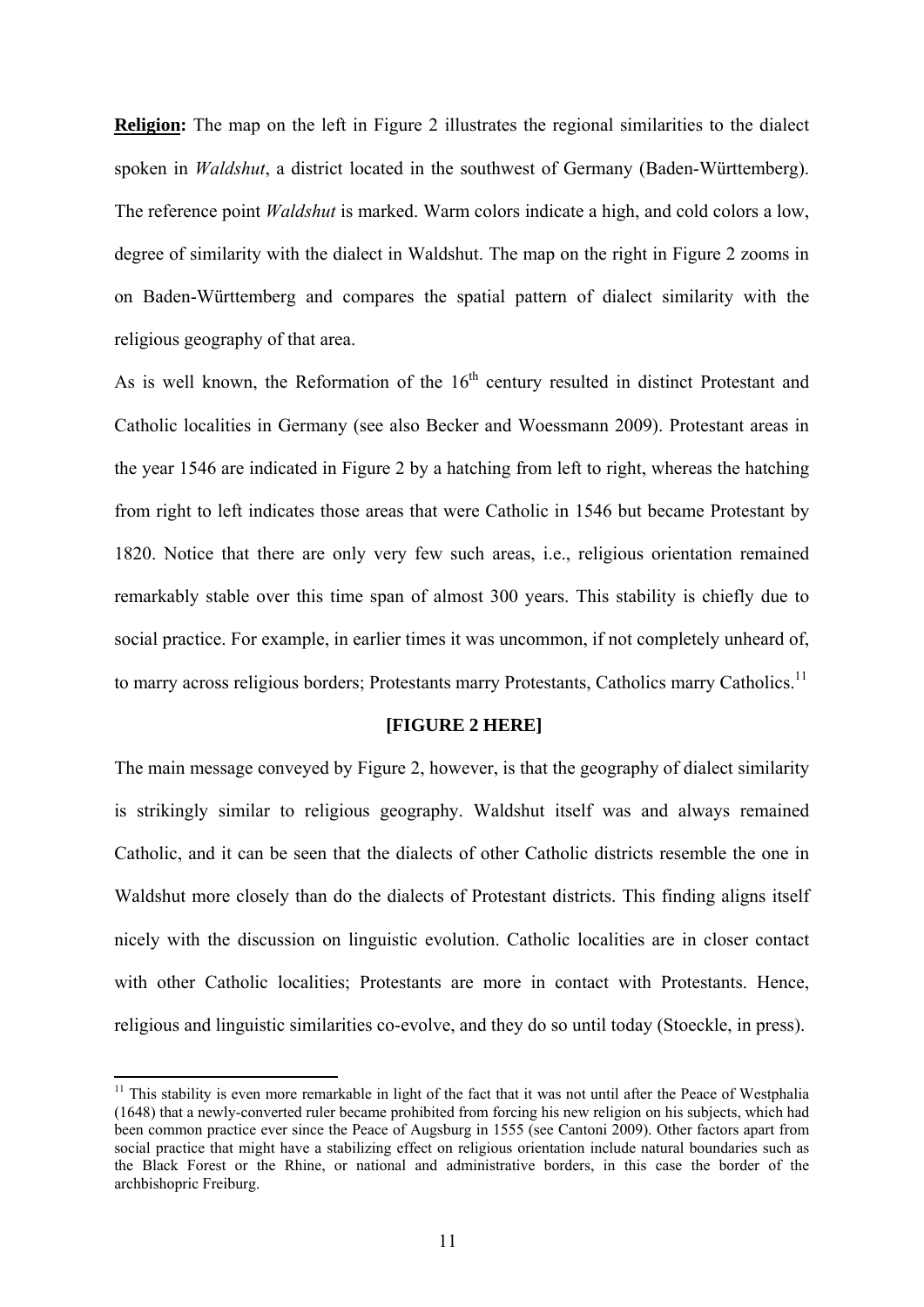**Mass migrations:** Language is also reflective of previous migration waves. To illustrate this point, let us consider the example of the *Goslar* district. The map in Figure 3 illustrates the dialect similarity between Goslar (white) and all other German districts.

#### **[FIGURE 3 HERE]**

Linguists view the Harz Mountains in Goslar as a *language enclave* in the sense that the dialect spoken there is not similar to dialects spoken in neighboring districts but instead more resembles a dialect spoken about 300 kilometers away in the mountainous *Erzgebirge*, where, in Figure 3, we find an accumulation of warm colors (indicating high similarity). The historical explanation for this phenomenon is the revival of silver mining in the Goslar area between 1520 and 1620, motivating migration to that area by starving miners in Saxony. This  $16<sup>th</sup>$ -century relationship between the two regions is still visible in dialect data from the late  $19<sup>th</sup>$  century (also see Wiesinger 1983a), which illustrates the degree of inertia inherent to evolutionary processes.

An important aspect of pre-modern migration is that it was nearly always a social or *mass* phenomenon, and thus much different from current migration, which is strongly based in *individual* economic motives. With very few exceptions, these mass migrations in Germany ended during the  $18<sup>th</sup>$  century (Wiesinger 1983a). Therefore, at the time Wenker conducted his language survey (1879–1888), roughly one and a half centuries had elapsed without such major perturbations.12 The local cultures and dialects had thus some time to harden.

**Distance:** Geographical distance certainly plays a role in dialect similarity. As seen in Figure 2, the districts adjacent to Waldshut tended to have similar dialects. However, we also find districts relatively close to Waldshut that are less similar than districts that are farther away. This suggests that our dialect data contain information that goes beyond what can be

<sup>&</sup>lt;sup>12</sup> The last incident known to us that can be classified, albeit rather broadly, as a *mass migration* occurred between 1749 and 1832. Initially, a rather small community of people from the Palatinate decided to immigrate to America, but ended up as settlers in a region near the city of Kleve. The reason for migrating was hunger caused by a poor harvest. Once settled in that area, other families from the Palatinate followed.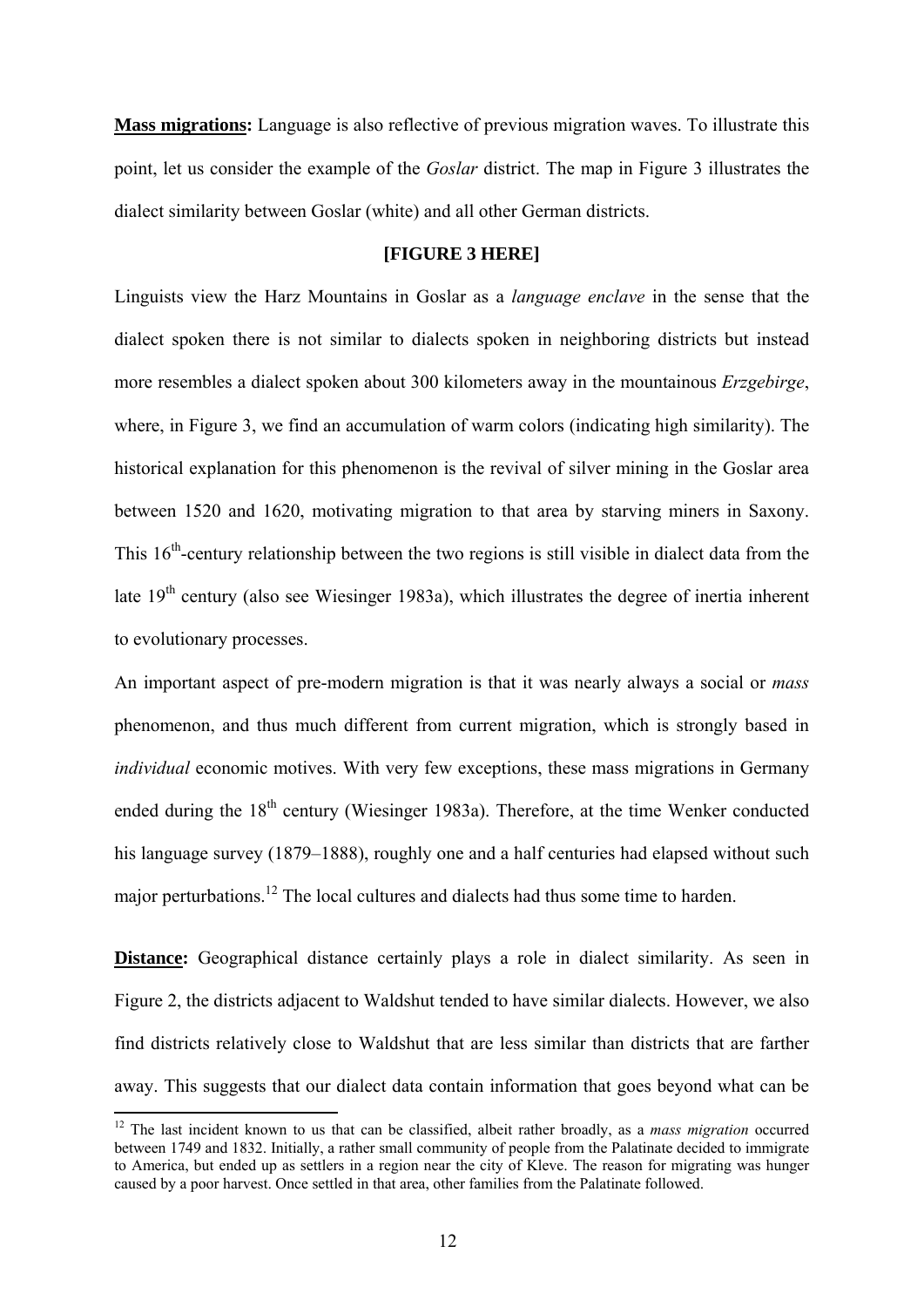explained by mere physical distance, a point made clearly by the Goslar example (Figure 3), where there is virtually no relationship between geographical distance and dialect similarity. Dialect similarity could, however, still reflect the existence of old trading routes, which, by taking advantage of rivers, natural passages, and forts, historically led to more contact between certain regions. And, indeed, the importance of transport routes for the spatial structuring of language attributes is made evident by the example of the so-called *Rheinstaffel*. Klausmann (1990) notes a difference in linguistic development depending on the topological relation of individual locations to the Rhine river, i.e., dialect similarity may also be influenced by ancient transportation networks.

**Historical borders:** At the time Wenker collected the data, the German Empire had just been created out of formerly independent territories. These territories had previously been in existence for centuries, and thereby also contributed to linguistic evolution. In fact, dialectologists since the  $19<sup>th</sup>$  century were aware of the congruencies between the areal distribution of historical territories and language (see Haag 1898; Aubin *et al.* 1926; and, more recently, Barbour and Stevenson 1990). One reason for this persistence may be that the territories tended to encourage internal traffic, and discourage, or at least not improve the means for, travel external to their borders. Hence, communication and exchange between territories was somewhat hindered (Bach 1950:81). From an evolutionary perspective, such limitations can lead to a higher degree of dialect similarities among regions that formerly belonged to the same historic territory.

Taken together, these examples suggest that dialect similarity between regions is higher the more intensive was their interaction and exchange in the course of history. The various influences that have been discussed, such as common religious and historical political borders, distance and the influences of ancient transportation networks, as well as unique historical events and previous migration waves, all left some long-lasting imprints on the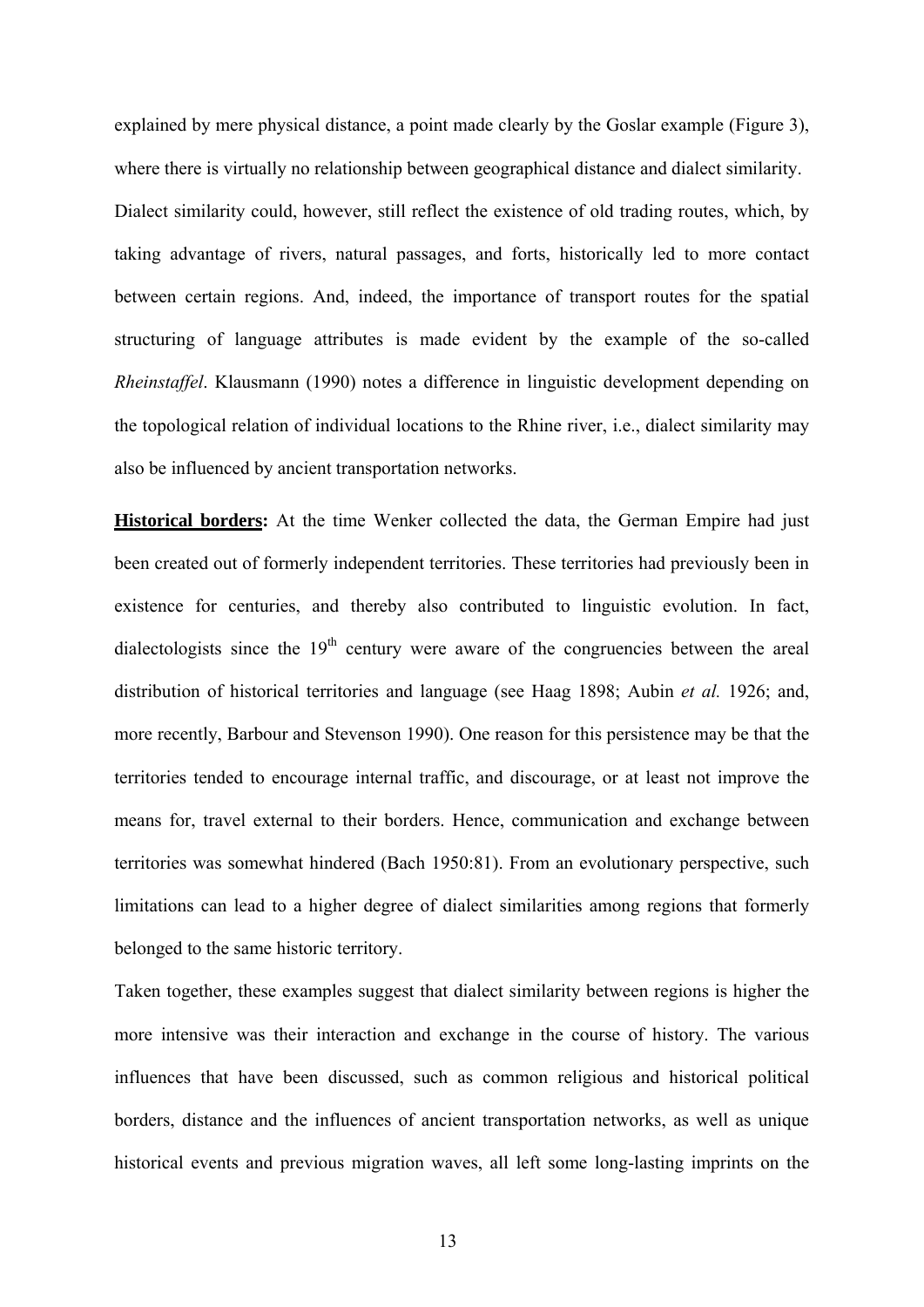local dialects. Dialect similarities between regions are correlated with these other types of regional congruency, but are likely to capture other (and less well measurable) aspects of cultural similarity and emotions (see Schifferle 1990). The dialects should therefore be interpreted more broadly as comprehensive measures of local *cultural identity*.

Culture, of course, is not restricted to language, but occurs in many other domains such as art, traditions, habits, etc. However, regional differences within these cultural domains are likely to be reflected in dialect differences, as cultural and linguistic evolution proceeds in parallel. Put differently, as argued in the sociology literature by Brewer (1991) and in the linguistics literature by Chambers and Trudgill (1998), language is the strongest marker of cultural identity. It has the added advantage of being an overt one; people can disguise their true norms and values, but not their regional dialect, which is formed during childhood and is enormously difficult to suppress. Finally, dialects are relatively easily measurable using linguistic techniques.

## **3. A gravity model of current regional migration**

The main aim of this paper is to investigate to what extent historical dialect differences affect current bilateral economic exchange. Specifically, we investigate the effects on crossregional migration flows. To this aim, we derive a theoretically grounded gravity equation in this section, which serves as the underlying framework for our empirical analysis.

### *3.1. Current regional migration data*

We use data on pair-wise gross migration flows for the 439 German districts averaged over the period 2000–2006 as provided by the German Federal Statistical Office.<sup>13</sup>

## **[Table 1 here]**

<sup>&</sup>lt;sup>13</sup> In Germany, every person who changes his or her place of residence is legally required to register at the new residence within at most two weeks (even earlier in some states). The migration data are thus very accurate.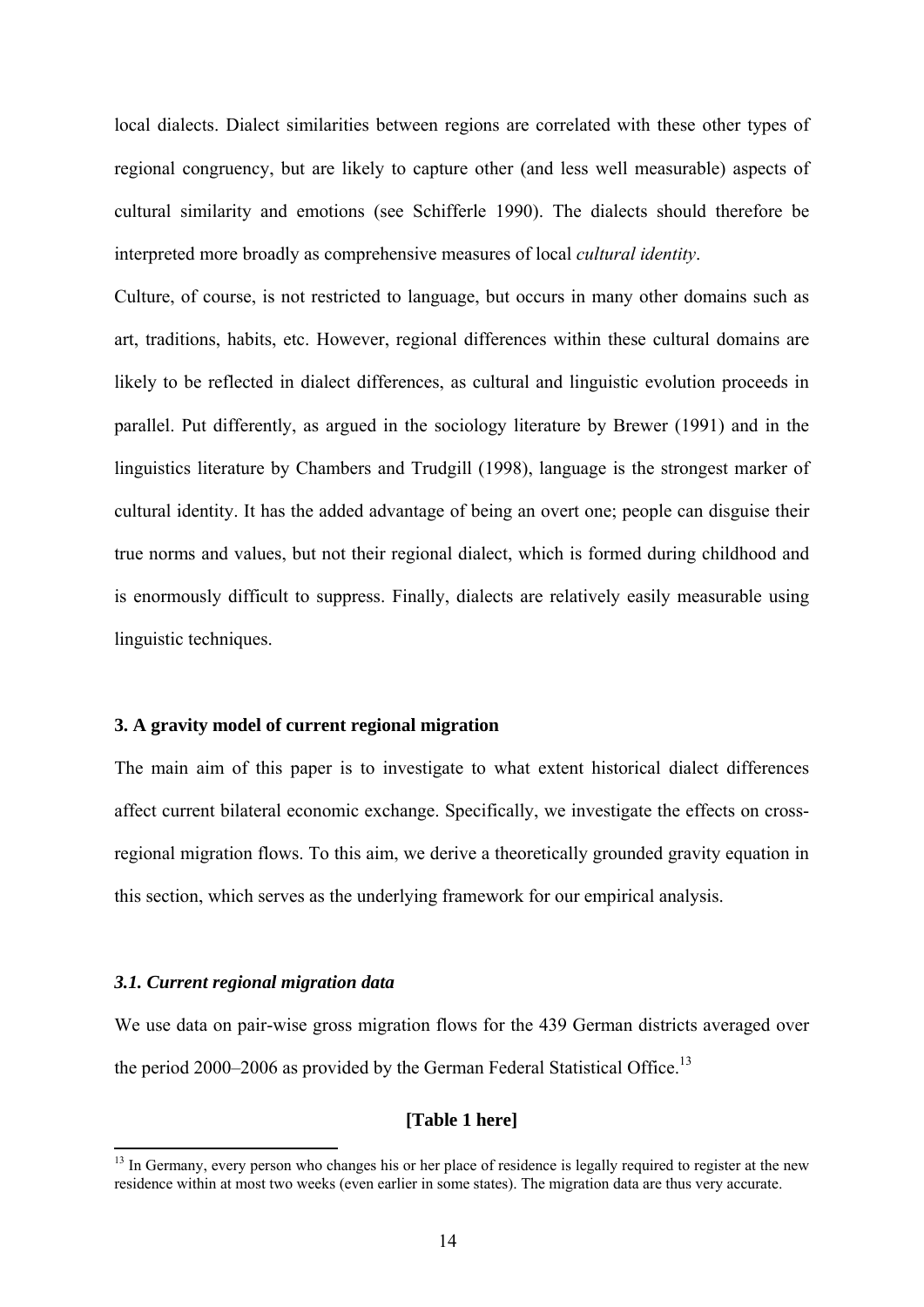Table 1 provides an overview of these data and points out two basic facts about internal migration flows in Germany. First, across all regional pairs, there has been some gross migration in more than 96% of all cases. That is, migration occurs not only from economically poor to rich regions, but also in the other direction.<sup>14</sup> This suggests that individuals are heterogeneous in their perceptions of different regional characteristics when making location decisions. Second, Table 1 indicates that migration flows in Germany are rather small. The average annual gross migration flow between a pair of regions was seven migrants per 100,000 inhabitants in the district of origin, which implies a total gross emigration rate of only 3% for the typical German district. This low number suggests that the costs of cross-regional migration are substantial. In particular, these migration costs are distance dependent as the data clearly indicate larger flows over short than over long distances. The simple gravity equation accounts for both these basic facts of internal migration: it features two-way gross flows (which can be larger than net flows), and it takes into account that individuals are heterogeneous and face distance-dependent mobility costs should they decide to move.

#### *3.2. The model*

Our gravity equation for gross migration flows is derived from a simplified version of the economic geography models with locational taste heterogeneity by Murata (2003) and Tabuchi and Thisse (2002). Consider a country that consists of  $r = 1, 2, \dots, R$  regions and a mass of heterogeneous individuals indexed by *h*. Indirect utility in region *r* is given by

$$
V_r^h = u_r + \varepsilon_r^h \tag{1}
$$

The variable  $u_r$  stands for the economic level of well-being in region  $r$ . This includes the local wage level, unemployment rate, price level, etc. This economic level of well-being is

<sup>&</sup>lt;sup>14</sup> The presence of two-way gross migration flows is not easily reconciled with standard models of regional labor mobility (e.g., Krugman 1991) that predict only one-way migration flows.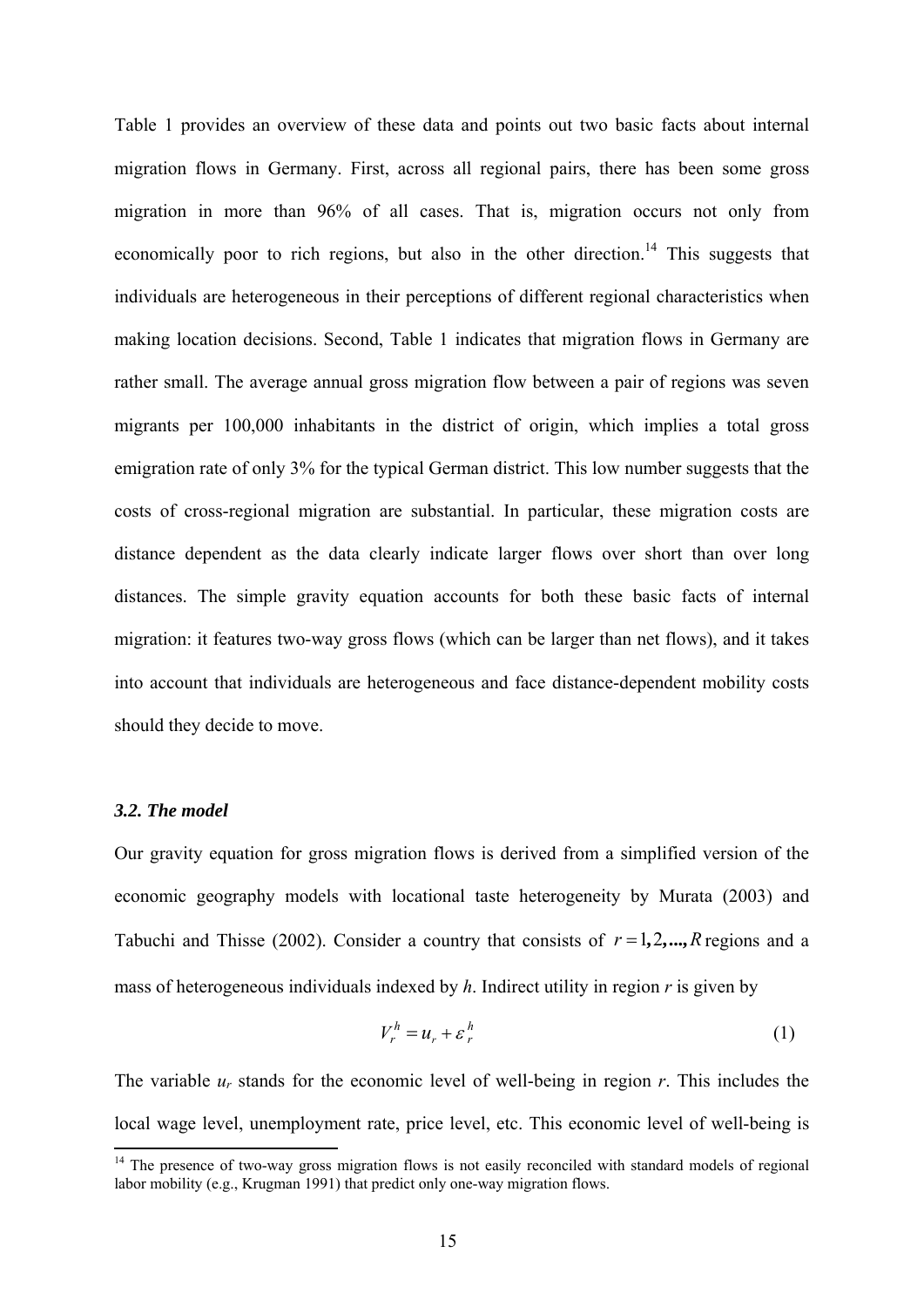the same for all individuals in a region. For our purposes it suffices to think of  $u_r$  as being exogenously given. That is, we abstract from market interactions and assume that the regional levels of economic well-being do not respond to the location decisions of the workers. The term  $\varepsilon_r^h$  is idiosyncratic for individual *h* and region *r*, capturing his or her perception of the attributes and characteristics associated with that particular region.

As shown in Anderson *et al.* (1992:ch. 3), this type of individual taste heterogeneity can be modeled such that the actual matching value between a worker and region is the realization of a random variable. We follow this modeling strategy and assume that  $\varepsilon_r^h$  is distributed i.i.d. across individuals and regions. Furthermore, we adopt the standard parameterization of a double exponential distribution,  $F(x) = \Pr \left( \epsilon_n^h \le x \right) = \exp[-\exp(-x/\beta - \gamma)]$ , where  $γ$  ( $\approx$ 0.5572) is the Euler constant and β>0 is a parameter. This distribution has mean zero and variance  $(\pi^2/6) \cdot \beta^2 \approx 1.6449 \cdot \beta^2$ . The term  $\beta$ , which is positively associated with the variance, is referred to as the *degree of taste heterogeneity*. It is well-established that under this parameterization, the choice probability of some individual *h* to live in region *r* can be calculated as follows (see Murata 2003):

$$
P_r = \mathbf{Pr}\bigg[V_r^h > \max_{j \neq r} \{V_j^h\}\bigg] = \frac{\exp\bigg[u_r/\beta\bigg]}{\sum_{j=1}^R \exp\bigg[u_j/\beta\bigg]}
$$
(2)

The larger  $\beta$ , the more heterogeneous are the individual attachments to the regions. If  $\beta \rightarrow 0$ , people make location decisions based only on the economic levels of well-being. We are then back to a model having homogeneous individuals. On the other hand, if  $\beta$  reaches to infinity, people choose among the *R* regions with equal probability *(1/R)*. In this case, locational tastes are extremely heterogeneous and the economic levels of well-being have no effect on location decisions.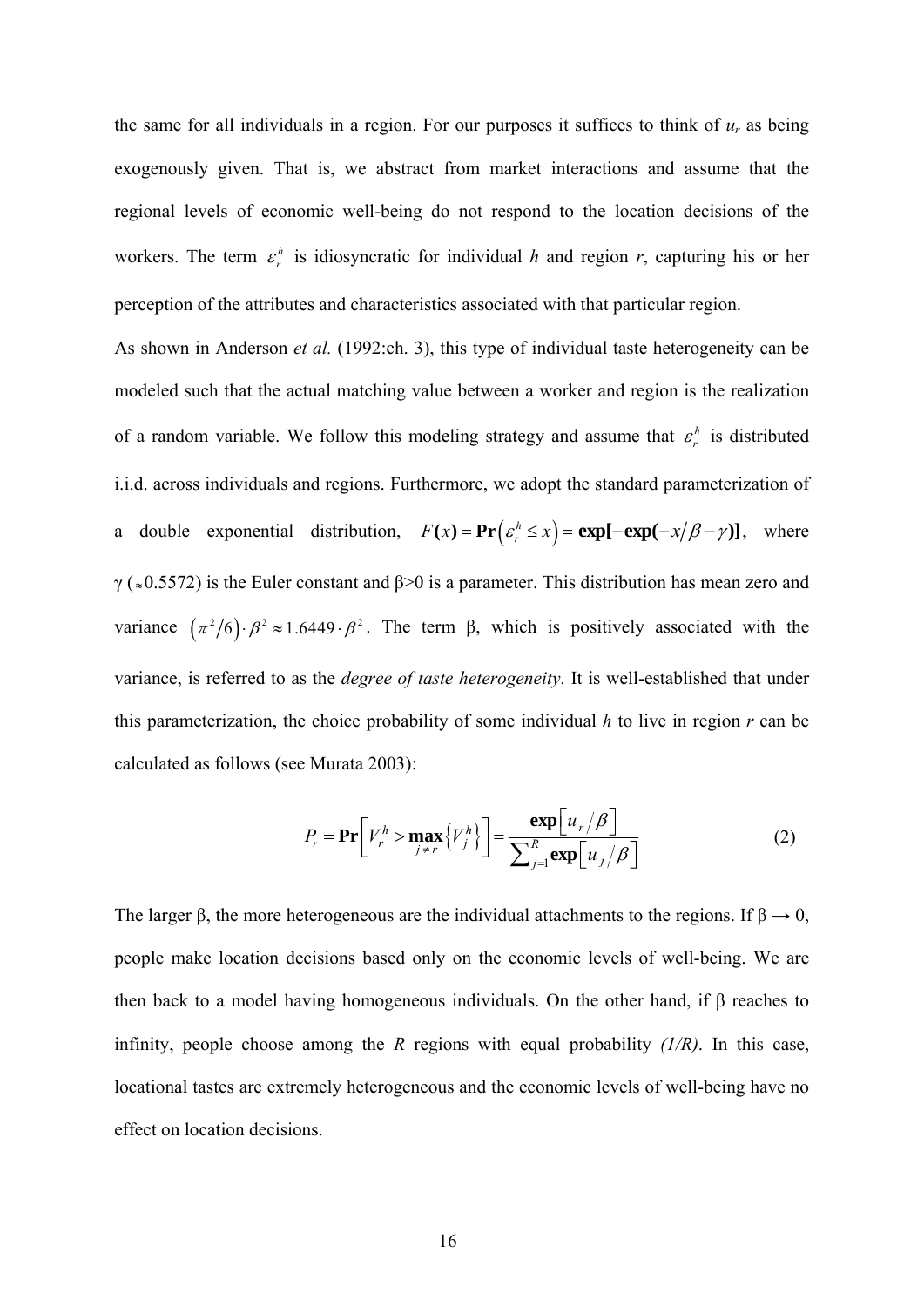It is useful to embed this model into a two-period framework. Suppose the individuals are distributed in some given way across regions, and the random variables  $\varepsilon_r^h$  are drawn in the first period. Individuals then choose the location they most prefer during the second period. Depending on the realizations of the  $\varepsilon_r^h$ , this may involve migration to an area with a lower level of economic well-being than in the current source region, as well as parallel gross flows from *r* to *s* and from *s* to *r.* 

Specifically, an individual *h* migrates from the initial location *r* to some other region *s* if the overall utility from living in  $s$ , net of the region-pair-specific mobility costs  $c_{rs}$ , exceeds the (net of mobility costs) utility level of all other locations *j*, including the current location *r*. Formally, a move from *r* to *s* takes place if  $V_s^h - c_{rs} > \max_{j \neq s} \{ V_j^h - c_{rj} \}$ , with  $c_{rr} = 0$  and  $c_{rj} \geq 0$  if  $j \neq r$ . Using Equation (2), the probability of migrating from *r* to *s* is given by  $P_{rs} = \exp\left[(u_s - c_{rs})/\beta\right] / \sum_{j=1}^R \exp\left[(u_j - c_{rj})/\beta\right]$ . Aggregating across individuals, the gross migration flow from *r* to *s* is equal to  $M_{rs} = P_{rs} \cdot L_r$ , where  $L_r$  is the population size of the source region. Rearranging  $P_{rs} = M_{rs} / L_r$  and taking logs we obtain the following gravity equation:  $\log \left( M_{rs}/L_r \right) = \left( u_s - c_{rs} \right) / \beta - \log \left[ \sum_{j=1}^R \exp[(u_j - c_{rj})/\beta] \right].$ 

The mobility costs are region-pair-specific. We not only include standard pecuniary mobility costs (for moving furniture, finding accommodation, etc.), which are denoted by  $d_{rs}$  and will be approximated by physical distances or travel time across regions. We also incorporate, in the spirit of Sjaastad (1962), non-pecuniary costs of migration at the regionpair level, denoted  $\ell_{rs}$ , which capture the psychic costs of moving to a culturally unfamiliar environment. In the empirical analysis, we measure cultural mobility costs by the historical dialect similarity. We assume the following specification:  $c_{rs} = a_1 \cdot \log \left[ d_{rs} \right] + a_2 \cdot \log \left[ \ell_{rs} \right]$ .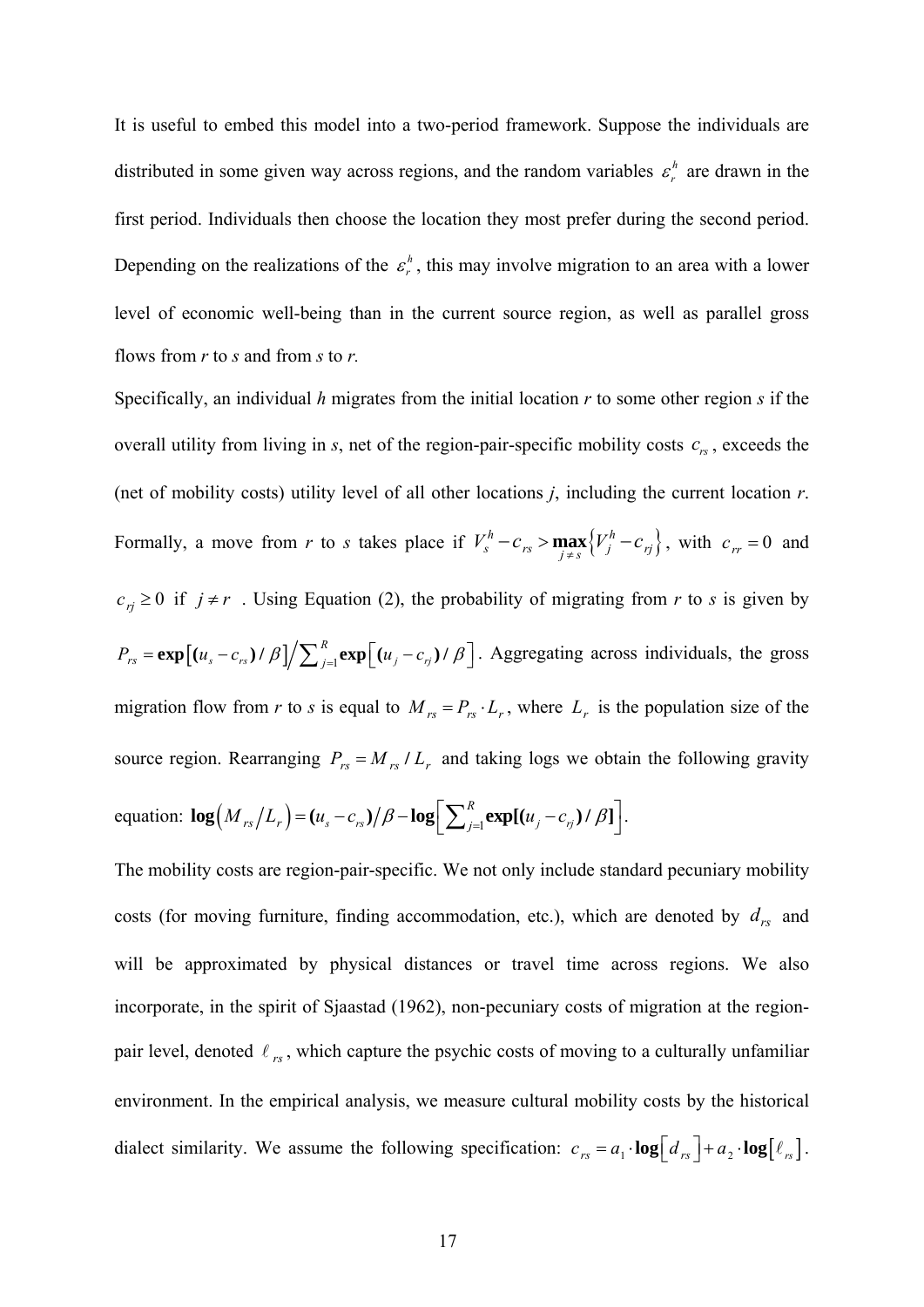With this specification, we can then rewrite the gravity equation and arrive at our final estimation equation:

$$
\log\left(M_{rs}/L_r\right) = D_r + D_s + \alpha_1 \cdot \log\left[d_{rs}\right] + \alpha_2 \cdot \log\left[\ell_{rs}\right] + e_{rs},\tag{3}
$$

where we add a standard error term  $e_{rs}$ . Notice that  $D_r = -\log \left[ \sum_{j=1}^R \exp((u_j - c_{rj})/\beta) \right]$ varies only at the level of the source region, whereas the term  $D_s = u_s/\beta$  varies only at the level of the destination region. These terms will therefore be captured by source and destination area fixed effects in the empirical analysis.<sup>15</sup> The coefficients of interest are the geographical distance elasticity  $\alpha_1$  and, in particular, the elasticity  $\alpha_2$ , which measures the impact of dialect (cultural) similarity on gross migration flows. Since we have  $\alpha_2 = a_2/\beta$ , we can identify this elasticity up to the unobservable constant  $1/\beta$ .

# **4. The effect of dialect similarity on regional migration**

#### *4.1. Baseline results*

We estimate the gravity equation (Equation (3)) by ordinary least squares with origin and destination fixed effects. Table 2 presents the estimation results. Panel a) refers to migrants and populations of all ages, whereas panel b) presents the results when considering only working-age individuals.

## **[Table 2 here]**

The results show that dialect similarity has a positive and highly statistically significant effect on gross regional migration flows. When including only dialect similarity without

<sup>&</sup>lt;sup>15</sup> Such a specification is standard practice in the gravity literature in international trade (Anderson and van Wincoop 2003). The fixed effects capture all impact variables that vary only at the regional level in our crosssectional analysis, such as wages and housing prices, as well as time-invariant unobservable regional features. This fixed effects specification also takes into account the problem of interdependent flows in a multi-region economy ("multilateral resistance terms"). As shown by Feenstra (2004), this fixed effects specification allows for a consistent estimation of region-pair-specific impacts such as mobility costs.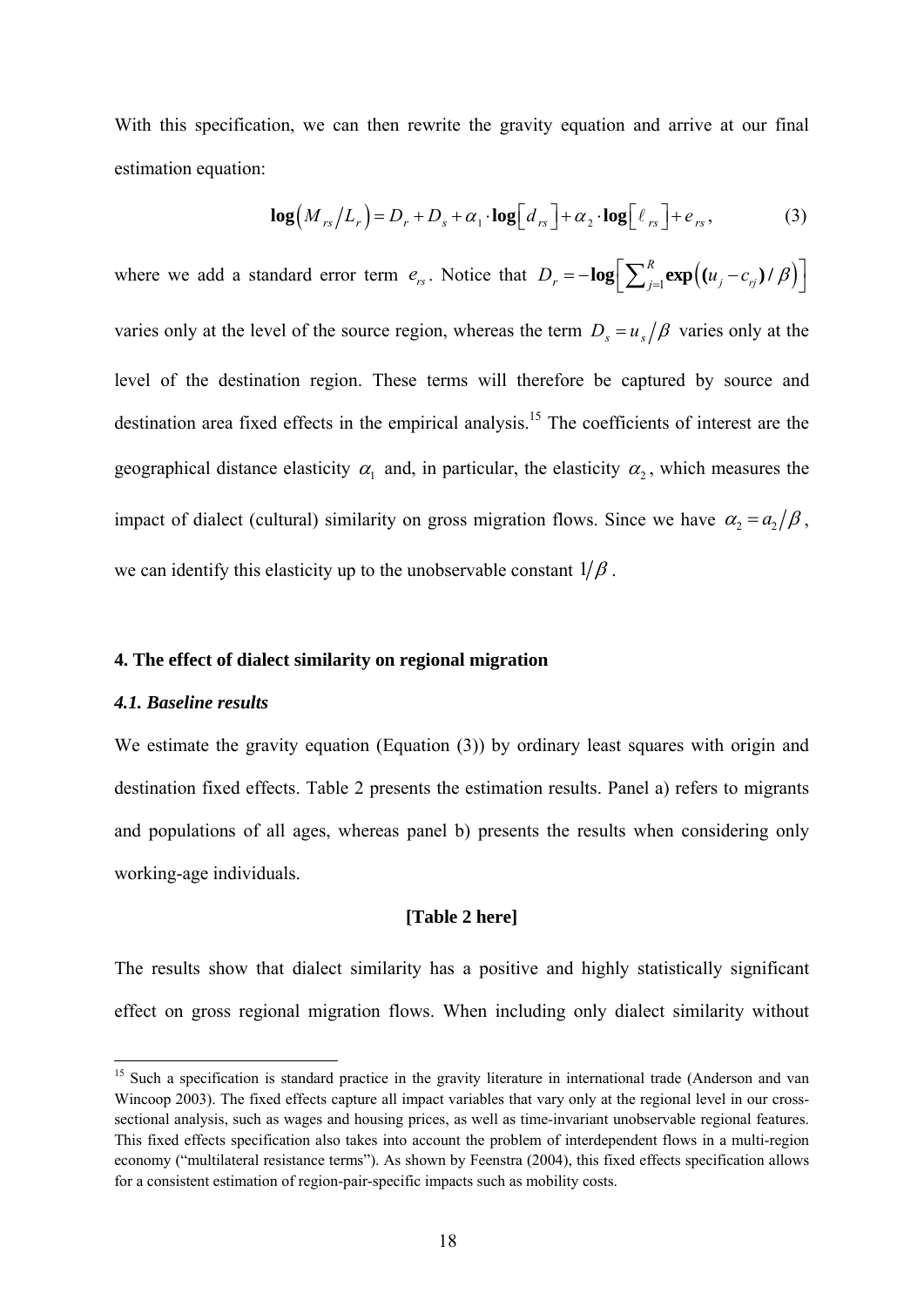controlling for geographical distance, as in specification 1, we find a sizable (scaled) elasticity with a value around 2.2. That is, doubling the historical dialect similarity between two districts, all else equal, would lead to an increase of the gross migration flows between those regions by more than 220%. This specification thus indicates that there are sizable cultural mobility costs that impede internal migration in Germany. The results are similar for working-age migration (see panel b).

**Geographical distance:** As illustrated by the examples in Section 2, dialect similarity is correlated with geographical distance, which per se is likely to have a negative impact on migration flows. To address this issue we first separately study the impact of geographical distance without considering dialect similarity. In specification 2 we use the linear physical distance between the centers of the source and the destination district as our proxy for pecuniary mobility costs. The results show that doubling the physical distance between two regions, all else equal, drives down gross migration flows by roughly 140–150%. In specification 3 we use an alternative distance measure, namely, the travel time by car between any pair of regions (in minutes), which may better capture the true regional accessibility. The results indicate that the elasticity with respect to travel time (176–178%) is a bit larger than for physical distance, which is intuitive as the latter might not always match the shortest travel distance due to natural barriers like rivers or mountains. When including both measures at the same time (as in specification 4), it turns out that most of the negative impact is captured by physical distances, with travel time having some small additional impact. Altogether, these findings on the detrimental effect of geographical distance on migration flows are consistent with the previous literature on internal migration (see, e.g., Greenwood 1975).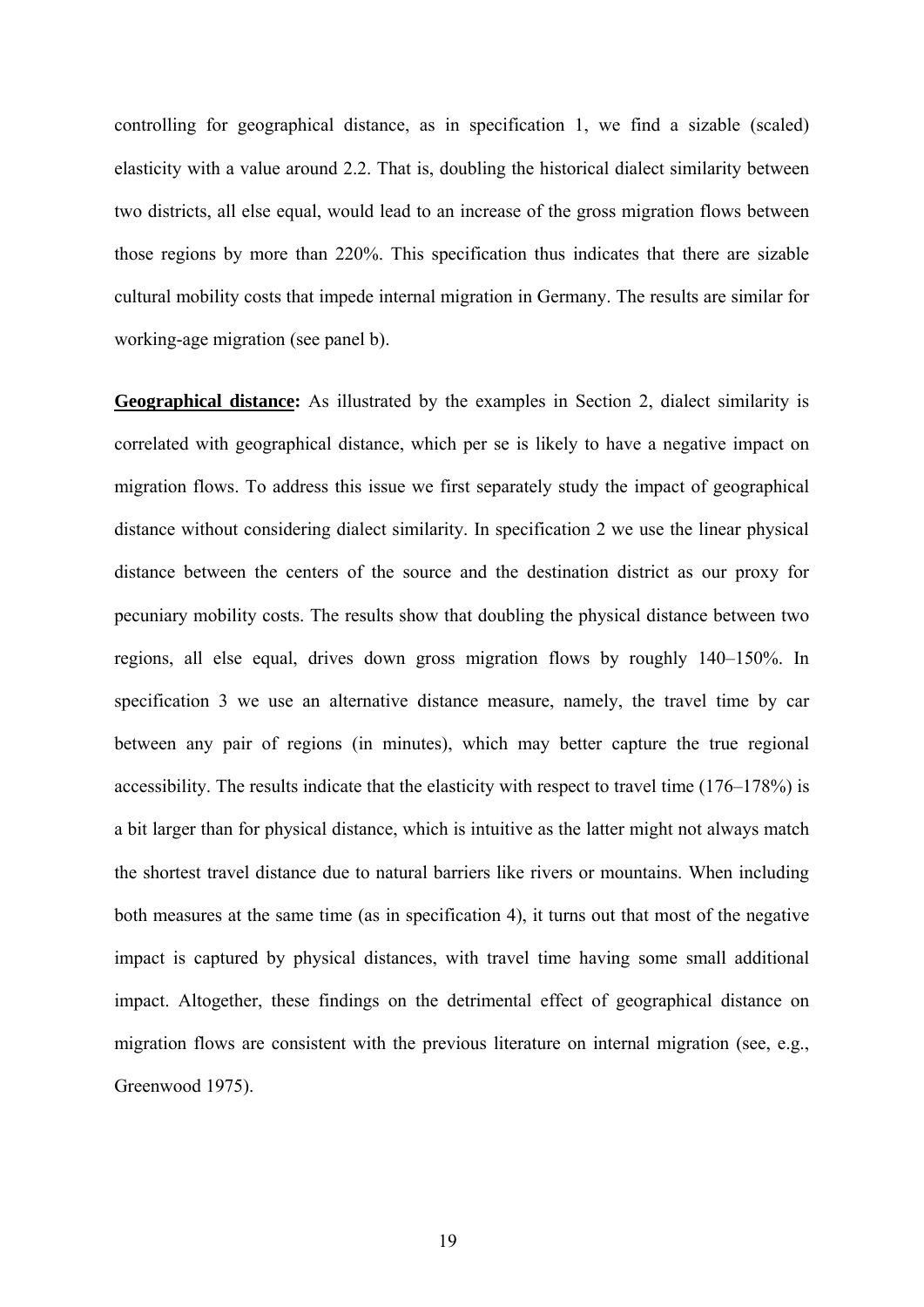**Dialect similarity and geographical distance:** The important question is whether the positive effect of dialect similarity on migration flows prevails once we control for geographical distance. In specification 5 we simultaneously include dialect similarity and both proxies of pecuniary mobility costs. As can be seen, the coefficient  $\alpha_2$  drops substantially compared to column 1, which is due to the correlation of linguistic and geographical distance. However, even conditional on geographical distance (and origin and destination fixed effects), we find a positive and highly significant effect of dialect similarity on gross migration flows.16 The estimated elasticity ranges between 18% and 20% and is similar for total and for working-age migration. The standard deviation of our dialect similarity measure is 10.53 which is about 32 percent of the sample mean. Thus, an increase of dialect similarity by one standard deviation (measured at the sample mean) increases gross migration flows between a pair of regions by about 6 percent. This elasticity in column 5 of Table 2 is the benchmark result of our empirical analysis.

**Heteroskedasticity and zero flows:** Columns 6 and 7 of Table 2 address the robustness of this finding with respect to the estimation method. First, the interpretation of the parameters of log-linear gravity models estimated by linear least squares methods can be misleading in the presence of heteroskedasticity. To overcome this problem, we estimate the gravity equation by means of a Poisson pseudo-maximum-likelihood (PPML) estimator with Eicker-White robust standard errors, as proposed by Santos-Silva and Tenreyro (2006). Second, previous work in the international trade literature suggests that zero flows can pose problems in the estimation of gravity equations (see Disdier and Head 2008; Helpman *et al.* 2008). As shown in Section 3, zero gross migration flows across German districts account for less than

<sup>&</sup>lt;sup>16</sup> In the literature on how genetic similarities affect international trade flows, Giuliano *et al.* (2006) argue that there may actually be no such effects once transport costs across countries are properly controlled for. Our estimation in column 5 takes such issues into account because actual travel time across regions can be thought of as an analogue of actual transport costs for goods.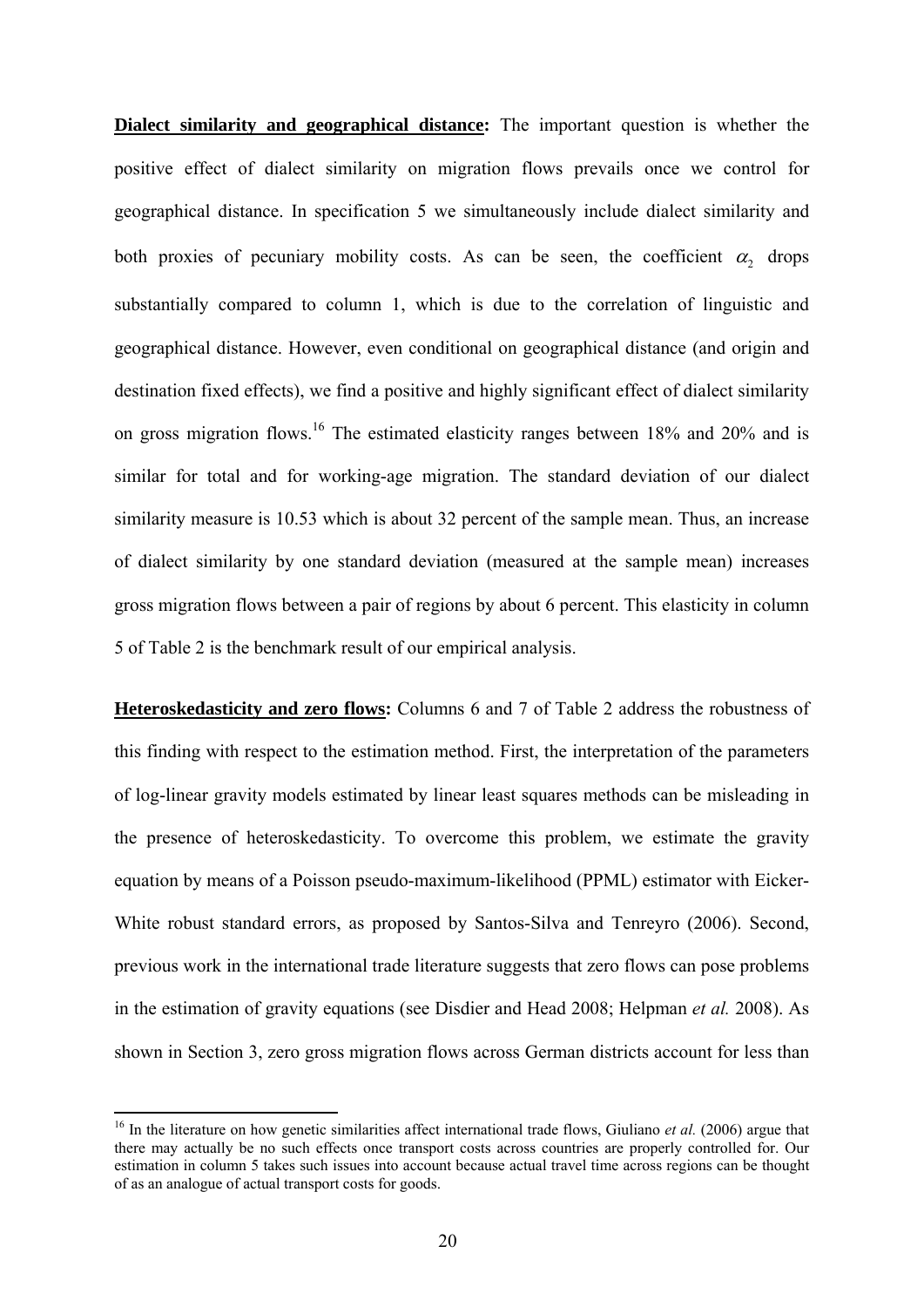4% of all cases and therefore would appear to be a minor issue. Nevertheless, we tackle this potential problem by employing a two-stage Heckman procedure that uses a non-linear probit equation for selection into migration in the first stage, and then estimates Equation (3) in the second stage.<sup>17</sup> In the PPML estimation (see column 6), the elasticity with respect to dialect similarity is around 11% and thus somewhat lower than in the benchmark specification. The two-step Heckman selection model (column 7) yields estimates that are similar to the benchmark. All in all, these results confirm the positive and significant effect of historical dialect similarity on current bilateral migration flows across German regions.

**Linguistic similarity index:** Table 2 additionally shows that our results are also robust with respect to the linguistic similarity index. We replace the simple count index with the similarity index by Jaccard (1901) in column 8, and with the similarity index by Kulczynksi (1927) in column 9, while returning to ordinary least squares estimation.<sup>18</sup> Regardless of which similarity index we use, our results are very similar to the benchmark specification.

**Effect heterogeneity:** In Table 3 we investigate the effect of dialect similarity on migration flows for different types of regional pairs, where local populations may vary systematically in their view of cultural differences. In particular, we divide the 439 German districts into 178 urban and 261 peripheral regions. Since we can observe two-way gross migration flows for each pair of regions, we can create four categories of flows: urban-to-urban (U-U), peripheral-to-peripheral (P-P), urban-to-peripheral (U-P), and peripheral-to-urban (P-U). We then estimate Equation (3) separately for each sample.

#### **[Table 3 here]**

Notice that the U-U and P-P samples consist of more homogeneous pairs of regions than the U-P and P-U samples. These four different samples thus permit us to investigate whether the

<sup>&</sup>lt;sup>17</sup> We thus rely on the normality assumption for identification of our second-stage estimates.

 $18$  See footnote 9 for more detail on these indices. Including any of these similarity indices (or the geographical distance measures) in levels instead of logs does not change our qualitative results. We thus consistently use a logarithmic specification, which allows interpreting our coefficients as elasticities.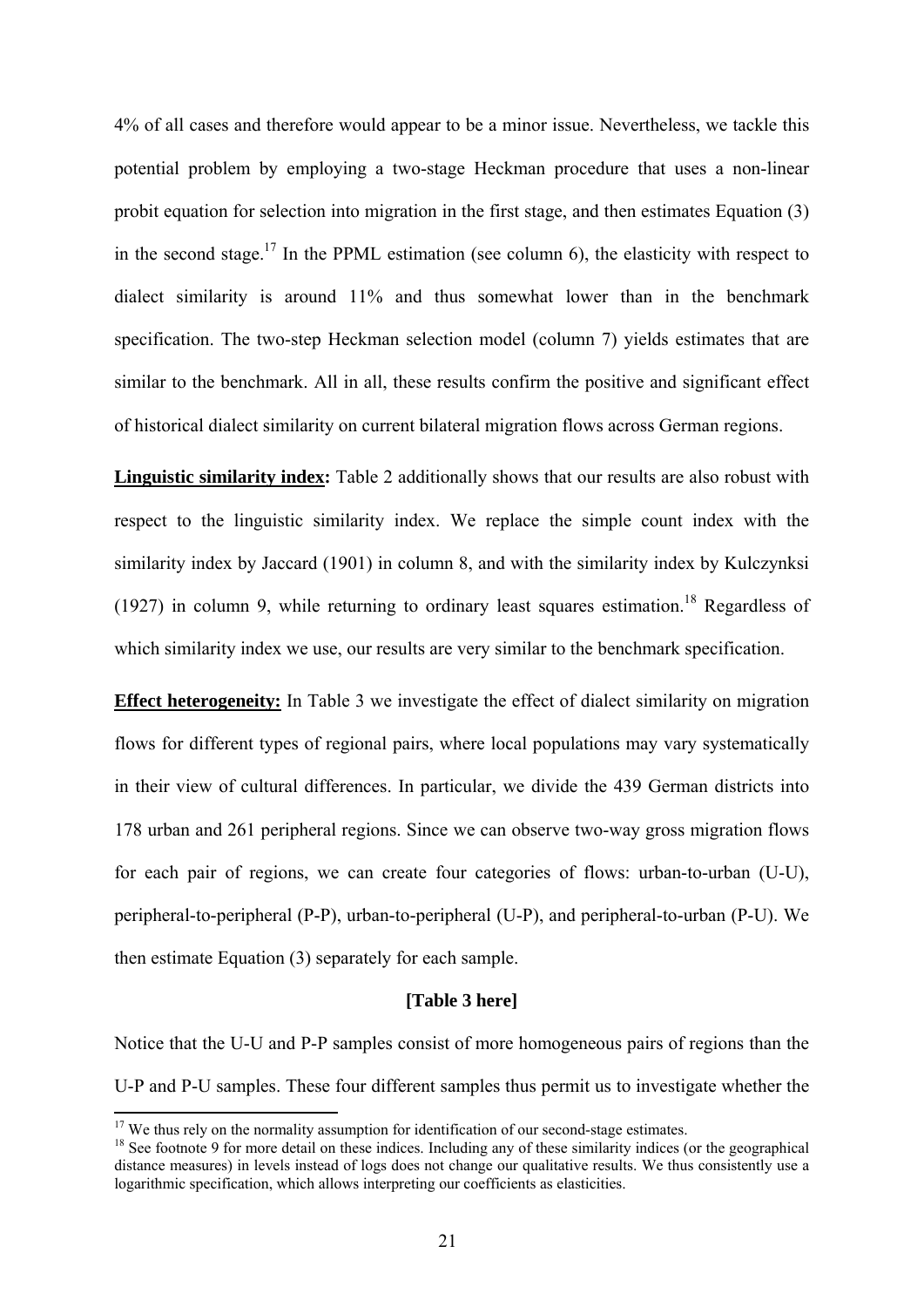impact of dialect (cultural) similarity on migration decisions is dependent on whether the source and the destination area are heterogeneous or homogeneous, and the distinction of urban and peripheral regions seems to be the most natural division to capture this type of effect heterogeneity. The results in Table 3 suggest that the impact of dialect similarity on migration is rather similar in all cases. It is a bit lower for the P-P group, but we consistently find a positive and significant impact of cultural similarity for all types of cross-regional migration flows.<sup>19</sup> To further study effect heterogeneity with respect to different types of migration flows, we have dropped all flows where the destination region is a major city with more than 500,000 inhabitants. Those migrations may be mainly motivated by the career concerns of young workers, who temporarily move because human capital investments are easier in big cities (Glaeser 1999; Peri 2002), whereas cultural affinity may play a lesser role in those cases. Furthermore, we have dropped all flows below some minimum distance (50, 100, or 150 km), because individuals do not have to leave their cultural environment over those short distances. We omit the detailed results, but the effect of dialect similarity on migration hardly changes in those additional robustness checks.

**Federal state borders and industry structure:** Finally, we have conducted some further tests for which we also omit the detailed results. First, we have augmented the benchmark specification with a dummy variable that equals unity if the source and the destination region are not located within the same federal same state (Bundesland). Crossing the border of a federal state may systematically increase pecuniary mobility costs, e.g., because of different regulations and laws applicable to various occupational groups (e.g., for teachers and lawyers). Results show that state borders significantly reduce gross migration flows. The effect of historical dialect similarity hardly changes, however.

 $19$  As for the somewhat lower elasticity of dialect similarity in the P-P sample, one should also take into account that zero flows are concentrated within this group. Specifically, although the P-P sample accounts for only 35% of all migration flows, it includes 56.6% of all zero flows.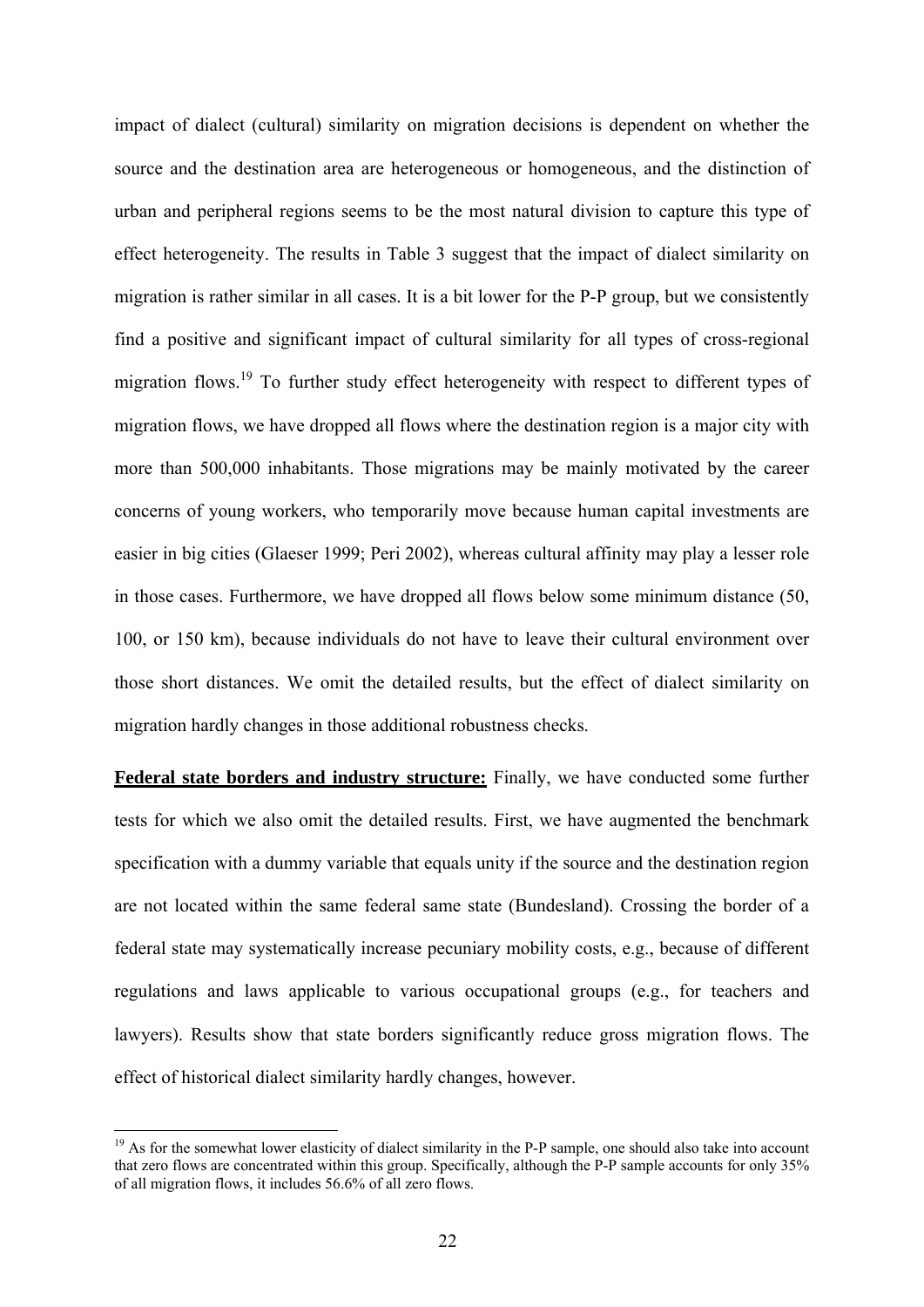Second, we have also taken into account the impact of local industry structures on migration. We have augmented the benchmark specification with a dummy variable that equals unity if the source and the destination region have the same dominant 2-digit NACE code industry (in terms of employment). Results show that the similarity of the industry structure between a pair of regions significantly increases gross migration flows, which suggests that industryspecific human capital plays a role for location decisions. However, the effect of historical dialect similarity on current migration again hardly changes.

**Discussion:** The results reported so far imply that an individual who decides to migrate today, all else equal, will prefer a destination characterized by a dialect similar to the one prevalent in his or her source region more than 120 years ago. How to interpret this finding? We argue that these results point at significant cultural mobility costs, which impede internal migration flows in Germany. That is, our empirical findings indicate that individuals dislike moving to culturally unfamiliar environments, and current cultural differences between German regions are well captured by historical dialect differences.

This interpretation rests on two important conditions. First, it requires that dialect differences are a good measure for cultural differences across regions that are persistent over time. Second, it supposes a causal effect of dialect (cultural) differences on migration, rather than a persistence of migration flows that has affected the geography of dialects. We now turn to several extended analyses that specifically address these estimation concerns and shed light on the economic interpretation of our results.

## *4.2. Omitted region-pair-specific and region-specific characteristics*

With respect to the first estimation issue, it should be noted that time persistence of dialect differences per se seems to be a very reasonable supposition. Certainly, there has been some linguistic diffusion during the  $20<sup>th</sup>$  century, and dialect use is less common today than it was when Georg Wenker collected the linguistic data. One factor behind this diffusion is the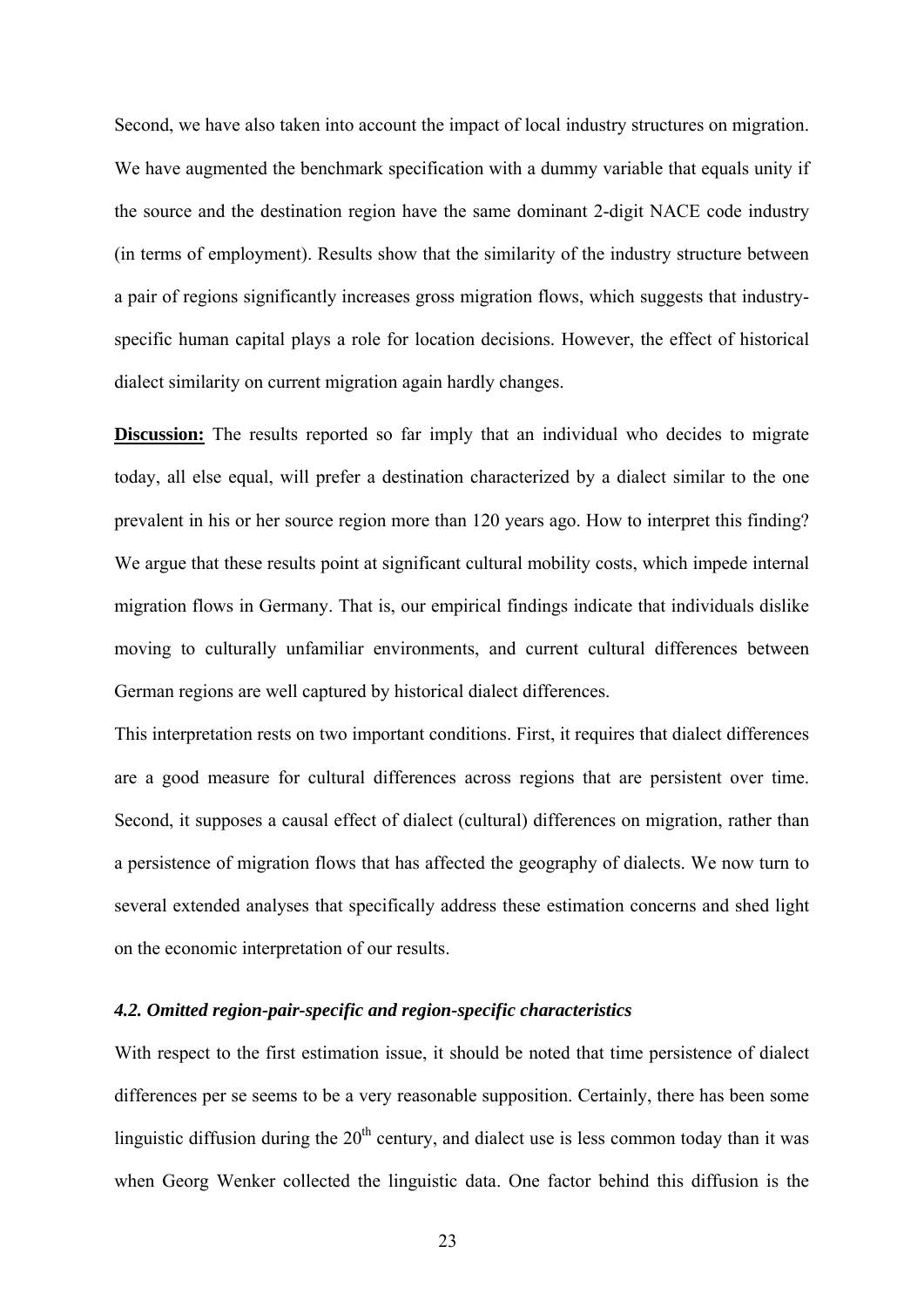migration that has occurred since that time. During the  $20<sup>th</sup>$  century, migration became an increasingly individual phenomenon, and even if the migration of individuals does not cause perturbations as major as those that resulted from the mass migrations of earlier times, it still contributes at least something to the local language mix. The ubiquity of modern mass media may be another factor that has facilitated linguistic diffusion.

However, even if these developments led to some assimilation across regions, they have certainly not completely nullified local dialect differences. Although cultural evolution progresses faster than genetic evolution, a period of 120 years is still much too short to erase all regional cultural differences.<sup>20</sup> It is therefore not surprising that linguists frequently note a close correspondence of the geography of dialects as recorded in the Wenker survey, and current linguistic patterns in Germany (see, e.g., Bellmann 1985:213). What is more, dialect differences today may be *absolutely* smaller than they were in the  $19<sup>th</sup>$  century, but the aforementioned diffusion processes are not markedly region-pair-specific. *Relative* linguistic differences across regions are thus particularly likely to have endured.

However, even if dialect differences are persistent over time, their impact may still be confounded with the effects of other persistent, but omitted, factors that drive contemporary migration and that are also correlated with historical dialect patterns. In that case our estimations would suffer from an omitted variable bias. Notice that our estimate for the dialect similarity elasticity should still be consistent as long as omitted variables are purely region-specific, as the fixed effects should take into account all persistent factors for the source and the destination area. A problem would clearly arise, however, if we omit relevant region-pair-specific variables. We therefore introduce additional region-pair-specific control variables in order to address this estimation concern.

<sup>&</sup>lt;sup>20</sup> The transmission of cultural values across generations and the stability of cultural patterns over time is further studied in Tabellini (2008) and Benabou and Tirole (2006). As example, recall the Waldshut case from Section 2, which illustrated the stability of religious orientation over the period 1546–1820. If one were to draw a map of the religious geography of that area today, one would find a spatial pattern that is still strikingly similar to the one from 1546.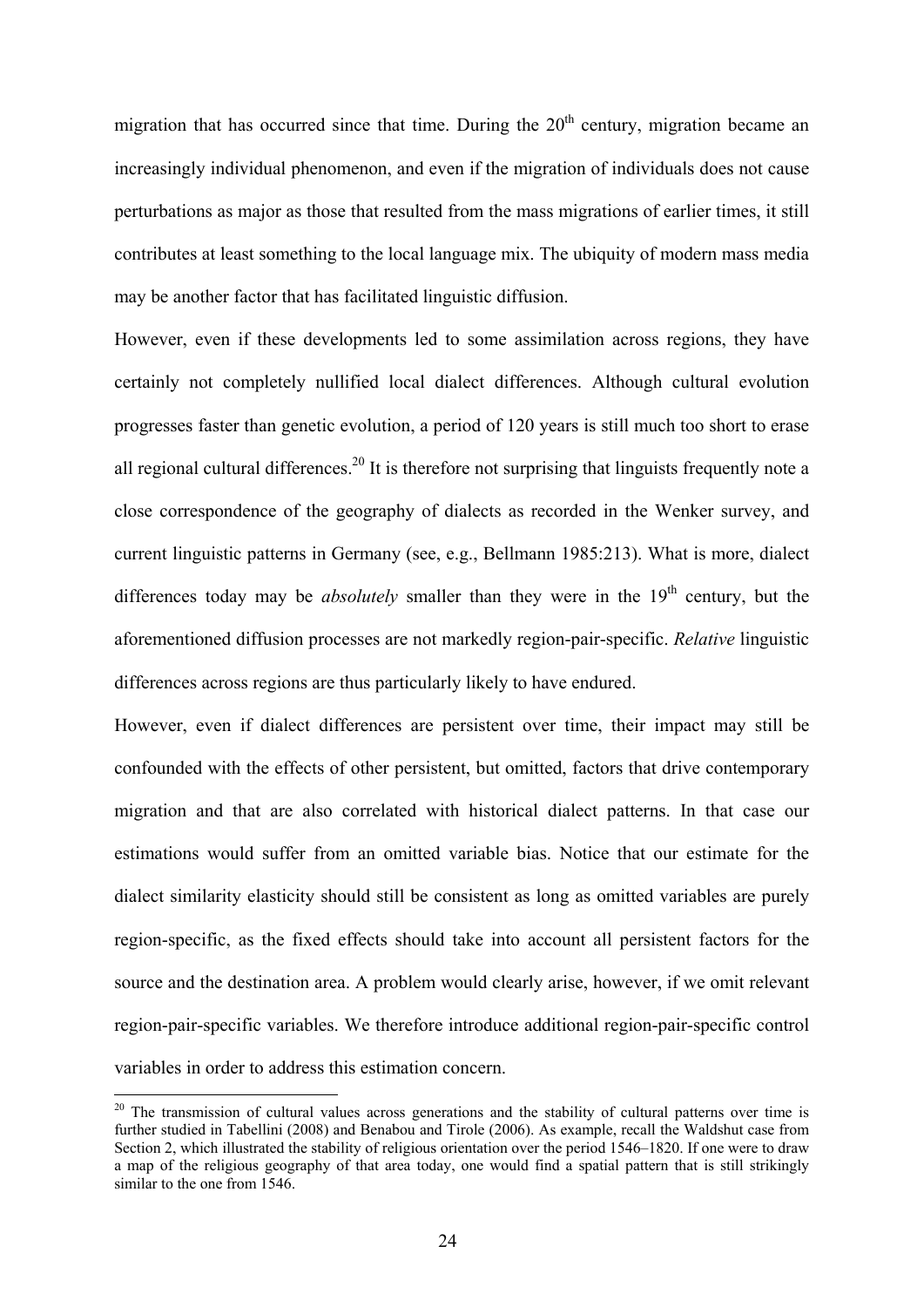**Religious and political congruencies:** We argued in Section 2 that dialect similarity reveals a spatial pattern that often corresponds to other types of historically determined congruencies between the regions, including religious orientation as illustrated by the Waldshut case. Another possible confounding factor is former administrative borders, since we emphasized above that the geography of dialect similarity is also correlated with the borders between the territories out of which the German Empire was created (as noted, e.g., by Barbour and Stevenson 1990). Dialect differences may thus simply capture the persistent effects these regional differences have on current migration flows.

To address this possibility, we control for differences in religious denominations in 1890, roughly the same time at which the linguistic data were collected. We define a dummy variable that equals unity if the majority of the population in the source region had a different religion than those in the destination region in the late  $19<sup>th</sup>$  century. Furthermore, we include a dummy that equals unity if the current migration flow extends across a historical administrative border. More specifically, we consider the borders of 38 member states and 4 independent cities that were part of the German Confederation at the time of its foundation in 1815. These borders are a good representation of the politically fragmented environment that prevailed until the German Empire was established.

If cultural differences between current German regions are manifested mainly along those religious and political lines, and if dialects simply pick up these persistent effects, we would expect the elasticity of migration with respect to dialect similarity to turn insignificant (or at least to drop substantially) once we include these additional control variables.

## **[Table 4 here]**

**Results and discussion:** In columns 1 and 2 of Table 4 we control for the new variables separately; they are considered jointly in column 3. The results suggest that there is significantly more current migration between regions with historically different religious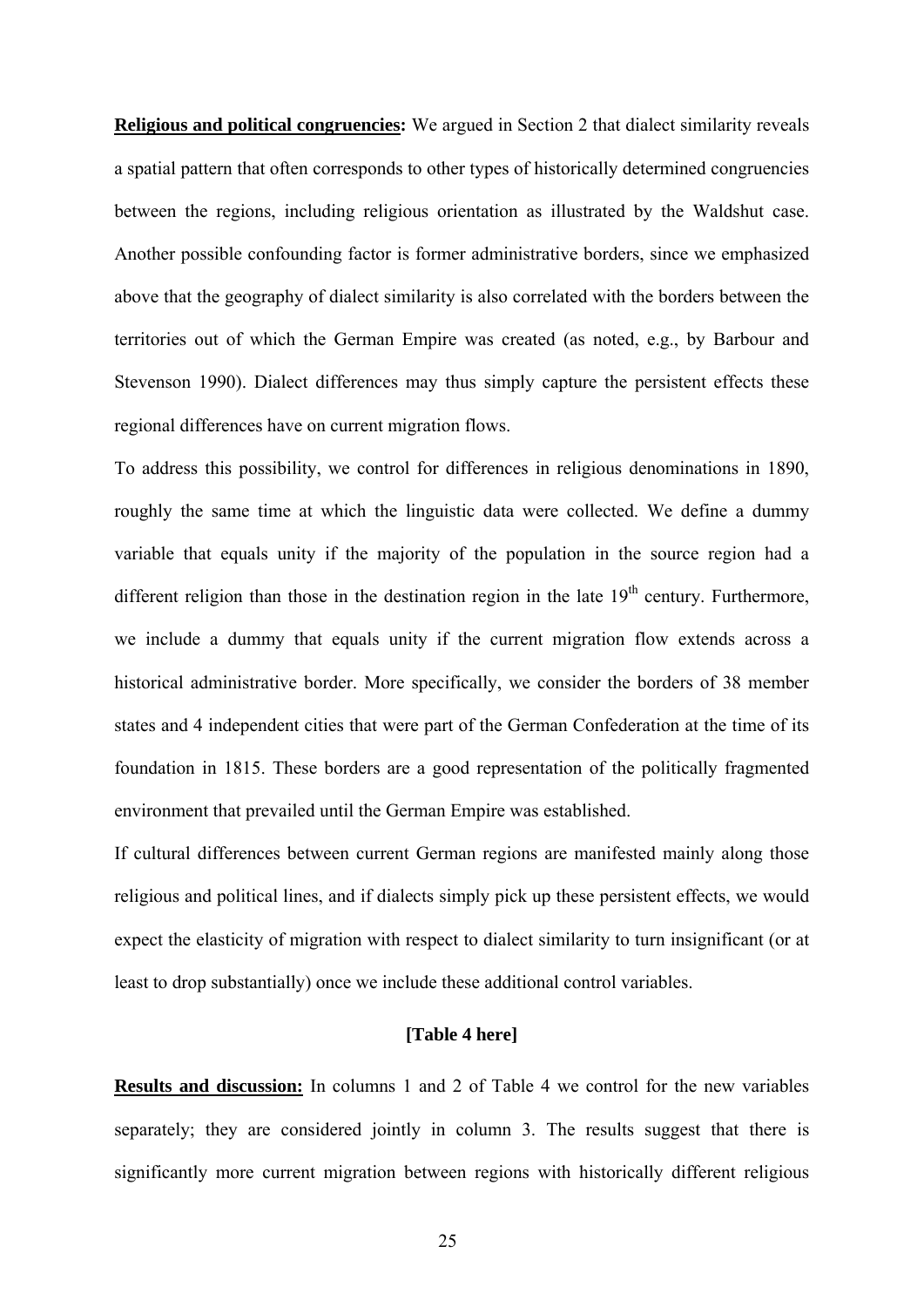denominations, while historical administrative borders exert a negative impact on current migration flows. The main insight of Table 4, however, is that the effect of historical dialect similarity hardly changes. These results underline our previous argument that dialect similarity is a well-suited comprehensive measure of regional cultural similarity. Our linguistic measure does not merely reflect obvious religious or political congruencies that are correlated with the geography of dialects, but seems to capture many more dimensions of cultural similarity across German regions.<sup>21</sup> Thus, although we can never be sure that we have ruled out all possible omitted variables at the region-pair level, our empirical approach seems to come as close as possible to correctly portraying persistent cultural differences across German regions.

## *4.3 Persistence of migration flows*

Turning now to the second estimation concern discussed in Section 4.1, the question remains whether we can interpret our main finding as a *causal* effect of cultural similarity on internal migration. Tabellini (2010) discusses one crucial endogeneity concern, by noting that data for current cultural characteristics (e.g., value survey data) are clearly endogenous to current economic outcomes. Due to the long time lag between the dialect and the contemporary migration data, our estimation certainly does not suffer from this type of simultaneity problem. However, there is still the concern that migration flows may be persistent over time and have, inter alia, shaped the geography of dialects.

<sup>&</sup>lt;sup>21</sup> The other time-persistent factors may influence today's regional migration via other channels than cultural identity. In particular, the positive effect of religious differences on migration may capture an enduring prosperity difference between Catholic and Protestant areas, which was recognized early on by Max Weber and studied further by Becker and Woessmann (2009). Moreover, we find that the historical border dummy turns insignificant when we add current administrative borders in the same way as described in section 4.1. This suggests that current and historical borders overlap, so that the historical borders partly capture the negative impact of Federal State borders on migration that operates via an increase in pecuniary mobility costs.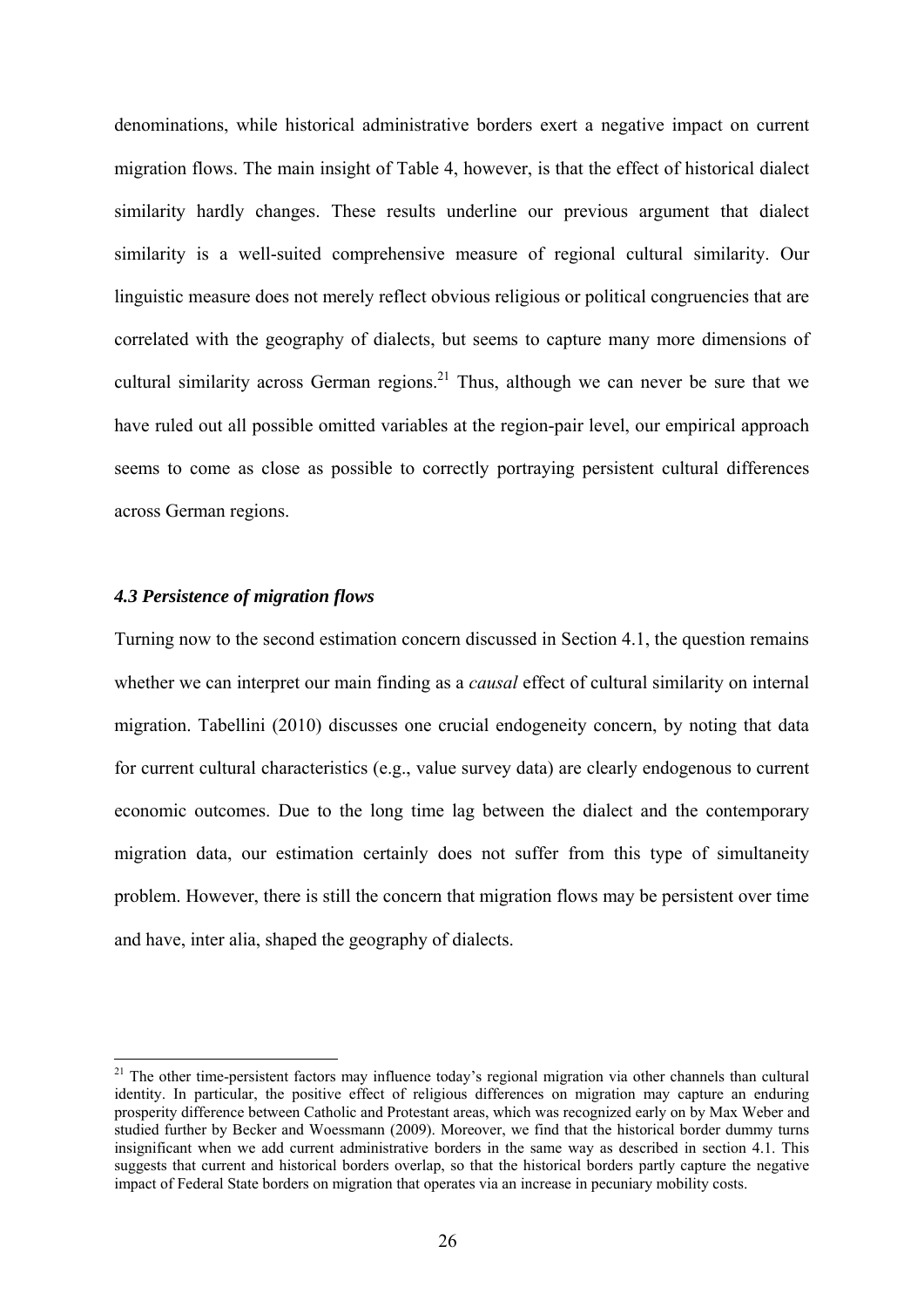**Network effects and social interactions:** One intuition for such a persistence can be network effects and social interactions in migration.<sup>22</sup> In a long-run dynamic perspective, social interactions may result in a clustering of migrants from the same source region at the same destination region. Suppose that at the time Georg Wenker collected the linguistic data (in the late  $19<sup>th</sup>$  century) there was already a previously established migration connection between particular pairs of regions. Say, families in some region *r* can draw on an already existing network of social contacts in some other region *s*, as well as vice versa, and these network effects constantly influence migration decisions. This would lead to a correlation of current region-pair-specific migration flows with the flows from 120 years ago and, in turn, even with flows from earlier times. If this is so, the prediction would be that dialect distance slowly disappears between the source and destination regions experiencing high migration exchange. Dialect similarity would then not actually *cause* contemporary migration, but persistent migration would lead to dialect assimilation. Our estimations would then capture a spurious correlation.

To answer the question of whether the positive effect of historical dialect similarity on current migration flows can be attributed to persistent cultural differences rather than persistent migration flows, we can turn to a quasi-natural experiment in German history. From the foundation of the German Democratic Republic (GDR) in 1949 or, at the latest, the construction of the Berlin Wall in 1961, migration flows between East and West Germany were cut off until the German reunification in  $1989<sup>23</sup>$  In other words, persistent migration networks between East and West German regions that might have caused slow dialect assimilation were exogenously interrupted for a considerable time span between the Wenker survey and our contemporary migration data.

<sup>22</sup> Network effects in migration are extensively studied both theoretically (Carrington *et al*. 1996) and empirically (e.g., Munshi 2003).

 $23$  The division and reunification of Germany is used as a quasi-natural experiment by Redding and Sturm (2008), who show that the decline of West German cities near the inner German border can be attributed to the loss of market access to the neighboring East German areas after the division of Germany.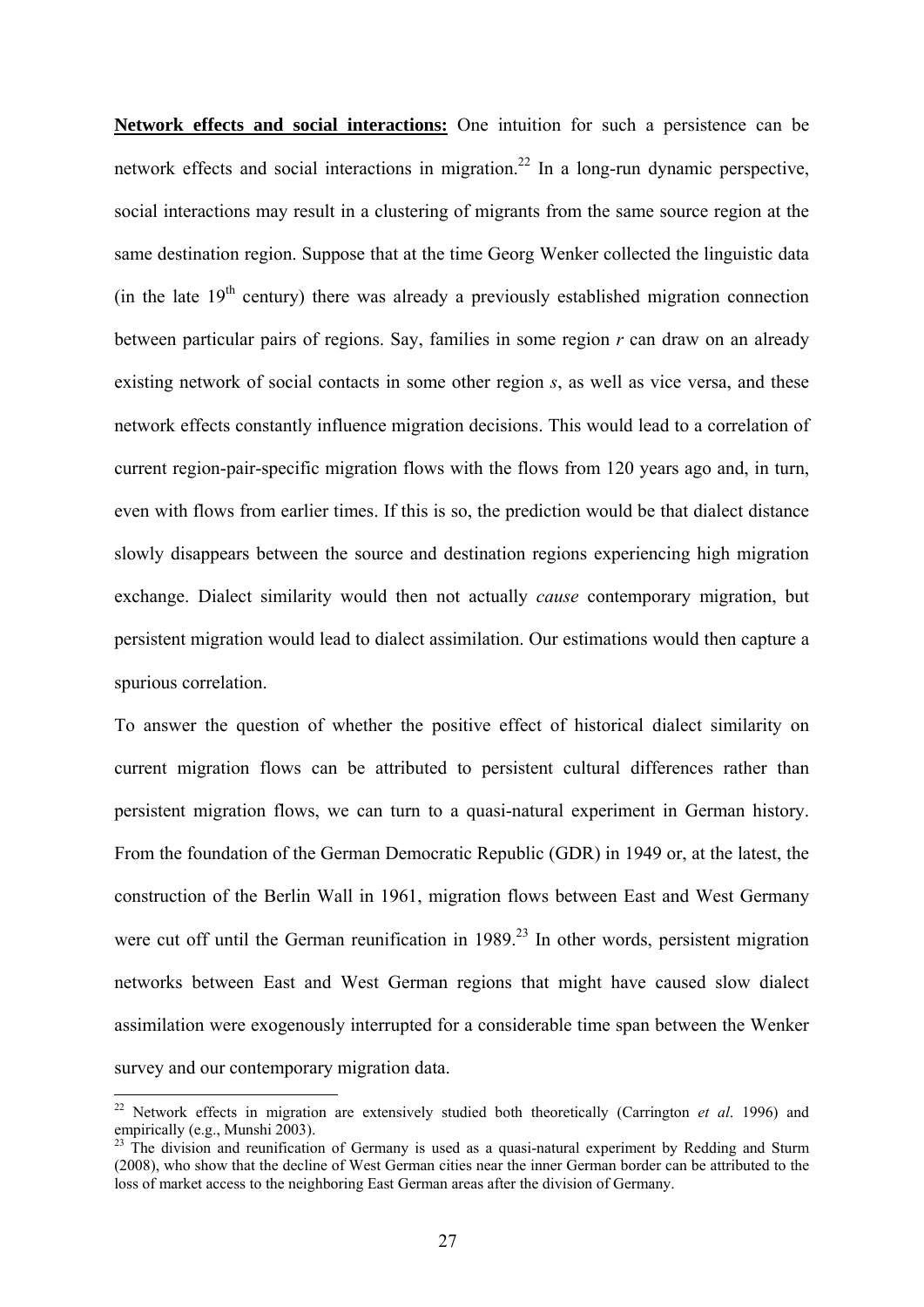When migration between the East and the West became again possible after 1989, the preexisting social networks have thus not been in operation for quite a while. To the extent that social networks have no "memory function" comparable to that of dialects, as they are based on personal contacts and interactions (Glaeser *et al.* 2002), we would not expect to see a continuation of the persistence in migration flows across particular pairs of regions that existed prior to the division of Germany. On the other hand, cultural identity, as reflected in dialect similarity, does have such a memory function, as emphasized in the anthropological literature by Cavalli-Sforza (2000) and others, and is likely to have survived the division. Put differently, if our baseline findings only reflect the persistence of migration flows, we would expect to find no (or at least substantially lower) effects of dialect similarity on contemporary migration flows within a subsample of migration flows across the inner German border only. By contrast, if we still find a positive effect of dialect similarity on contemporary migration flows for these cases, such would suggest that cultural identity at the regional level really is persistent over time and actually does affect migration decisions.

## **[Table 5 here]**

Table 5 shows the results for the East-West and the West-East subsamples and, indeed, the coefficient of language similarity is still significantly positive and of similar magnitude as in the benchmark specification. These results are thus much more in line with a persistent causal effect of cultural similarity on migration flows, rather than with the opposite causality of persistence in migration flows.

**Geological regional features and persistence over the very long run:** In the last step of the analysis, we investigate another possible source of persistence in migration flows that may have caused the geography of dialects. Specifically, there may be deep regional differences that have persistently driven migration flows over the course of history and, thereby, also linguistic development. In particular, think of first-nature geographical features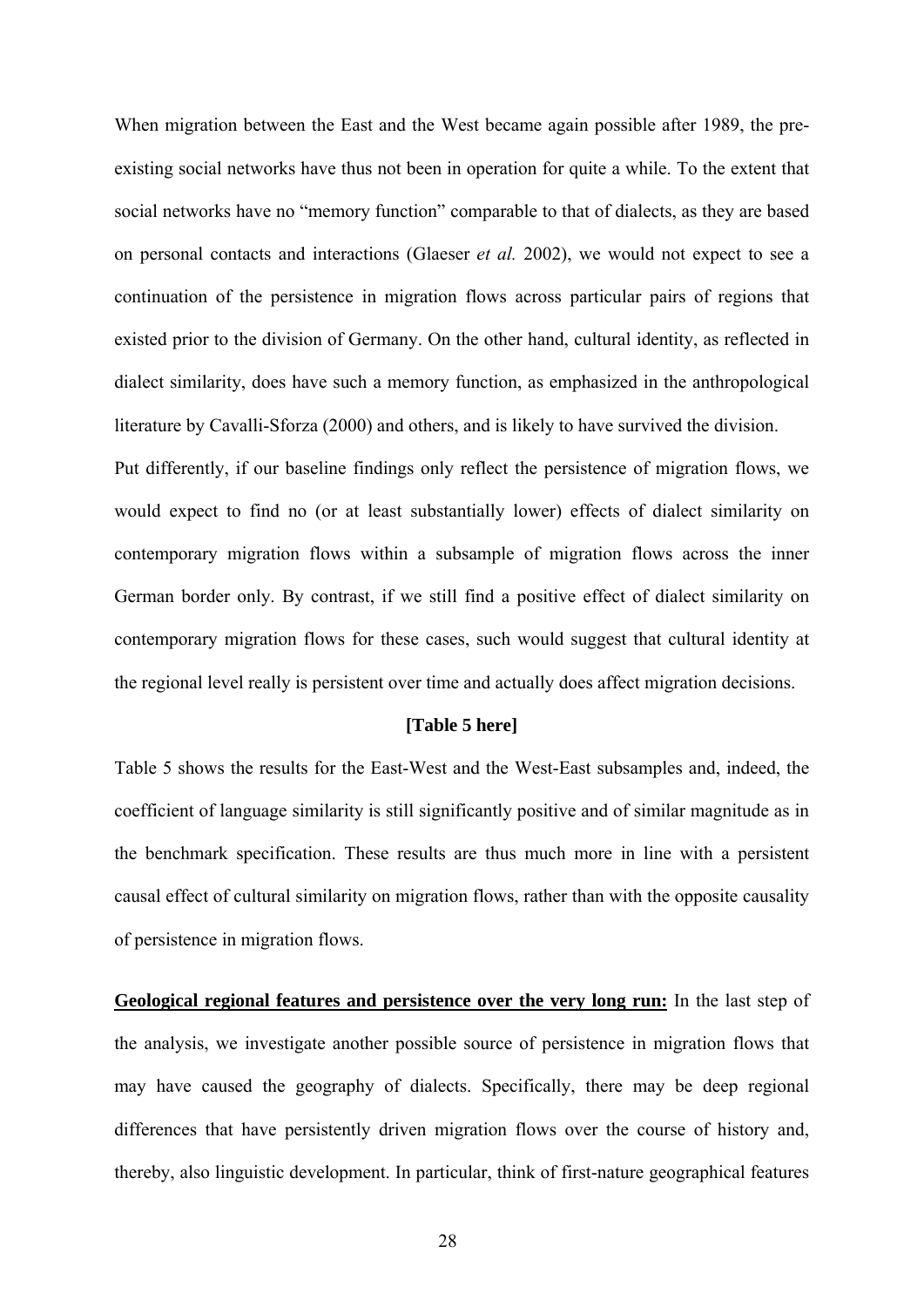which have determined the economic prosperity of the regions over the very long run. Salient candidates are indicators of a region's suitability for agriculture and forestry, all of which were major sources of wealth before the Industrial Revolution. As argued by Combes *et al.* (in press), *soil* characteristics can be regarded as a major determinant of local labor demand in an agrarian society. Accordingly, geological indicators for the suitability of the soil for agriculture and forestry should provide a meaningful insight into the distribution of regional wealth before the heyday of industrialization. These soil characteristics should then be related to ancient migration patterns. As regions with good soil tended to be economically prosperous, they were likely to attract mass migration waves, particularly from areas with bad soil characteristics. A similar point can be made for the *slope* of a region, which is also likely to have influenced agricultural productivity, hence regional prosperity, in former times. Slope may have had another effect on ancient migration patterns – transport routes probably avoided large differences in steepness or ruggedness.

If these very basic geological factors have affected migration waves over the very long run, they could also have influenced the spatial pattern of dialects in Germany. Specifically, the smaller the difference in soil quality and the larger the slope difference between two regions, the lower the probability that local populations interacted very often. This, in turn, may have resulted in less similar dialects between such regions. To the extent that these geological features still affect current regional migration, our estimations may be capturing a spurious correlation between dialect similarity and migration flows.

As argued in Section 4.2, the fixed effects specification of the gravity model should, in principle, take into account this potential problem. Consider a region with very favorable geographical features. The resulting pull effects on migration into that region, which have persistently occurred across time and may still occur today, should be captured in the estimation: The fixed effects should level all actual differences in economic prosperity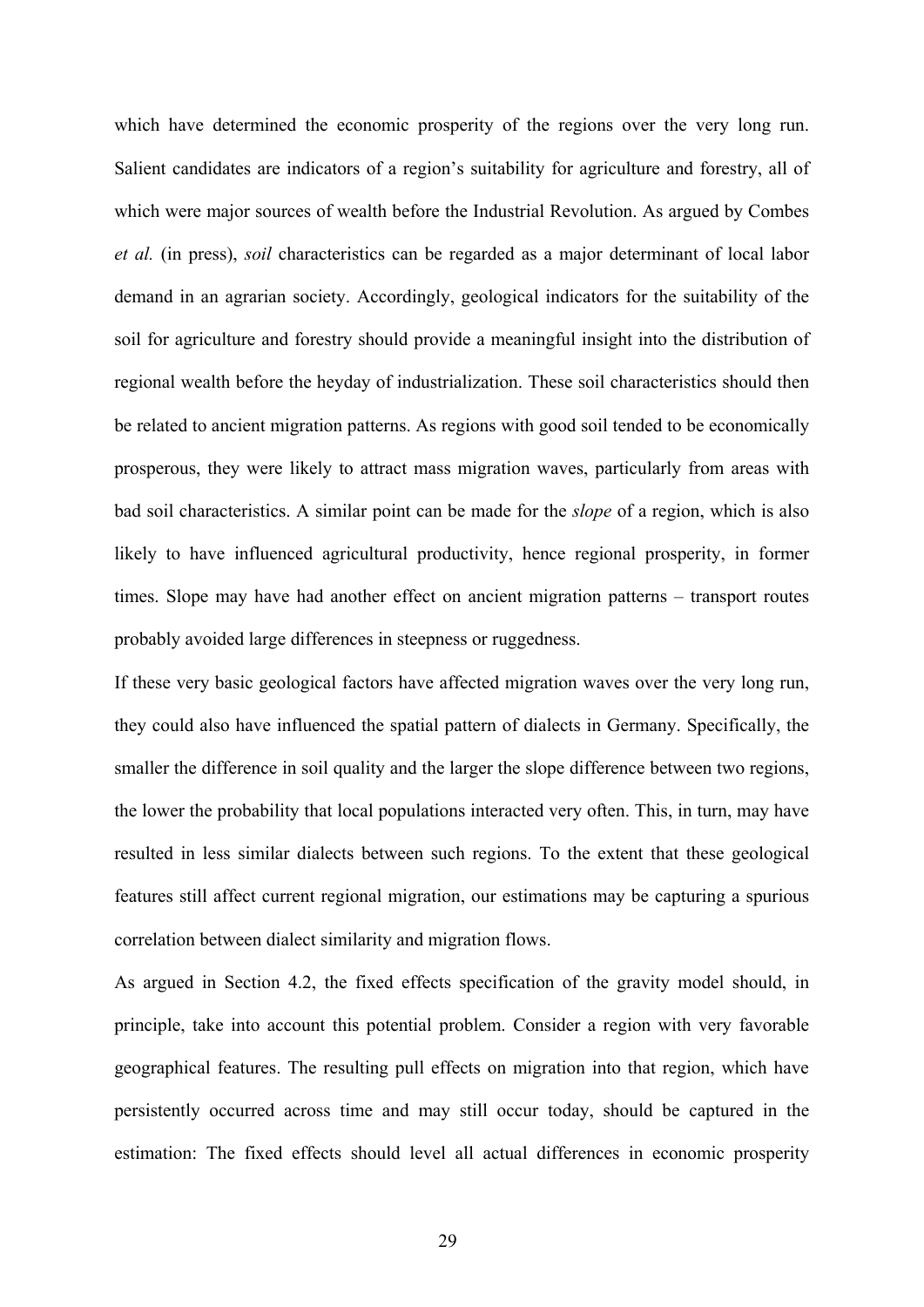between the origin and the destination, regardless of whether these differences have their origin in history or are the result of current developments. However, to complement this approach, we again create different subsamples of regions that limit the degree of heterogeneity of the respective source and destination areas. For pairs of regions with similar soil and slope characteristics, we may expect very long-run push and pull effects to matter relatively little. This may have led to few cross-regional contacts and therefore to little dialect assimilation over the very long run. In other words, if we find that dialect similarity matters for current migration also for these homogeneous pairs of regions, then a long-run persistence of migration flows is unlikely to be reason. Such a finding would rather suggest that we actually capture a causal effect of cultural similarity on migration decisions.

To address this issue, we sort regions into those with "good" soil and those with "bad" soil. Good soil is suitable and imposes no limitations for agriculture, whereas bad soil imposes such limits because the soil is overly gravelly, stony, or lithic.<sup>24</sup> Using this classification scheme, we can create subsamples of regional pairs and separately study migration flows for cases where both the source and the destination area have good soil, where the source has bad but the destination has good soil, etc. A similar approach is adopted to distinguish between regions with different slope characteristics. Slope is measured as the difference between the maximum and minimum elevation in meters within a region. We can then classify "steep" (above average) and "flat" (below average) regions and create appropriate samples of regional pairs. The results of our gravity estimation for these samples of regional pairs are reported in Table 6a and 6b, respectively.

## **[Tables 6a and 6b here]**

<sup>&</sup>lt;sup>24</sup> We are deeply indebted to Gilles Duranton for providing the data for these indicators (see the Appendix and Combes *et al.* for a more detailed description). To use current indicators of soil quality we need to assume that soil characteristics have not changed during the past centuries, and there are good reasons to believe that this condition is met by our binary distinction between good and bad soil. We also tried a variety of other indicators related to the climate and soil of a region, but this did not crucially affect our empirical results.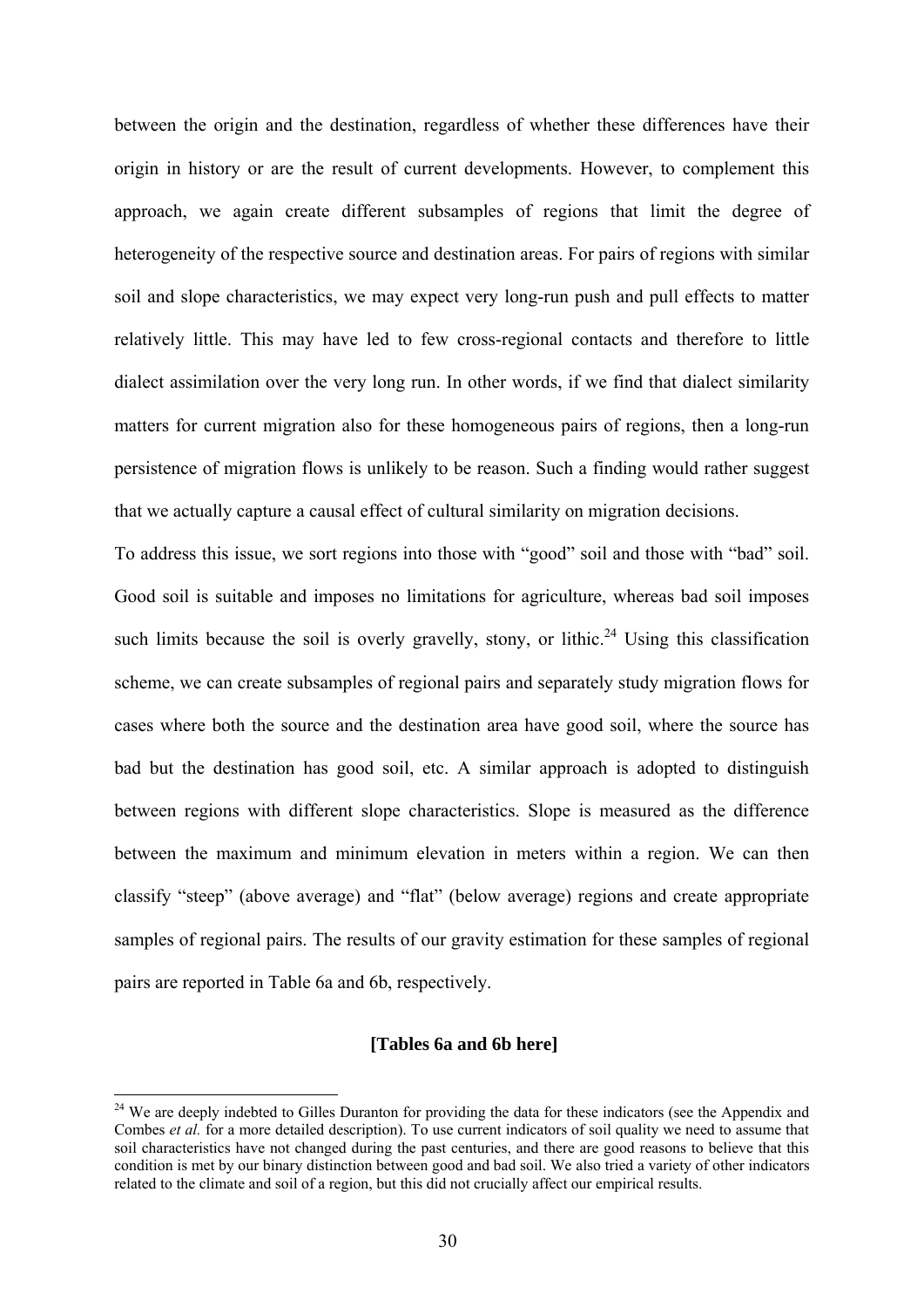As can be seen, the results are qualitatively similar for all the considered samples. That is, even for those cases where source and destination area are relatively homogeneous in their geographical features, we find a positive and significant impact of dialect (cultural) similarity on current gross migration flows (see columns 1 and 2 of Tables 6a and 6b). Results also do not change when we additionally control for the similarity of the industry structure in the source and destination area (see section 4.1), which is a sensible exercise since first-nature geographical features may also have influenced industry compositions and thereby have an indirect effect on current migration flows.

Summing up, the results from Table 6 corroborate that our estimation results are not capturing a spurious correlation, but reflect a causal effect of persistent cultural differences on current gross migration flows across German regions.

## **5. Conclusion**

In this paper, we have evaluated detailed linguistic micro-data from the  $19<sup>th</sup>$  century on the intra-national variation of phonological and grammatical attributes within the German language. We do so since language variation, i.e. dialects, is probably the best measurable indicator of cultural differences that one can come up with. In our empirical analysis we find an economically meaningful effect of historical dialect similarity on current regional migration flows. This finding implies that there are intangible cultural borders within a country that impede economic exchange across its regions. An increase of dialect similarity by one standard deviation (measured at the sample mean) increases gross migration flows between a pair of regions by about 6 percent in the benchmark. This is a modest but economically non-negligible effect. It is roughly similar in magnitude to the effect of cultural ties on international trade and investment found in Guiso et al. (2009).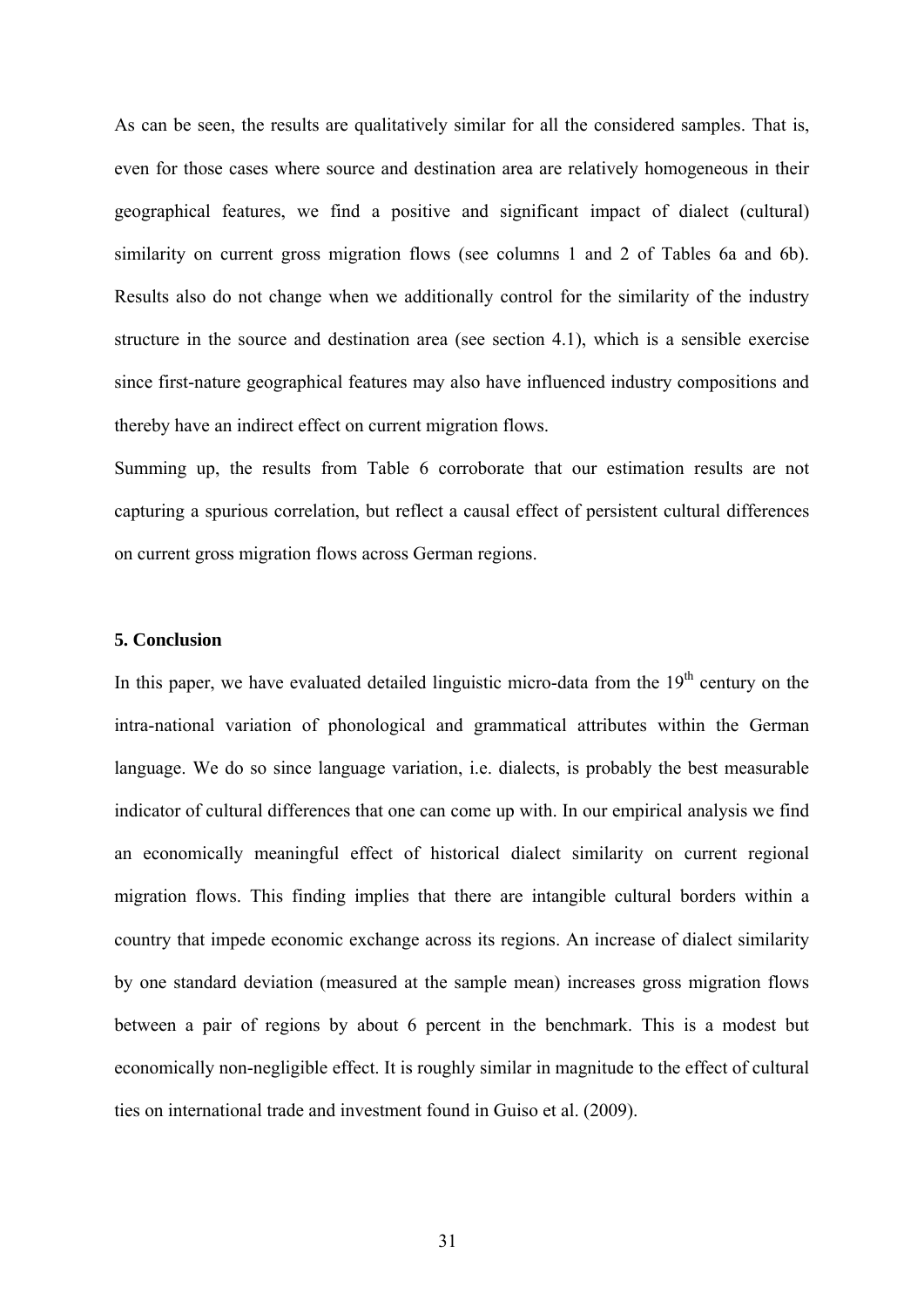These intangible regional borders in Germany are enormously persistent over time; we have described how they have been developed over centuries, and so they are likely to be there also tomorrow. Even on a low geographical level people seem to be unwilling to move to culturally unfamiliar environments. The average Bavarian will not easily move to Saxony, nor vice versa, unless he or she is compensated by considerably better economic prospects or job opportunities in the other region. The existence of cultural borders thus clearly limits the integration of the national labor market.

It is beyond the scope of this paper to discuss whether it is possible, or desirable, to downsize such borders. Policy initiatives in the European Union aiming for a preservation of regional languages tend to suggest that there is currently no interest in cultural equalization, but rather that linguistic diversity is perceived as valuable for a society. It is thus a natural extension for future research to explore the welfare consequences of cultural differences at a low geographical level in greater detail.

## **References**

- Alesina, A., and E. La Ferrara (2005). Ethnic Diversity and Economic Performance. *Journal of Economic Literature*, 43(3), 762–800.
- Anderson, J. E., and E. van Wincoop (2003). Gravity with Gravitas: A Solution to the Border Puzzle. *American Economic Review* 93(1), 170–192.
- Anderson, S. P., A. de Palma, and J.-F. Thisse (1992). *Discrete Choice Theory of Product Differentiation*. Cambridge, MA: MIT Press.
- Aubin, H., T. Frings, and J. Müller (1926). *Kulturströmungen und Kulturprovinzen in den Rheinlanden. Geschichte, Sprache, Volkskunde*. Bonn: Röhrscheid.
- Bach, A. (1950). *Deutsche Mundartforschung. Ihre Wege, Ergebnisse und Aufgaben.* 2nd edition*.* Heidelberg: Winter.
- Barbujani, G., M. Stenico, L. Excoffier, and L. Nigro (1996). Mitochondrial DNA Sequence Variation Across Linguistic and Geographic Boundaries in Italy. *Human Biology* 68(2), 201–215.
- Barbour, S., and P. Stevenson (1990). *Variation in German. A Critical Approach to German Sociolinguistics*. Cambridge: Cambridge Univ. Press.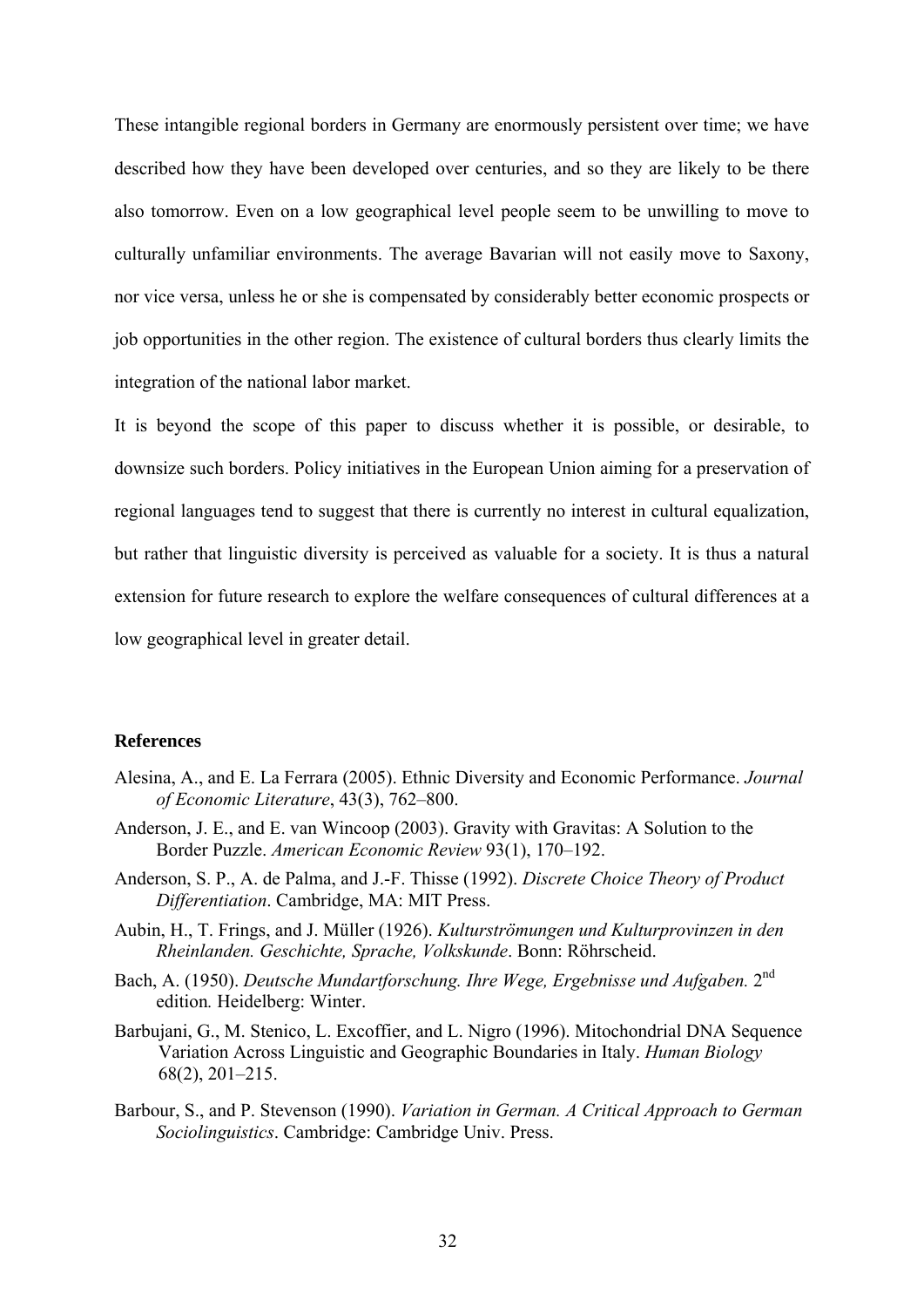- Becker, S. O., and L. Woessmann (2009). Was Weber Wrong? A Human Capital Theory of Protestant Economic History. *Quarterly Journal of Economics* 124(2), 531–596.
- Bellmann, G. (1985). Substandard als Regionalsprache. In G.Stötzel (ed.) *Germanistik Forschungsstand und Perspektiven*. Part 1: Germanistische Sprachwissenschaft. Berlin, New York: de Gruyter, 211–218.
- Benabou, R., and J. Tirole (2006). Belief in a Just World and Redistributive Politics. *Quarterly Journal of Economics* 121, 699–746.
- Brewer, M. B. (1991). The Social Self: On Being the Same and Different at the Same Time. *Personal and Social Psychology Bulletin* 17(5), 475–482.
- Cantoni, D. (2009). The Economic Effects of the Protestant Reformation: Testing the Weber Hypothesis in the German Lands. Harvard Univ. Working Paper.
- Carrington, W.J., E. Detragiache, and T. Vishwanath (1996). Migration with Endogenous Moving Costs. *American Economic Review* 86(4), 909-930.
- Cavalli-Sforza, L. L. (2000). *Genes, Peoples, and Languages*. London: Penguin.
- Chambers, J. K., and P.Trudgill (1998). *Dialectology.* 2nd edition. Cambridge: Cambridge Univ. Press.
- Chiswick, B. R. (1991). Speaking, Reading, and Earnings among Low-Skilled Immigrants. *Journal of Labor Economics* 9(2), 149-170.
- Combes, P.-P., G. Duranton, L. Gobillon, and S. Roux (in press). Estimating Agglomeration Economies with History, Geology, and Worker Effects. In E. Glaeser (ed.) *The Economics of Agglomeration*, Chicago: Univ. of Chicago Press.
- Crystal, D. (1987). *The Cambridge Encyclopedia of Language*. Cambridge: Cambridge Univ. Press.
- Desmet, K., M. Le Breton, I. Ortuno-Ortin, and S. Weber (2009). The Stability and Breakup of Nations: A Quantitative Analysis. Unpublished Manuscript, Universidad Carlos III Madrid.
- Disdier, A.-C., and K. Head (2008). The Puzzling Persistence of the Distance Effect on Bilateral Trade. *Review of Economics and Statistics* 90(1), 37–48.
- Dupanloup de Ceuninck, I., S. Schneider, A. Langaney, and L. Excoffier (2000). Inferring the Impact of Linguistic Boundaries on Population Differentiation: Application to the Afro-Asiatic-Indo-European Case. *European Journal of Human Genetics* 8(10), 750– 756.
- Feenstra, R. (2004). *Advanced International Trade*. Princeton: Princeton Univ. Press.
- Ginsburgh, V. and S. Weber (2010). The Economics of Linguistic Diversity How Many Languages Make Sense?. Forthcoming: Princeton: Princeton Univ. Press.
- Giuliano, R., A. Spilimbergo, and G. Tonon (2006). Genetic, Cultural and Geographical Distances. IZA Working Paper 2229.
- Glaeser, E.L. (1999). Learning in cities. *Journal of Urban Economics* 46(2), 254-277.
- Glaeser, E. L., D. Laibson, and B. Sacerdote (2002). An Economic Approach to Social Capital. *Economic Journal* 112(483), 437–458.
- Greenwood, M. J. (1975). Research on Internal Migration in the United States: A Survey. *Journal of Economic Literature* 13(2), 397-433.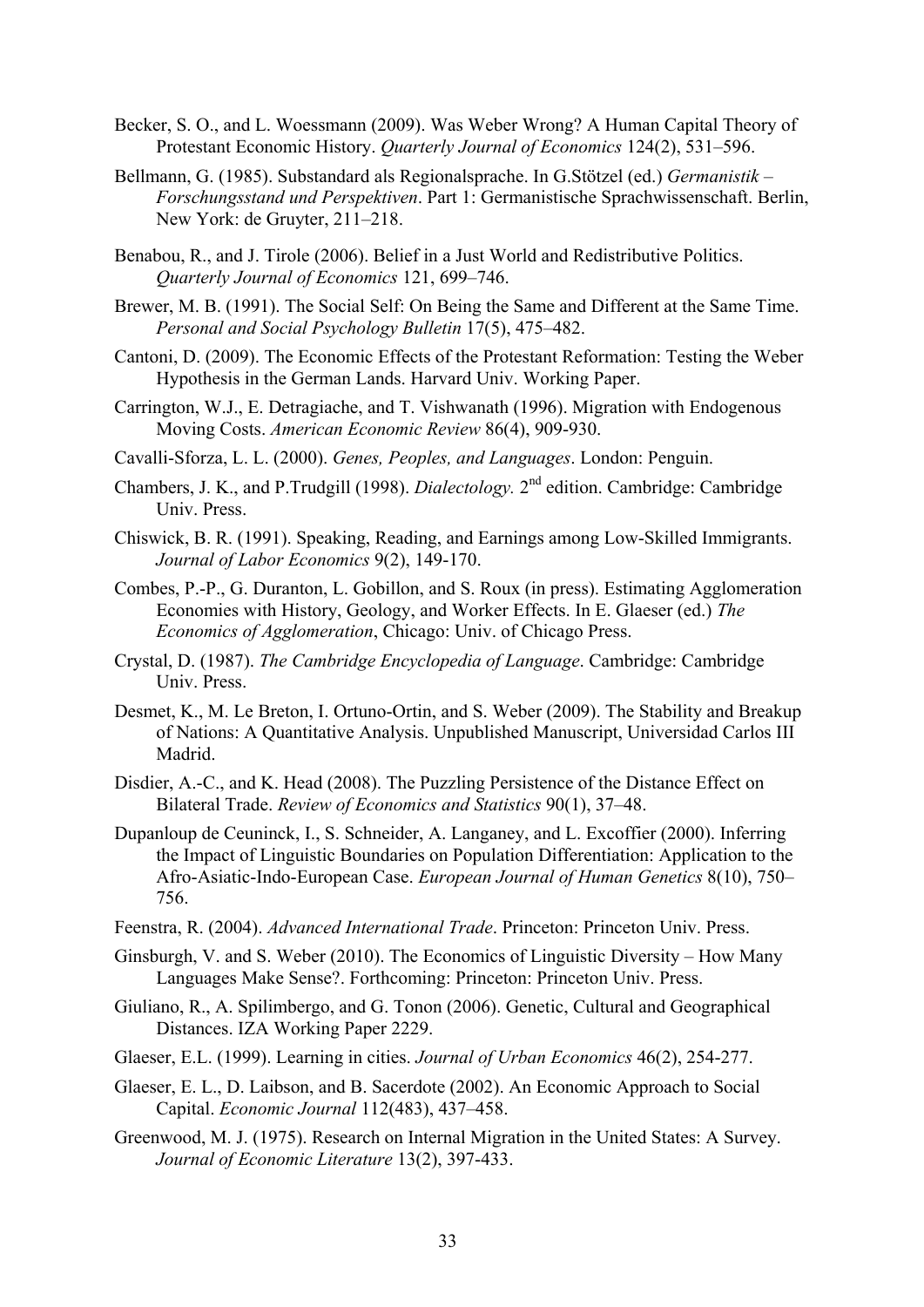- Grogger, J. (2010). Speech Patterns and Racial Wage Inequality. Forthcoming: *Journal of Human Resources*
- Guiso, L., P. Sapienza, and L. Zingales (2009). Cultural Biases in Economic Exchange? *Quarterly Journal of Economics* 124(3), 1095–1131.
- Haag, K. (1898). *Die Mundarten des oberen Neckar- und Donaulandes*. Reutlingen: Hutzler.
- Helpman, E., M. Melitz, and Y. Rubinstein (2008). Estimating Trade Flows: Trading Partners and Trading Volumes. *Quarterly Journal of Economics* 123(2), 441–487.
- Hunt, J. (2006). Staunching Emigration from East Germany: Age and the Determinants of Migration. *Journal of the European Economic Association* 4, 1014–1037.
- Jaccard, P. (1901). Étude comparative de la distribution florale dans une portion des Alpes et des Jura. *Bulletin del la Société Vaudoise des Sciences Naturelles* 37, 547–579.
- Klausmann, H. (1990). Staatsgrenze als Sprachgrenze? Zur Entstehung einer neuen Wortund Sprachgebrauchsgrenze am Oberrhein. In: Kremer, L and H. Niebaum (eds.) *Grenzdialekte. Studien zur Entwicklung kontinentalwestgermanischer Dialektkontinua*. Hildesheim, Zürich, New York: Olms, 193–210.
- Krugman, P. (1991). Increasing Returns and Economic Geography. *Journal of Political Economy* 99(3), 483–499.
- Kulczynski, S. (1927). Classe des Sciences Mathématiques et Naturelles. *Bulletin International de l'Academie Polonaise des Sciences et des Lettres*, Série B, 57-203.
- Lameli, A. (2008). Was Wenker noch zu sagen hatte...Die unbekannten Teile des 'Sprachatlas des deutschen Reichs'. *Zeitschrift für Dialektologie und Linguistik* 75(3), 255–281.
- Lazear, E. P. (1999). Culture and Language. *Journal of Political Economy* 107(6), S95– S126.
- Manni, F. (in press). Sprachraum and Genetics. In: A. Lameli, R. Kehrein, and S. Rabanus (eds.) *Language and Space. Vol. 2: Language Mapping*. Berlin, New York: de Gruyter.
- Melitz, J. (2008). Language and Foreign Trade. *European Economic Review* 52(4), 667–699.
- Munshi, K. (2003). Networks in the Modern Economy: Mexican Migrants in the U.S. Labor Market. *Quarterly Journal of Economics* 118(2), 549-600.
- Murata, Y. (2003). Product Diversity, Taste Heterogeneity, and Geographic Distribution of Economic Activities: Market vs. Non-Market Interactions. *Journal of Urban*  Economics 53(1), 126–144.
- Peri, G., (2002). Young Workers, Learning and Agglomerations. *Journal of Urban Economics* 52(3), 582 – 607.
- Pissarides, C., and I. McMaster (1990). Regional Migration, Wages and Unemployment: Empirical Evidence and Implications for Policy. *Oxford Economic Papers* 42(4), 812– 831.
- Rauch, J. (1999). Networks Versus Markets in International Trade. *Journal of International Economics* 48(1), 7–35.
- Rauch, J., and V. Trindade (2002). Ethnic Chinese Networks in International Trade. *Review of Economics and Statistics* 84(1), 116–130.
- Redding, S. J., and D. M. Sturm (2008). The Costs of Remoteness: Evidence from German Division and Reunification. *American Economic Review* 98(5), 1766-97.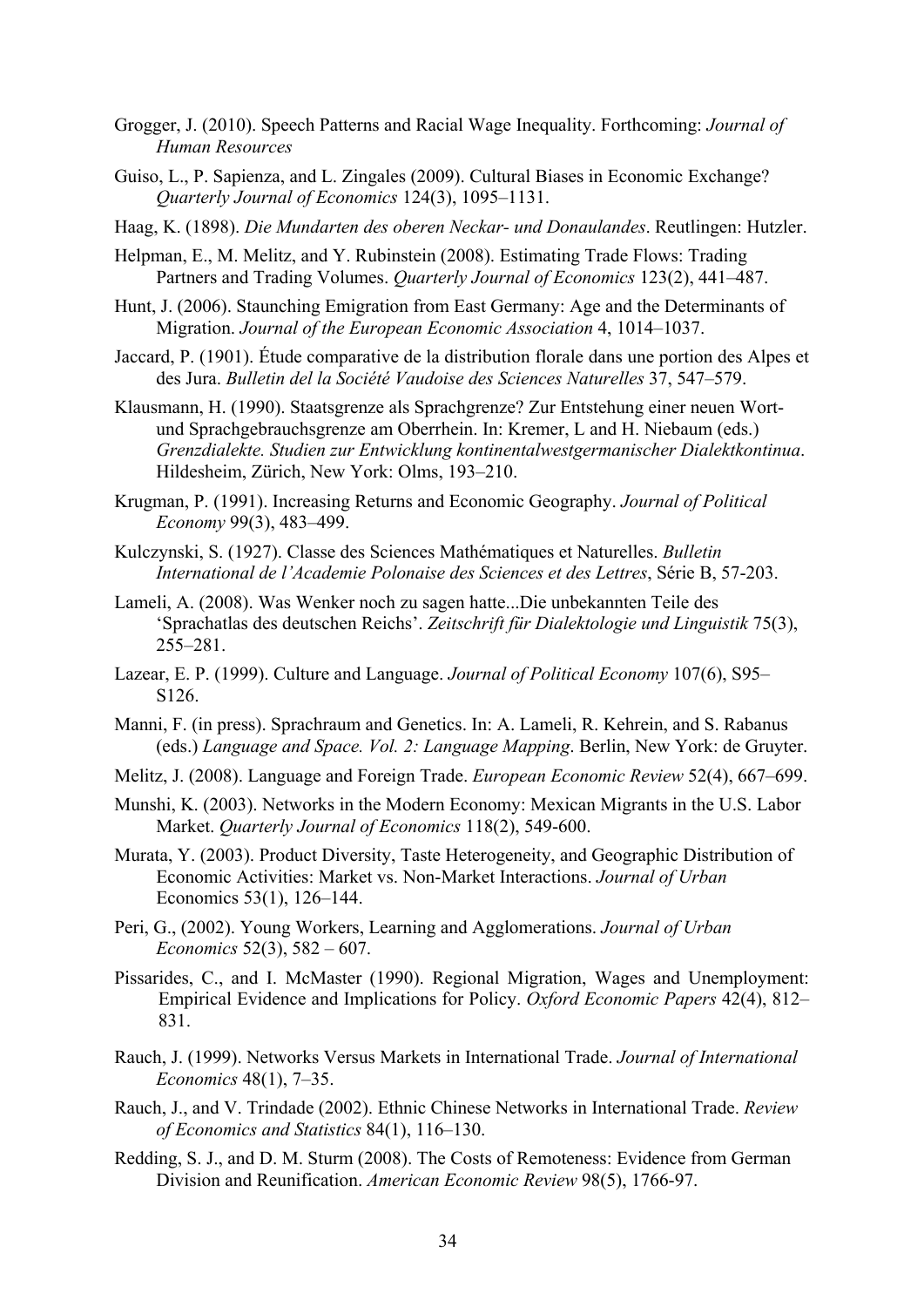- Santos Silva, J. M. C., and S. Tenreyro (2006). The Log of Gravity. *Review of Economics and Statistics* 88(4), 641–658.
- Schifferle, H.-P. (1990). Badisches und schweizerisches Alemannisch am Hochrein. In: Kremer, L. and H. Niebaum (eds.) *Grenzdialekte. Studien zur Entwicklung kontinentalwestgermanischer Dialektkontinua*. Hildesheim, Zürich, New York: Olms, 315–340.
- Schmidt, J.E. (2010). Linguistic Dynamics Approach. In: Auer, P. and J.E.Schmidt (eds.) *Language and Space. An International Handbook. Vol. 1: Theories and Methods*. Berlin, New York: Mouton de Gruyter, 201-225.
- Schwartz, A. (1973). Interpreting the Effect of Distance on Migration. *Journal of Political Economy* 81(5), 1153–1169.
- Sjaastad, L. A. (1962). The Costs and Returns of Human Migration. *Journal of Political Economy* 70(5), 80–93.
- Spolaore, E., and R. Wacziarg (2009). The Diffusion of Development. *Quarterly Journal of Economics* 124(2), 469–529.
- Steger, H., E. Gabriel, and V. Schupp (1989). *Südwestdeutscher Sprachatlas.* Marburg: Elwert.
- Stoeckle, P. (in press): Subjektive Dialektgrenzen im alemannischen Dreilandereck, In: Hundt, M., C.A. Anders, and A. Lasch (eds.) *perceptual dialectology – Neue Wege der Dialektologie*. Berlin, New York: de Gruyter.
- Tabellini, G. (2008). The Scope of Cooperation: Norms and Incentives. Quarterly Journal of Economics 123(3), 905–950.
- Tabellini, G. (2010). Culture and Institutions: Economic Development in the Regions of Europe. *Journal of the European Economic Association* 8(4), 677–716.
- Tabuchi,T., and J.-F. Thisse (2002). Taste Heterogeneity, Labor Mobility and Economic Geography. *Journal of Development Economics* 69(1), 155–177.
- Wiesinger, P. (1983a). Deutsche Dialektgebiete außerhalb des deutschen Sprachgebiets: Mittel-, Südost- und Osteuropa, in: W. Besch et al. (eds.) *Dialektologie. Ein Handbuch zur deutschen und allgemeinen Dialektforschung*. Zweiter Halbbd. Berlin, New York: de Gruyter, 900–930.
- Wiesinger, P. (1983b). Die Einteilung der deutschen Dialekte. In: W. Besch et al. (eds.) *Dialektologie. Ein Handbuch zur deutschen und allgemeinen Dialektforschung*. Zweiter Halbbd. Berlin, New York: de Gruyter, 807–900.
- Wrede, F., W. Mitzka, and B. Martin (1927–1956). *Deutscher Sprachatlas. Auf Grund des von Georg Wenker begründeten Sprachatlas des Deutschen Reichs*. Marburg: Elwert.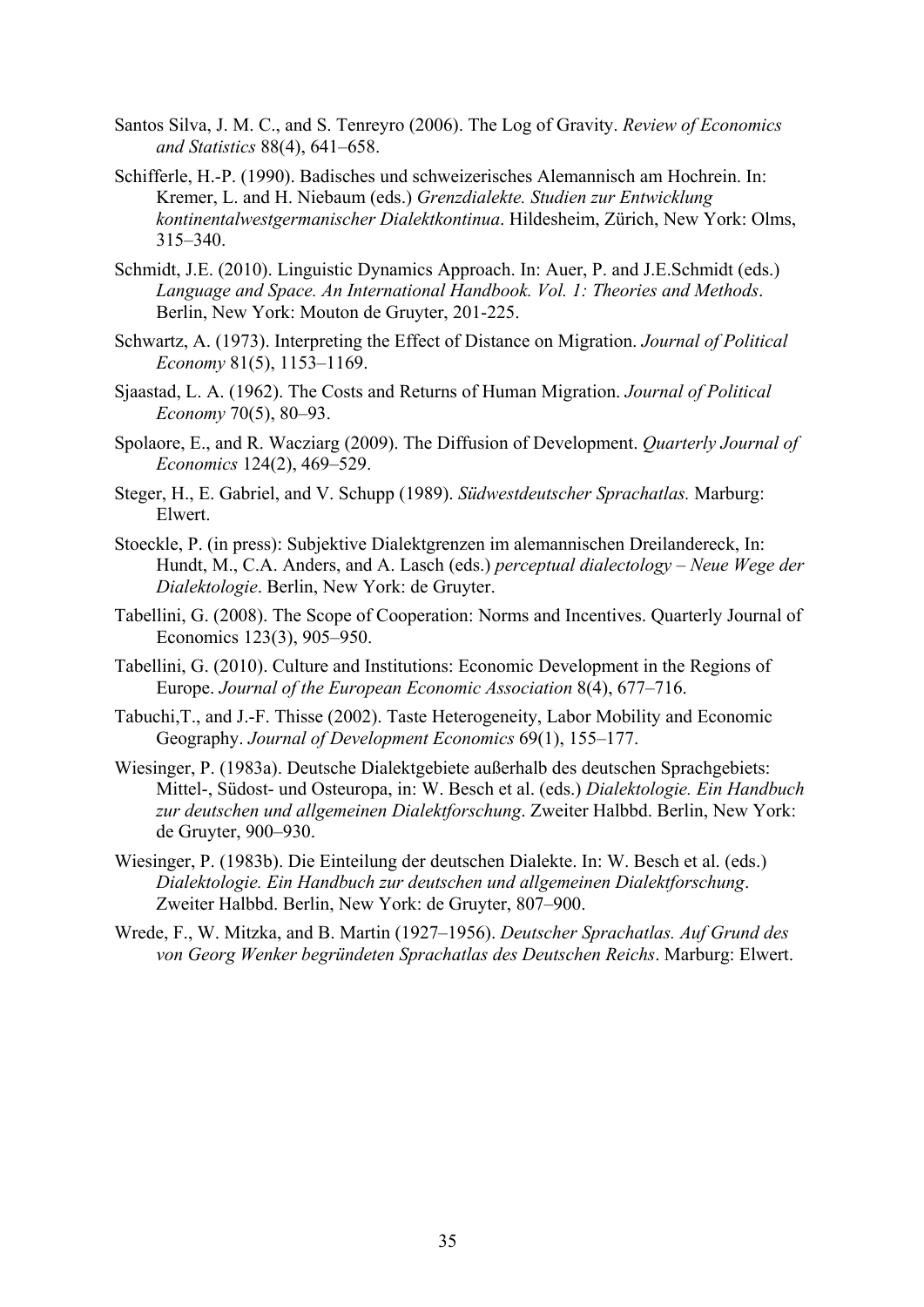# **Table 1: Descriptive Statistics of Gross Migration Flows, Average 2000–2006**

|                                                         | Mean of<br>$M_{rs}/L_r$           | Mean of all positive<br>$M_{rs}/L_r$ | Share of district pairs with<br>$M_{rs}/L_r > 0$ |
|---------------------------------------------------------|-----------------------------------|--------------------------------------|--------------------------------------------------|
| German inhabitants, entire population                   | (per 100,000 inhabitants)<br>7.11 | (per 100,000 inhabitants)<br>7.35    | 96.75%                                           |
| German inhabitants, working-age population<br>$(18-65)$ | 8.84                              | 9.21                                 | 96.04%                                           |

*Notes: Means are calculated across 192,282 observations for migration flows from every region r to s (r ≠ s and r=s=439). The number of positive observations is 186,025 (184,667) for the entire population (working-age population).*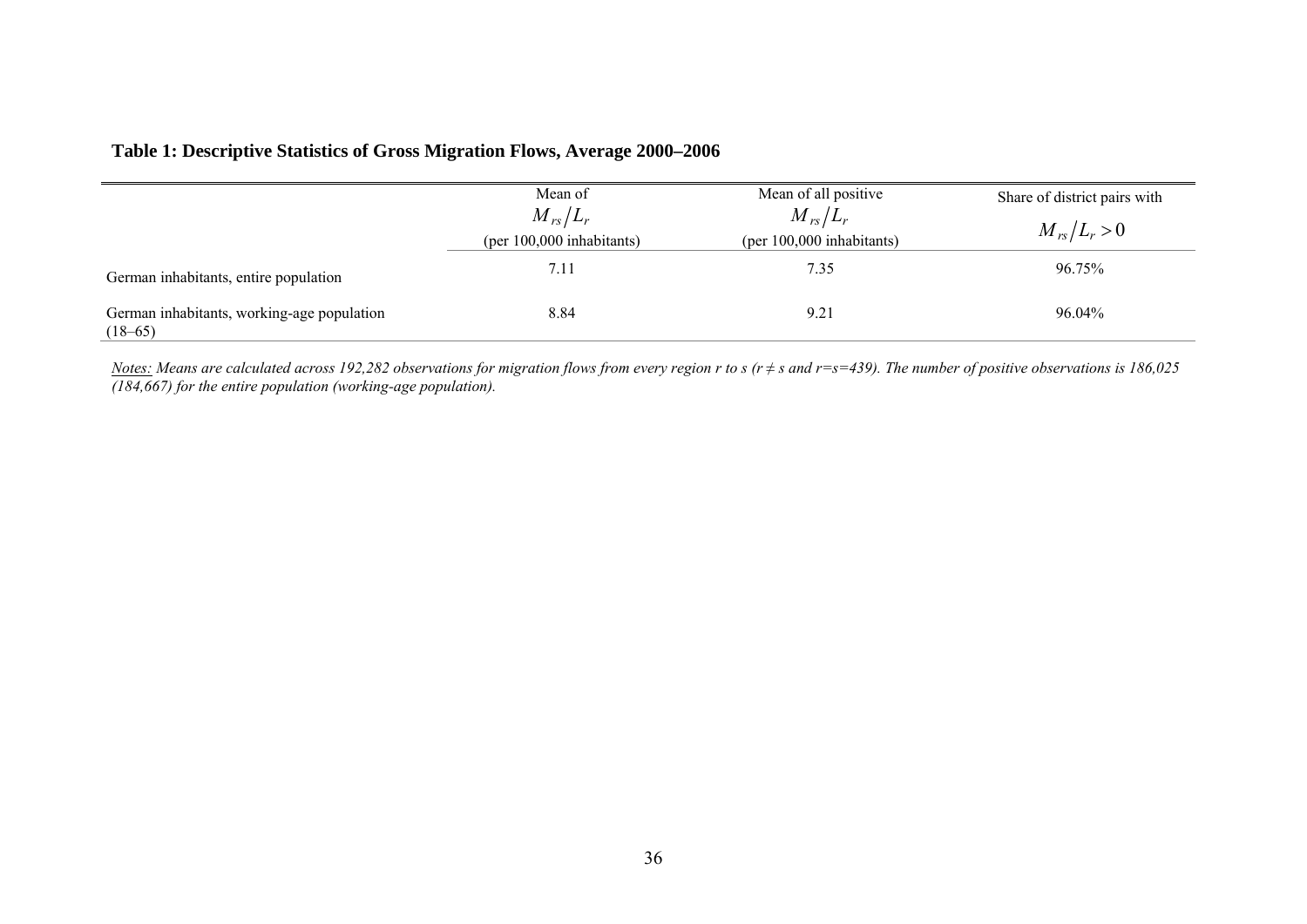|                                       | (1)<br>$\ln(M_{rs}/L_r)$<br><b>OLS</b> | (2)<br>$\ln(M_{rs}/L_r)$<br><b>OLS</b> | (3)<br>$\ln(M_{rs}/L_r)$<br><b>OLS</b> | (4)<br>$\ln(M_{rs}/L_r)$<br><b>OLS</b> | (5)<br>$\ln(M_{rs}/L_r)$<br><b>OLS</b> | (6)<br>$\left( {\left. {M_{\rm{\,rs}} / L_{r}} \right)} \right.$<br>Poisson | (7)<br>$\ln(M_{rs}/L_r)$<br>Heckman | (8)<br>$\ln(M_{rs}/L_r)$<br><b>OLS</b> | (9)<br>$\ln(M_{rs}/L_r)$<br><b>OLS</b> |
|---------------------------------------|----------------------------------------|----------------------------------------|----------------------------------------|----------------------------------------|----------------------------------------|-----------------------------------------------------------------------------|-------------------------------------|----------------------------------------|----------------------------------------|
| Dialect<br>Similarity                 | 2.209***<br>(0.031)                    |                                        |                                        |                                        | $0.186***$<br>(0.025)                  | $0.118**$<br>(0.046)                                                        | $0.204***$<br>(0.008)               |                                        |                                        |
| Dialect<br>Similarity<br>(Jaccard)    |                                        |                                        |                                        |                                        |                                        |                                                                             |                                     | $0.175***$<br>(0.019)                  |                                        |
| Dialect<br>Similarity<br>(Kulczynski) |                                        |                                        |                                        |                                        |                                        |                                                                             |                                     |                                        | $0.186***$<br>(0.025)                  |
| Geographical<br>Distance              |                                        | $-1.493***$<br>(0.012)                 |                                        | $-1.263***$<br>(0.036)                 | $-1.262***$<br>(0.035)                 | $-1.471***$<br>(0.028)                                                      | $-1.263***$<br>(0.013)              | $-1.257***$<br>(0.035)                 | $-1.262***$<br>(0.035)                 |
| Travel<br>Distance                    |                                        |                                        | $-1.773***$<br>(0.014)                 | $-0.283***$<br>(0.029)                 | $-0.200***$<br>(0.046)                 | $-0.460***$<br>(0.037)                                                      | $-0.224***$<br>(0.016)              | $-0.181***$<br>(0.045)                 | $-0.200***$<br>(0.046)                 |
| Mills<br>Lambda                       |                                        |                                        |                                        |                                        |                                        |                                                                             | $0.533***$<br>(0.018)               |                                        | $\overline{\phantom{a}}$               |
| $R^2$                                 | 0.558                                  | 0.744                                  | 0.731                                  | 0.744                                  | 0.745                                  |                                                                             | $\overline{\phantom{a}}$            | 0.745                                  | 0.745                                  |
| Pseudo R <sup>2</sup>                 | $\overline{\phantom{a}}$               | $\overline{\phantom{a}}$               | $\sim$                                 | $\sim$                                 | $\blacksquare$                         | 0.196                                                                       | $\blacksquare$                      | $\blacksquare$                         | $\overline{\phantom{a}}$               |
| Cens. Obs.                            |                                        |                                        |                                        |                                        | $\blacksquare$                         | $\overline{\phantom{a}}$                                                    | 6,257                               |                                        | $\sim$                                 |
| ${\bf N}$                             | 186,025                                | 186,025                                | 186,025                                | 186,025                                | 186,025                                | 192,282                                                                     | 192,282                             | 186,025                                | 186,025                                |

**Table 2a: Baseline Results—FE-OLS Regressions (All Ages)** 

*Notes: This table reports estimation results with fixed effects for both origin region r and target region s. In Columns (1)–(7) language similarity is measured by a count index, while Column (8) applies Jaccard's similarity index and Column (9) applies Kulczynski's similarity index. Column (6) reports a Poisson regression of geographical distance and language similarity on the number of German migrants from region r to s, Mrs, divided by the origin region's number of all inhabitants Lr. Column (7) reports the results from a Heckman selection model. In this*  specification, a first-stage selection considers the probability of a zero flow of migrants between region r and s. Zero flows drop out except in specifications (6) and (7). Geographical distance, *travel time, and dialect similarity are in logs in all specifications. Robust standard errors are reported in parentheses.*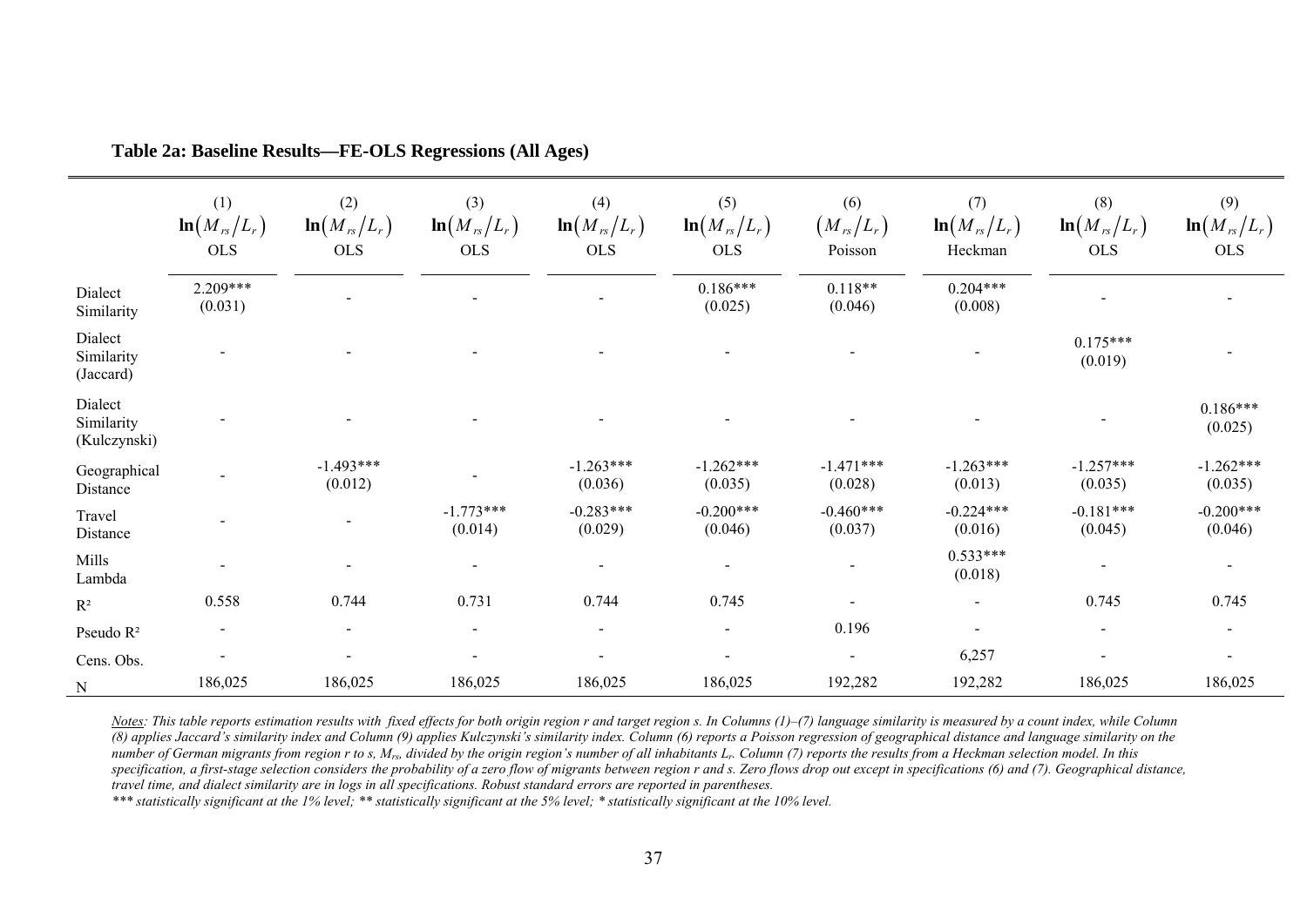|                                       | (1)<br>$\ln(M_{rs}/L_r)$<br><b>OLS</b> | (2)<br>$\ln(M_{rs}/L_r)$<br><b>OLS</b> | (3)<br>$\ln(M_{rs}/L_r)$<br><b>OLS</b> | (4)<br>$\ln(M_{rs}/L_r)$<br><b>OLS</b> | (5)<br>$\ln(M_{rs}/L_r)$<br><b>OLS</b> | (6)<br>$\left(M_{rs}/L_{r}\right)$<br>Poisson | (7)<br>$\ln(M_{rs}/L_r)$<br>Heckman | (8)<br>$\ln(M_{rs}/L_r)$<br><b>OLS</b> | (9)<br>$\ln(M_{rs}/L_r)$<br><b>OLS</b> |
|---------------------------------------|----------------------------------------|----------------------------------------|----------------------------------------|----------------------------------------|----------------------------------------|-----------------------------------------------|-------------------------------------|----------------------------------------|----------------------------------------|
| Dialect<br>Similarity                 | $2.198***$<br>(0.030)                  |                                        |                                        |                                        | $0.191***$<br>(0.025)                  | $0.156***$<br>(0.039)                         | $0.217***$<br>(0.008)               |                                        |                                        |
| Dialect<br>Similarity<br>(Jaccard)    |                                        |                                        |                                        |                                        |                                        |                                               |                                     | $0.179***$<br>(0.019)                  |                                        |
| Dialect<br>Similarity<br>(Kulczynski) |                                        |                                        |                                        |                                        |                                        |                                               |                                     |                                        | $0.191***$<br>(0.025)                  |
| Geographical<br>Distance              |                                        | $-1.481***$<br>(0.012)                 |                                        | $-1.250***$<br>(0.037)                 | $-1.249***$<br>(0.036)                 | $-1.441***$<br>(0.027)                        | $-1.251***$<br>(0.013)              | $-1.244***$<br>(0)                     | $-1.250***$<br>(0.036)                 |
| Travel<br>Distance                    |                                        |                                        | $-1.760***$<br>(0.014)                 | $-0.284***$<br>(0.045)                 | $-0.197***$<br>(0.047)                 | $-0.464***$<br>(0.036)                        | $-0.232***$<br>(0.016)              | $-0.179***$<br>(0.046)                 | $-0.198***$<br>(0.047)                 |
| Mills<br>Lambda                       |                                        |                                        |                                        |                                        |                                        |                                               | $0.655***$<br>(0.016)               |                                        |                                        |
| $\mathbf{R}^2$                        | 0.573                                  | 0.758                                  | 0.745                                  | 0.758                                  | 0.759                                  |                                               | $\sim$                              | 0.759                                  | 0.759                                  |
| Pseudo R <sup>2</sup>                 | $\blacksquare$                         | $\overline{\phantom{0}}$               | $\sim$                                 | $\blacksquare$                         | $\blacksquare$                         | 0.200                                         | $\overline{\phantom{0}}$            | $\blacksquare$                         | $\overline{\phantom{a}}$               |
| Cens. Obs.                            |                                        |                                        |                                        |                                        | $\overline{\phantom{a}}$               | $\overline{\phantom{a}}$                      | 7,615                               |                                        |                                        |
| ${\bf N}$                             | 184,667                                | 184,667                                | 184,667                                | 184,667                                | 184,667                                | 192,282                                       | 192,282                             | 184,667                                | 184,667                                |

**Table 2b: Baseline Results—FE-OLS Regressions (Working-Age Population)** 

*Notes: This table reports estimation results with fixed effects for both origin region r and target region s. In Columns (1)–(7) language similarity is measured by a count index, while Column (8) applies Jaccard's similarity index and Column (9) applies Kulczynski's similarity index. Column (6) reports a Poisson regression of geographical distance and language similarity on the number of German working-age migrants from region r to s, M<sub>rs</sub>, divided by the origin region's number of working-age inhabitants L<sub>r</sub>. Column (7) reports the results from a Heckman selection model. In this specification, a first-stage selection considers the probability of a zero flow of migrants between region r and s. Zero flows drop out except in specifications (6) and (7). Geographical distance, travel time, and dialect similarity are in logs in all specifications. Robust standard errors are reported in parentheses.*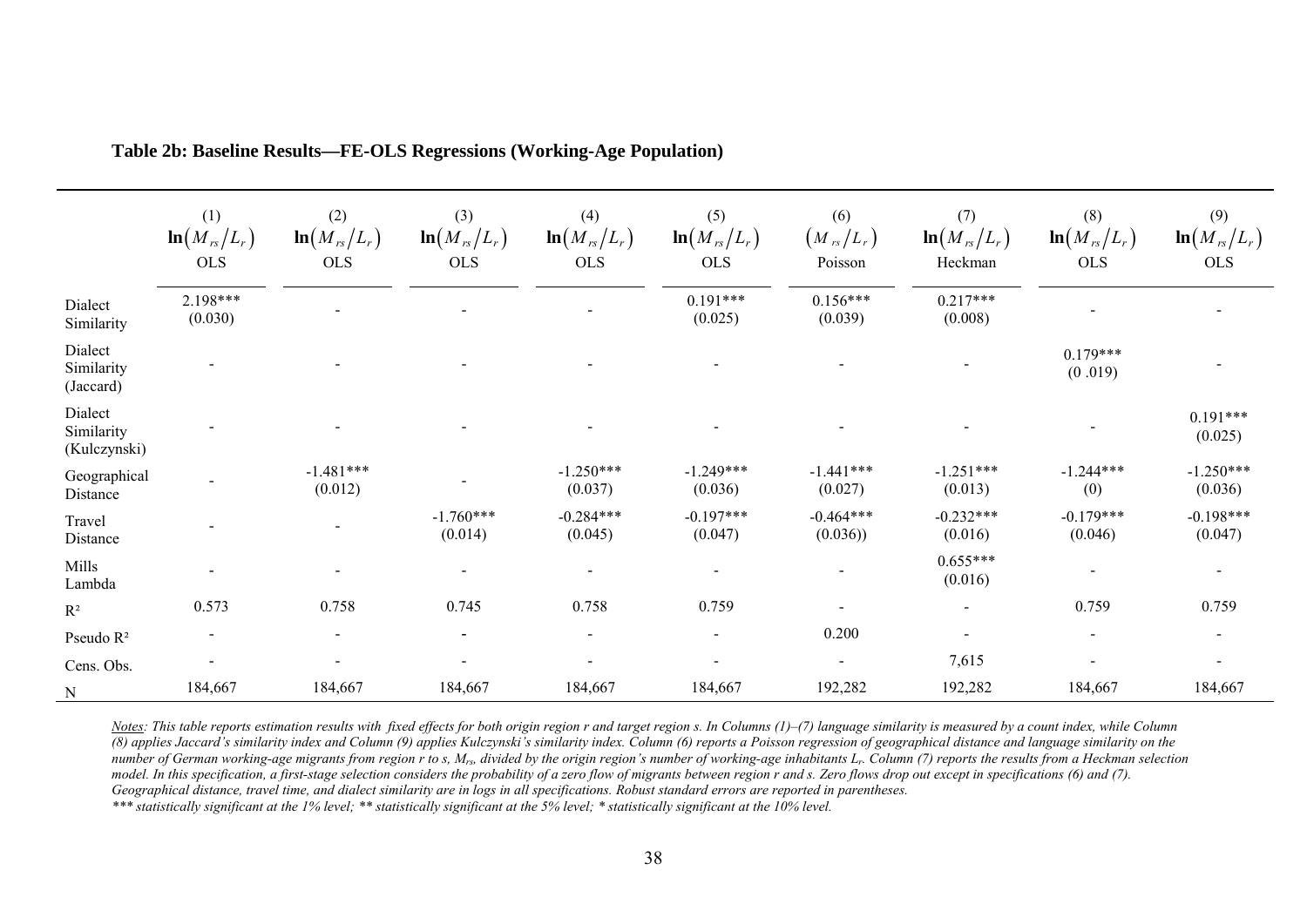|                        | (1)                    | (2)                    | (3)                    | (4)                    |
|------------------------|------------------------|------------------------|------------------------|------------------------|
|                        | $\ln(M_{rs}/L_r)$      | $\ln(M_{rs}/L_r)$      | $\ln(M_{rs}/L_r)$      | $\ln(M_{rs}/L_r)$      |
|                        | ${\cal U}{\cal U}$     | PP                     | UP                     | ${\cal {PU}}$          |
| Dialect Similarity     | $0.180***$<br>(0.040)  | $0.065*$<br>(0.034)    | $0.257***$<br>(0.040)  | $0.208***$<br>(0.037)  |
| Geographical Distance  | $-1.632***$<br>(0.059) | $-1.211***$<br>(0.054) | $-1.037***$<br>(0.061) | $-1.049***$<br>(0.060) |
| <b>Travel Distance</b> | $0.340***$<br>(0.073)  | $-0.486***$<br>(0.068) | $-0.351***$<br>(0.081) | $-0.362***$<br>(0.074) |
| $R^2$                  | 0.834                  | 0.678                  | 0.710                  | 0.759                  |
| ${\bf N}$              | 31,174                 | 64,308                 | 45,176                 | 45,367                 |

## **Table 3: Subsamples: Urban-Periphery (Entire Population)**

*Notes: This table reports OLS results with fixed effects for both origin region r and target region s. In column (1) we consider migration flows where the origin and destination are both "urban" regions. In column (2) we consider migration flows where the origin and destination are both "peripheral" regions. In column (3) we consider urban-to-peripheral, and in column (4)*  we consider peripheral-to-urban migration flows. "Urban" regions are defined as regional types 1–5 in the classification system of the German Federal Board for Regional Planning (BBR). *"Peripheral" areas are defined as regional types 6–9.Robust standard errors are reported in parentheses.*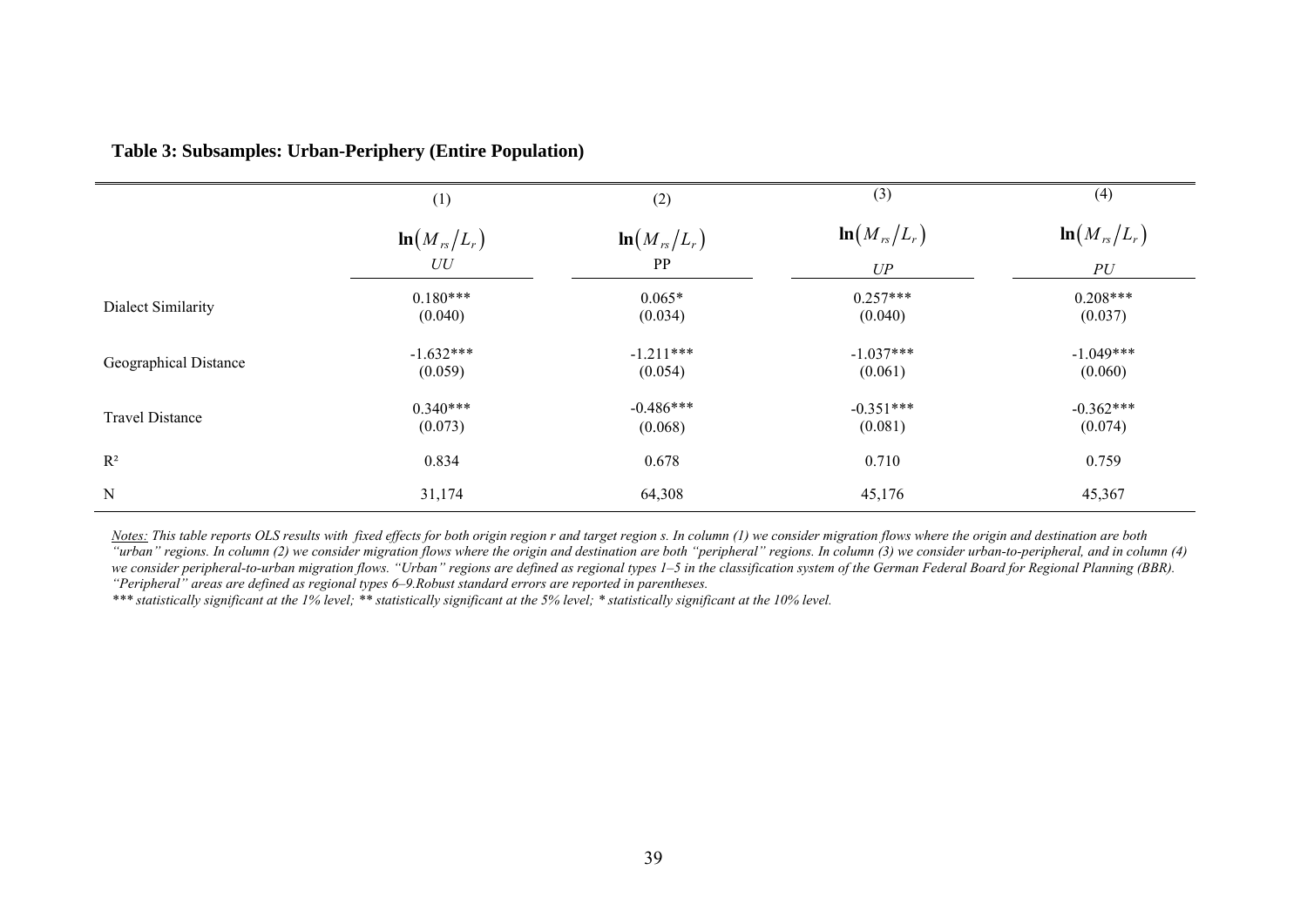|                        | (1)                    | (2)                      | (3)                    |
|------------------------|------------------------|--------------------------|------------------------|
|                        | $\ln(M_{rs}/L_r)$      | $\ln(M_{rs}/L_r)$        | $\ln(M_{rs}/L_r)$      |
| Dialect Similarity     | $0.184***$<br>(0.025)  | $0.132***$<br>(0.025)    | $0.128***$<br>(0.025)  |
| Geographical Distance  | $-1.265***$<br>(0.035) | $-1.245***$<br>(0.035)   | $-1.248***$<br>(0.035) |
| <b>Travel Distance</b> | $-0.201***$<br>(0.046) | $0.161***$<br>(0.045)    | $-0.162***$<br>(0.045) |
| Religious Borders      | 0.018<br>(0.011)       | $\overline{\phantom{0}}$ | $0.025**$<br>(0.010)   |
| Historic Borders       | $\sim$                 | $-0.300***$<br>(0.018)   | $-0.301***$<br>(0.018) |
| $R^2$                  | 0.745                  | 0.749                    | 0.750                  |
| $\mathbf N$            | 186,025                | 186,025                  | 186,025                |

**Table 4: Region-Pair-Specific Differences (Entire Population)**

*Notes: This table reports OLS results with fixed effects for both origin region r and target region s. In columns (1) and (3) we control for differences in religious denominations in 1890 by including a dummy variable that equals unity if the majority of the population in the source region had a different religion than those in the destination region. In columns (2) and (3) we include*  a dummy that equals unity if the current migration flow extends across a historical administrative border between 38 member states and 4 independent cities that were part of the German *Confederation at the time of its foundation in 1815. Robust standard errors are reported in parentheses.*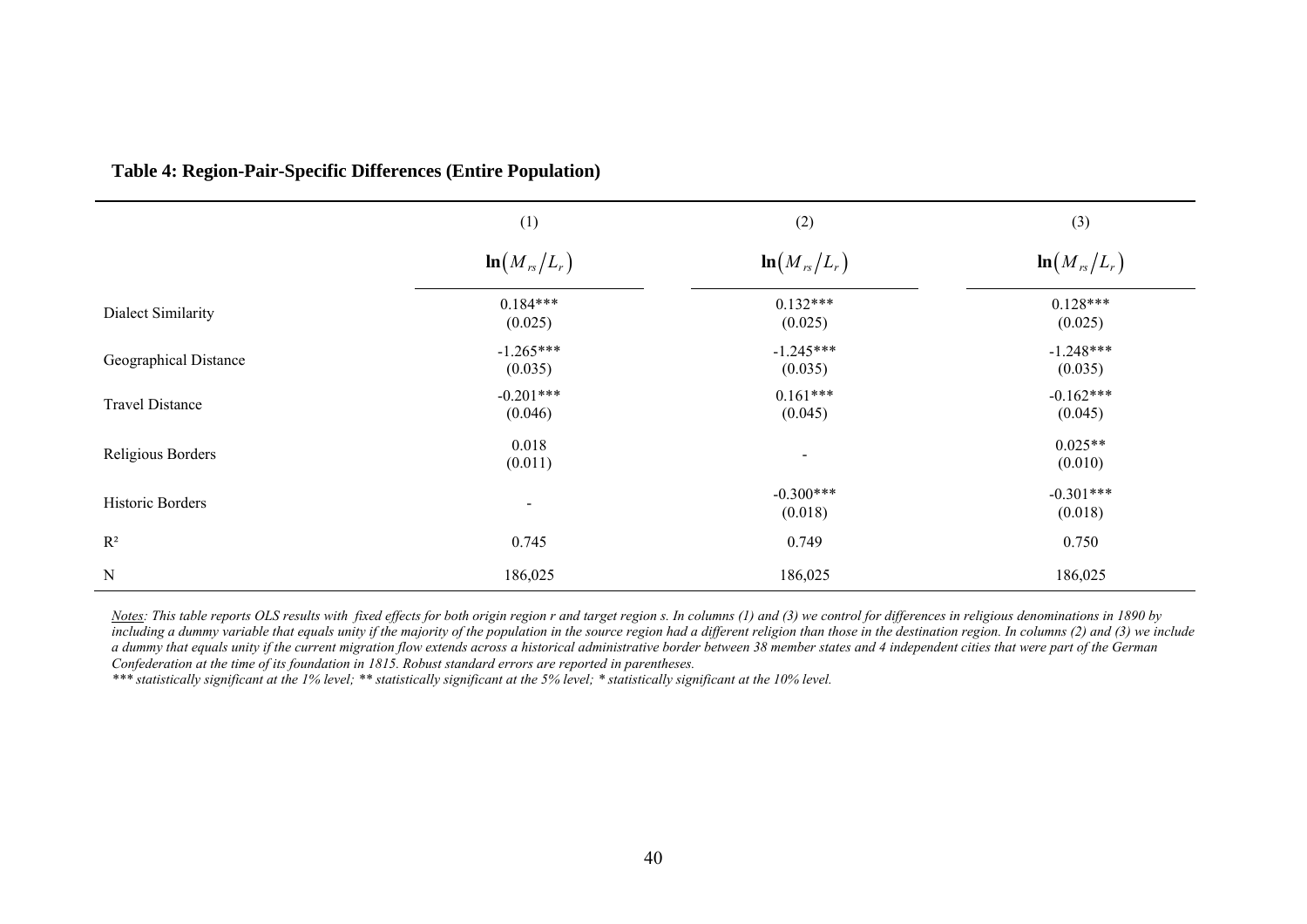|                        | (1)                    | (2)                    | (3)                     |
|------------------------|------------------------|------------------------|-------------------------|
|                        | $\ln(M_{rs}/L_r)$      | $\ln(M_{rs}/L_r)$      | $\ln(M_{rs}/L_r)$       |
|                        | East-West              | West-East              | East-West and West-East |
| Dialect Similarity     | $0.213***$<br>(0.036)  | $0.160***$<br>(0.033)  | $0.187***$<br>(0.024)   |
| Geographical Distance  | $-1.580***$<br>(0.067) | $-1.443***$<br>(0.073) | $-1.513***$<br>(0.050)  |
| <b>Travel Distance</b> | $-0.507***$<br>(0.082) | $-0.508***$<br>(0.073) | $-0.507***$<br>(0.056)  |
| $R^2$                  | 0.708                  | 0.534                  | 0.633                   |
| N                      | 35,581                 | 34,023                 | 69,604                  |

*Notes: This table reports OLS results with fixed effects for both origin region r and target region s. In column (1) we consider migration flows where the origin is located in former East Germany and the destination is located in former West Germany. In column (2) we consider migration flows where the origin is located in former West Germany and the destination is located in former East Germany. In column (3) we pool East-to-West and West-to-East migration flows. Robust standard errors are reported in parentheses. \*\*\* statistically significant at the 1% level; \*\* statistically significant at the 5% level; \* statistically significant at the 10% level.*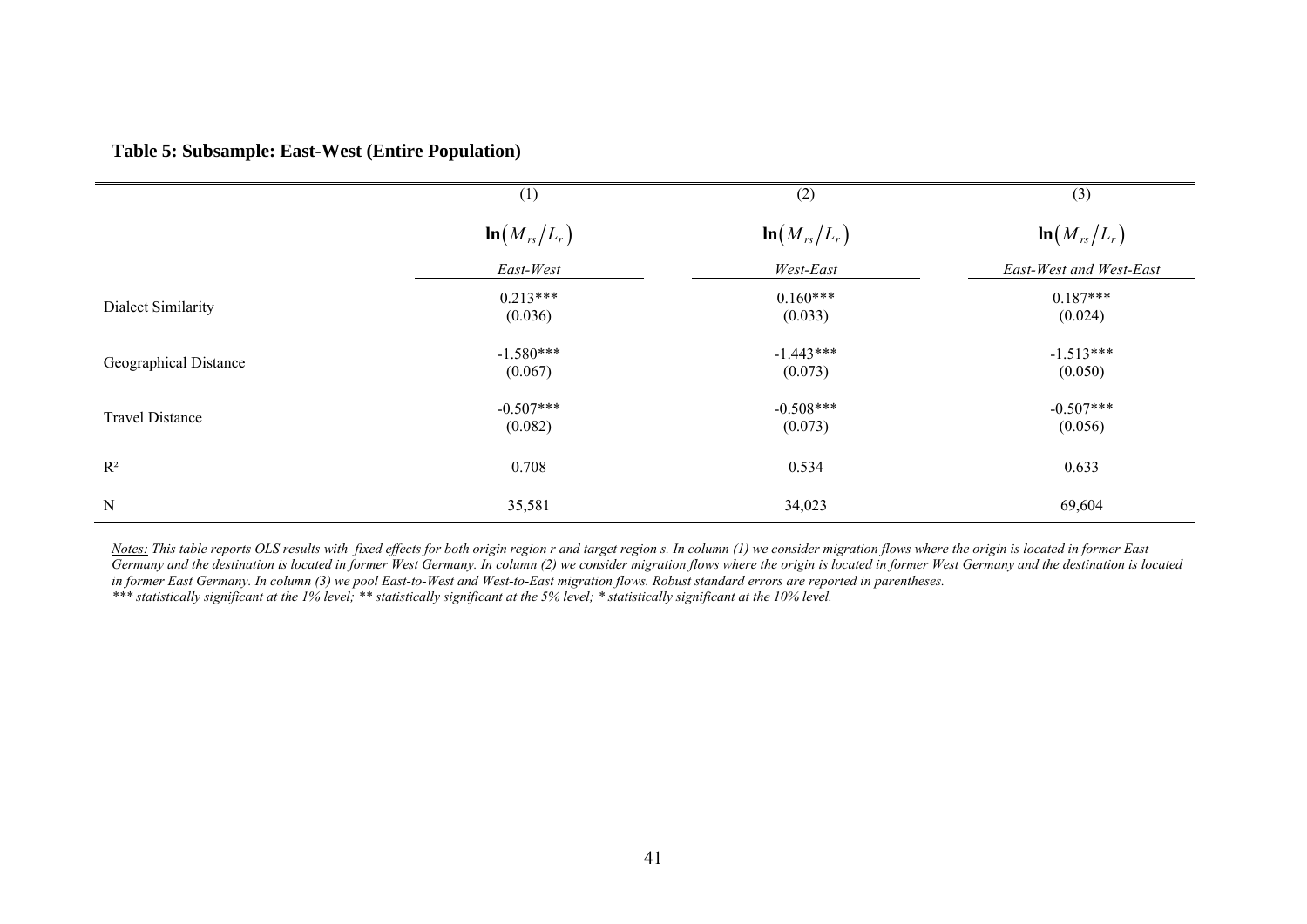## **Table 6a: Subsample: Soil Quality (Entire Population)**

|                        | (1)                    | (2)                    | (3)                    | (4)                    |
|------------------------|------------------------|------------------------|------------------------|------------------------|
|                        | $\ln(M_{rs}/L_r)$      | $\ln(M_{rs}/L_r)$      | $\ln(M_{rs}/L_r)$      | $\ln(M_{rs}/L_r)$      |
|                        | Good-Good              | Bad-Bad                | Good-Bad               | Bad-Good               |
| Dialect Similarity     | $0.179***$<br>(0.032)  | $0.099*$<br>(0.056)    | $0.223***$<br>(0.028)  | $0.194***$<br>(0.052)  |
| Geographical Distance  | $-1.431***$<br>(0.048) | $-1.127***$<br>(0.071) | $-1.123***$<br>(0.056) | $-1.195***$<br>(0.070) |
| <b>Travel Distance</b> | 0.004<br>(0.063)       | $-0.510***$<br>(0.090) | $-0.333***$<br>(0.068) | $-0.259***$<br>(0.091) |
| $R^2$                  | 0.748                  | 0.760                  | 0.751                  | 0.727                  |
| N                      | 71,836                 | 26,529                 | 43,803                 | 43,857                 |

*Notes: This table reports OLS results with fixed effects for both origin region r and target region s. In column (1) we consider migration flows where the origin and destination both have good soil quality. In column (2) we consider migration flows where the origin and destination both have bad soil quality. In column (3) we consider migration flows from regions with good to regions with bad soil quality, and in column (4) we consider migration flows from regions with bad to regions with good soil quality. "Good soil quality" refers to regions with no limitations to*  agricultural use according to the European Soil Database (esdb) compiled by the European Soil Data Centre. "Bad soil quality" refers to regions with one ore more limitations to agricultural *use. Robust standard errors are reported in parentheses.*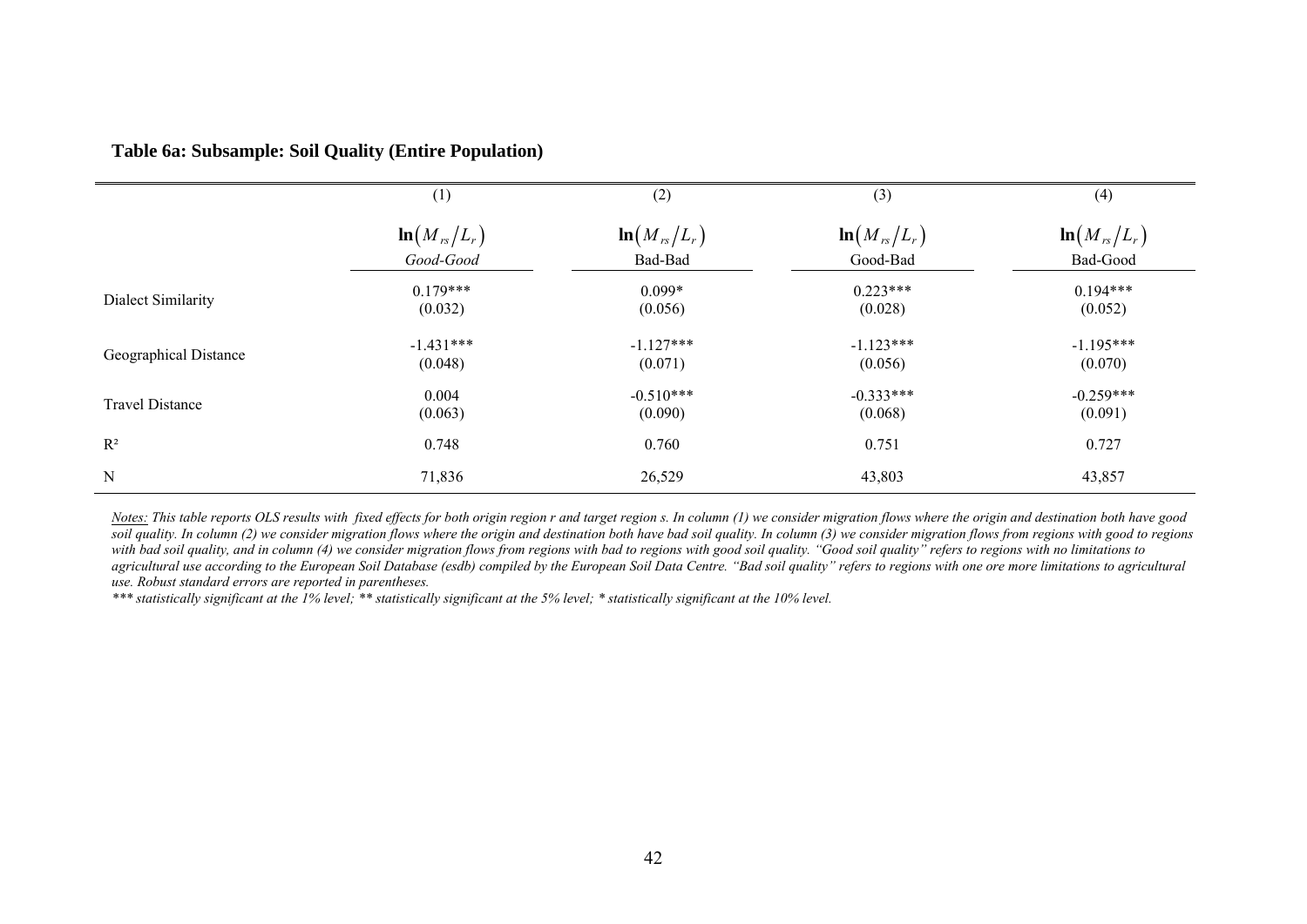## **Table 6b: Subsample: Slope (Entire Population)**

|                        | (1)                    | (2)                    | (3)                    | (4)                    |
|------------------------|------------------------|------------------------|------------------------|------------------------|
|                        | $\ln(M_{rs}/L_r)$      | $\ln(M_{rs}/L_r)$      | $\ln(M_{rs}/L_r)$      | $\ln(M_{rs}/L_r)$      |
|                        | Steep-Steep            | Flat-Flat              | Steep-Flat             | Flat-Steep             |
| Dialect Similarity     | 0.056<br>(0.036)       | $0.246***$<br>(0.050)  | $0.298***$<br>(0.041)  | $0.304***$<br>(0.044)  |
| Geographical Distance  | $-1.359***$<br>(0.042) | $-1.335***$<br>(0.073) | $-1.110***$<br>(0.083) | $-1.094***$<br>(0.072) |
| <b>Travel Distance</b> | $-0.281***$<br>(0.057) | $-0.286***$<br>(0.096) | $-0.284***$<br>(0.101) | $-0.266***$<br>(0.087) |
| $R^2$                  | 0.734                  | 0.832                  | 0.750                  | 0.717                  |
| $\mathbf N$            | 88,628                 | 18,236                 | 39,250                 | 39,911                 |

*Notes:* This table reports OLS results with fixed effects for both origin region r and target region s. In column (1) we consider migration flows where the origin and destination both are steep *regions. In column* (2) we consider migration flows where the origin and destination both are flat regions. In column (3) we consider migration flows from regions with steep slope to regions *with good slope, and in column (4) we consider migration flows from regions with flat slope to regions with good slope. For each region, slope is measured as the difference between the maximum and minimum elevation in meters. We can then classify a region ith above-average slope as "steep", and with below-average slope as "flat". Robust standard errors are reported in parentheses.*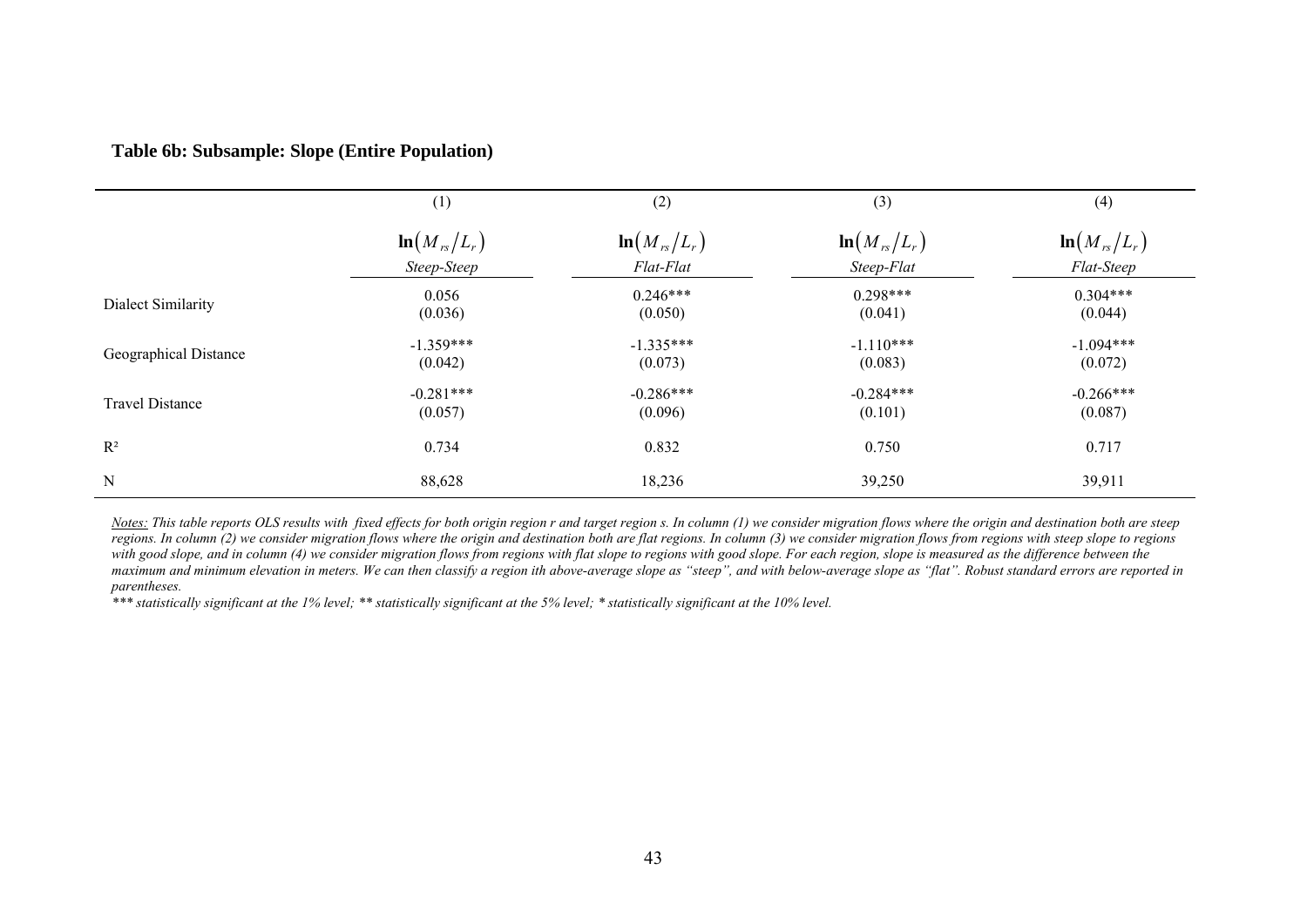# **Figure 1a: Exemplary Questionnaire of the Language Survey**

| Schulort:                                                                                                                                                                                                                                                                | Ober, Bezirksamt etc.:                                                                                                                                                                              | Regierungs-Bezirk etc.:                                                                                                                                                                                                            | Staat:                                                          |
|--------------------------------------------------------------------------------------------------------------------------------------------------------------------------------------------------------------------------------------------------------------------------|-----------------------------------------------------------------------------------------------------------------------------------------------------------------------------------------------------|------------------------------------------------------------------------------------------------------------------------------------------------------------------------------------------------------------------------------------|-----------------------------------------------------------------|
| Riverffaim "/ Et Summentful                                                                                                                                                                                                                                              |                                                                                                                                                                                                     |                                                                                                                                                                                                                                    | Tuynam                                                          |
| Name Torket Ollo Schultz                                                                                                                                                                                                                                                 |                                                                                                                                                                                                     | Geburtsort<br>des Lehrers<br>alfanburick.                                                                                                                                                                                          | im Ober, Bezirksamt etc., Staat<br>Jinghun Tim Lawn.<br>Lungnun |
|                                                                                                                                                                                                                                                                          | Fragen.                                                                                                                                                                                             |                                                                                                                                                                                                                                    |                                                                 |
|                                                                                                                                                                                                                                                                          |                                                                                                                                                                                                     | 1. Geschah die Uebersetzung durch Schüler oder durch den Lehrer? Actives Tefallner                                                                                                                                                 |                                                                 |
|                                                                                                                                                                                                                                                                          |                                                                                                                                                                                                     | 2. In welchen von den mundartlichen Wörtern für 1. biegen, 2. tragen, 3. fragen, 4. legen, 5. Birgel, 6. Grapel, 7. jargen, 8. in einigen, 8. mai der eine Staten in der eine Staten bei der eine Staten bei der das genie da      |                                                                 |
|                                                                                                                                                                                                                                                                          |                                                                                                                                                                                                     | 3. Ist ein deutlicher Unterschied zuischen dem g in Rugel, Augen, fragen und dem g in Regel, friegen, biegen, zeigen, oder                                                                                                         |                                                                 |
|                                                                                                                                                                                                                                                                          |                                                                                                                                                                                                     | sind diese a summilieb in der Aussprache fast gleich? Jay Jay wir and the state of the state of the state of the state of the state of the state of the state of the state of the state of the state of the state of the state     |                                                                 |
|                                                                                                                                                                                                                                                                          |                                                                                                                                                                                                     | 5. In welchen von den mandartlichen Wortern für 1. Sichtl, 2. gestrichen, 3. brechen, 4. Rechen, 5. Richt, 6. recht, 7. Bliche, 8. et al. 7. Bliche, 8. et al. 7. Bliche, 8. et al. 7. Bliche, 10. recht. 7. Bliche, 10. recht     |                                                                 |
|                                                                                                                                                                                                                                                                          |                                                                                                                                                                                                     | 6. Wird das t in telf, tund mit der Zungenspisc oder hinten im Munde gebüdet? Sierkaer vier Meiner.<br>7. Unterscheiden die Schüler von felbft oder erst, nachdem sie ausdrücklich darauf aufmerksam gemacht worden sind, folgende |                                                                 |
| Laute:                                                                                                                                                                                                                                                                   |                                                                                                                                                                                                     |                                                                                                                                                                                                                                    |                                                                 |
|                                                                                                                                                                                                                                                                          | a. g und ch in zeigen und Zeichen, von selbst? nein? _eeseer<br>b. { und } in reifen und reißen, von selbst? nein?<br>o. br und ir in drehen, brilber und treten, trauen, von selbst? nein? armeien | main                                                                                                                                                                                                                               |                                                                 |
|                                                                                                                                                                                                                                                                          | d. gr und fr in Greis und Rreis, von selbst? nein?                                                                                                                                                  | rester.<br>8. Ist in Ihrem Schulorte eine nichtdeutsche Volkssprache üblich? und welche? und wie stellt sich etwa das Zahlenverhältniss                                                                                            |                                                                 |
|                                                                                                                                                                                                                                                                          |                                                                                                                                                                                                     | rwischen den von Hans aus Deutschaprechenden und den Nicht-Deutschaprechenden ? 211 aus auch eine dannen zum auch auch der Sicht-Deutschaprechenden ? 211 auch der Mark (Abstracht) . 2007 auch der Sichter Property der er ei     |                                                                 |
| a. die Männer?                                                                                                                                                                                                                                                           | b. die Frauen?                                                                                                                                                                                      |                                                                                                                                                                                                                                    |                                                                 |
|                                                                                                                                                                                                                                                                          |                                                                                                                                                                                                     |                                                                                                                                                                                                                                    |                                                                 |
|                                                                                                                                                                                                                                                                          | Main.                                                                                                                                                                                               |                                                                                                                                                                                                                                    | 32248                                                           |
|                                                                                                                                                                                                                                                                          | 10. Wie lautet der Name bes Eculoris in dortizer Mundart? und zwar                                                                                                                                  |                                                                                                                                                                                                                                    |                                                                 |
| 11. Wie lauten in Ihrem Schulerte folgende Wörter:                                                                                                                                                                                                                       | a. alloinstehend = Kavyaun                                                                                                                                                                          |                                                                                                                                                                                                                                    |                                                                 |
| $h$ ili = $f\pi/3$                                                                                                                                                                                                                                                       |                                                                                                                                                                                                     | jury<br>$i$ and $i$<br>Rosin<br>$f$ rumut $=$                                                                                                                                                                                      |                                                                 |
| $min = -\lambda \lambda$<br>$bin = \mathcal{L} \mathcal{L} \mathcal{L}$                                                                                                                                                                                                  |                                                                                                                                                                                                     | Timurdere<br>$\mathfrak{Somutag}=$                                                                                                                                                                                                 |                                                                 |
| $grau = 1$                                                                                                                                                                                                                                                               |                                                                                                                                                                                                     | $gentag =$                                                                                                                                                                                                                         |                                                                 |
| $b$ aucn = former                                                                                                                                                                                                                                                        |                                                                                                                                                                                                     | Dienstag =                                                                                                                                                                                                                         |                                                                 |
| Sand =                                                                                                                                                                                                                                                                   |                                                                                                                                                                                                     | $M$ ittwo $\phi =$                                                                                                                                                                                                                 |                                                                 |
| $S$ anf $=$                                                                                                                                                                                                                                                              |                                                                                                                                                                                                     | Donnerstag =                                                                                                                                                                                                                       | invigiling                                                      |
| $Setm =$<br>xlu                                                                                                                                                                                                                                                          |                                                                                                                                                                                                     | Freitag =                                                                                                                                                                                                                          |                                                                 |
| Flory                                                                                                                                                                                                                                                                    |                                                                                                                                                                                                     | Samftag =                                                                                                                                                                                                                          |                                                                 |
| $\alpha$ with $\beta = \mathcal{A}$ and $\alpha$<br>Befen =<br>Listan                                                                                                                                                                                                    |                                                                                                                                                                                                     | $d\mathbf{f} =$<br>fünfzehu ==                                                                                                                                                                                                     |                                                                 |
| $$$ Haumen = Linerissin                                                                                                                                                                                                                                                  |                                                                                                                                                                                                     | fechszehu =                                                                                                                                                                                                                        |                                                                 |
| $\mathfrak{B}$ rief $=$<br>Invint                                                                                                                                                                                                                                        |                                                                                                                                                                                                     | fünfzig =                                                                                                                                                                                                                          |                                                                 |
| $\mathfrak{d}$ of $=$<br>guy                                                                                                                                                                                                                                             |                                                                                                                                                                                                     |                                                                                                                                                                                                                                    |                                                                 |
| NB. Alle sonstigen Notizen über besondere Eigenthümlichkeiten in Sitte, Hausanlage, Lebensgewohnheiten u. s. w. sind sehr will-kommen. Immer aber bleibt die Heberiet ung, dann die obigen Fragen die Dauptjafte, auf die es a<br>durch Eingeborne übersetzen zu lassen. |                                                                                                                                                                                                     | in Herem Schulorte eine brutiche Mundart gar nicht ortsüblich sein, so bitte ich, die Sätzehen in die ortsübliche fremde Sprache                                                                                                   |                                                                 |
|                                                                                                                                                                                                                                                                          | fall = foll                                                                                                                                                                                         |                                                                                                                                                                                                                                    |                                                                 |
|                                                                                                                                                                                                                                                                          | vaufrer = favour                                                                                                                                                                                    |                                                                                                                                                                                                                                    |                                                                 |
|                                                                                                                                                                                                                                                                          | <i>unnifan</i> =<br>finna                                                                                                                                                                           |                                                                                                                                                                                                                                    |                                                                 |
|                                                                                                                                                                                                                                                                          | uniflar =<br>finne<br>mannar ! - smiller ifr?                                                                                                                                                       |                                                                                                                                                                                                                                    |                                                                 |

|             |                                                                                                                                                                                                                                        | 16.1                                |
|-------------|----------------------------------------------------------------------------------------------------------------------------------------------------------------------------------------------------------------------------------------|-------------------------------------|
|             | I 2 Kirchheim a. Eck                                                                                                                                                                                                                   | 550<br>$X - Z$                      |
|             | 32248                                                                                                                                                                                                                                  |                                     |
|             | 1. Dan Marker fliefen die deutskans blücers in de Lüft avann.                                                                                                                                                                          |                                     |
|             | 2. 5 fort genis iff to phraiga, trum more ? Alward mirror baffar                                                                                                                                                                       |                                     |
|             | 3. Trif Rofle in I live, dup in Milling bull unfangt & Roya.                                                                                                                                                                           |                                     |
|             | 4. var gura ulla Mann if unvam efnut dørafs let gabrufvann ins kal-blaffar gafalla.<br>5. for if nor mine over full their of homes.                                                                                                    |                                     |
|             | 6. Bañar war fû flach, dû dirfe finn je anne ganz pfancy gabrann .                                                                                                                                                                     |                                     |
|             | 7. Je upt die Aier imme of maly in Reffer.                                                                                                                                                                                             |                                     |
|             | 8. In bill drife univ afory unf, uf glat, uf jul få dovef gelofis.                                                                                                                                                                     |                                     |
|             | <sup>91</sup> . Ivy bise bou šáve bově generali nive <b>jak í šer njá</b> let noc fou jori gréjech, his molt í än <b>g aforer vorfero /orč</b><br>10. By will's sty nimmi info.                                                        |                                     |
|             | 11. by fylafi ykrain niverun derfloffat nift din lifer, In lift.<br>12. mai gablja (ja, jotte nave mit Le yeft.                                                                                                                        |                                     |
|             |                                                                                                                                                                                                                                        | 13. Spint playte faive.             |
|             | 14. Mai liswas dini, blaik so num flaja, dia bope cjans beipaky dref dov.                                                                                                                                                              |                                     |
| Nu Chunave. | 15. dú fabýl funt am anajofajta galavnt an arnopti boar gamap du daoffajt afrav fam gajá nia<br>.                                                                                                                                      |                                     |
|             | 16. In biffs and and good gamina, in a<br>butall dlain antfatriake, in might arfift wel a bilife worth in groters waver.                                                                                                               |                                     |
|             |                                                                                                                                                                                                                                        |                                     |
|             | 17: Opl <sub>y</sub> his je gjich sive fat davinse difuafiflux, fin folk din Alnese for avinc <i>Mintebox furlig, senfo</i><br>18: Yafifl sin godinal: Louise and the sine of the sine of the sine of the sine game of the sine said t |                                     |
|             | anna off Rumm, mr is in bofar mn in frafe                                                                                                                                                                                              |                                     |
|             | 19. Have Jost mix mai divor mit thing gaplofts                                                                                                                                                                                         |                                     |
|             | <sup>20.</sup> kr folk þv guðsifn, att fávoru 8 m gúni skraþfa buftallt, þa fanns avarc þelbfeft yratnýn .                                                                                                                             |                                     |
|             | 21. Adam folks die nun Ofaffigt närjefle!<br>22. Mhr mñp huit kraipfa, fúnfift an fhift a un nut.                                                                                                                                      |                                     |
|             | 23. Mår finn und sin fann sorfyt.                                                                                                                                                                                                      | 24. Mis műr gafiftern étvenn gűvürk |
|             | known finn, de fann eis etnuwe ffün im tall galsf im aaven fapft am appfelofax.                                                                                                                                                        |                                     |
|             | 25. För tynn i fnän tlanf kn änn laija gablina, amer fri tilvsje af x gåblundys .                                                                                                                                                      |                                     |
|             | 26. kjunar änfarn han frejfu drei filom etzallennfar mit voor etzalifar.                                                                                                                                                               |                                     |
|             | 27. honnswe nat nost an elyablish uif inn wavels, do gala niño minavist.                                                                                                                                                               |                                     |
|             | 23. You Surfu unt folya dimmonia Sociaca.<br>29. Mufava Lavja firmand fo forf, ann firm sint forfax.                                                                                                                                   |                                     |
|             | 30. Min and fenne devoyed me winnie Low menine funne.                                                                                                                                                                                  |                                     |
|             | 31. In another and not are uniform a birds futifier claims.                                                                                                                                                                            |                                     |
|             | 32. Grunnir ka tinkalyi maipi tal for unif uff unin cify offinns?                                                                                                                                                                      |                                     |
|             |                                                                                                                                                                                                                                        |                                     |
|             |                                                                                                                                                                                                                                        |                                     |
|             | 36. Mar forken do for dogalyse vive uff in Manways?                                                                                                                                                                                    |                                     |
|             | 37. din bannen favoru find liffe vin unien dielj sin zweilf tifelifer nooi? voor gedeniewyn ,<br>In wollben:  fe asvetale                                                                                                              |                                     |
|             | 38. Dri Luit finn fait all drain in tald in majan.                                                                                                                                                                                     |                                     |
|             |                                                                                                                                                                                                                                        |                                     |
|             | 39. efni avec, dar kreuin brind dúts) d'e aun.<br>40. Ay bin amt de Lut, de finner annau din 1924 and diven gestufer .                                                                                                                 |                                     |
|             | (Extendment : chis of finants" farge more fire count form ; fine a farmite : weitgens ; fire a fireway inserface                                                                                                                       |                                     |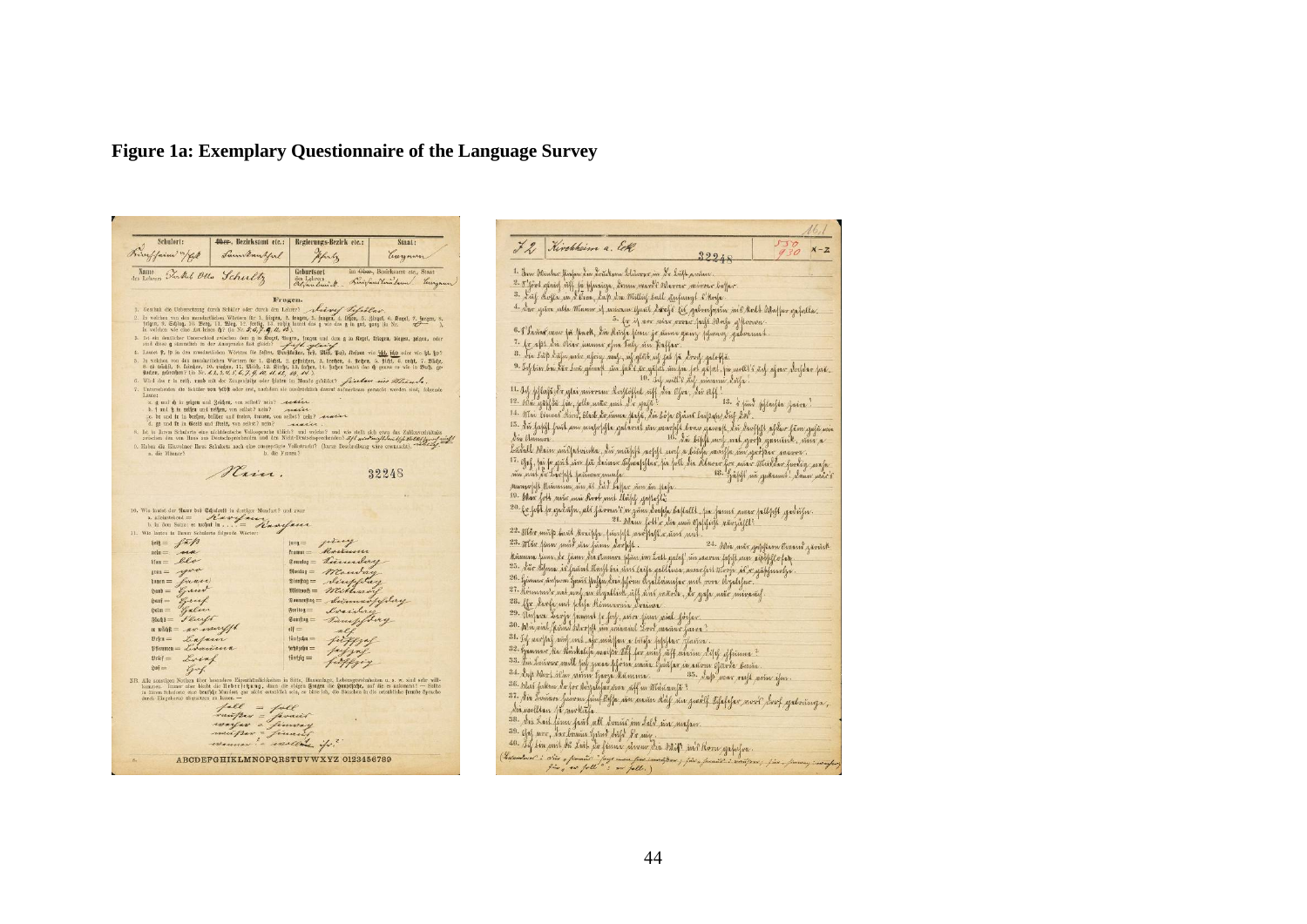# **Figure 1b: Exemplary Hand-Drawn Map by Georg Wenker**

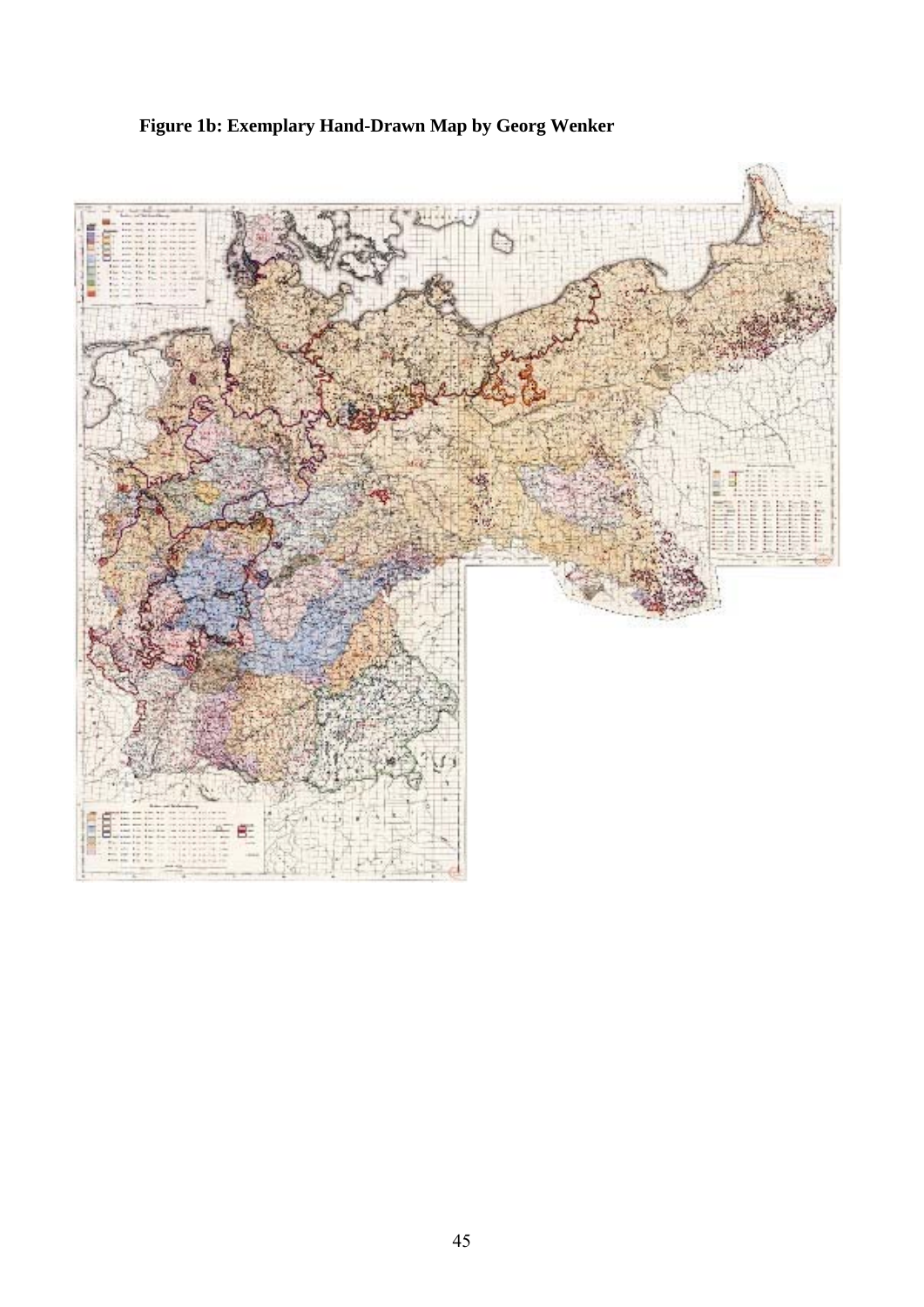

**Figure 2: Distribution of Religious Denomination in Southern Germany** 

*Notes: Similarity of all districts to the reference point Waldshut (marked). Red indicates highest familiarity and yellow indicates higher familiarity, while the green and blue indicate less familiarity. Data on religious denomination are taken from Steger et al. (1989).*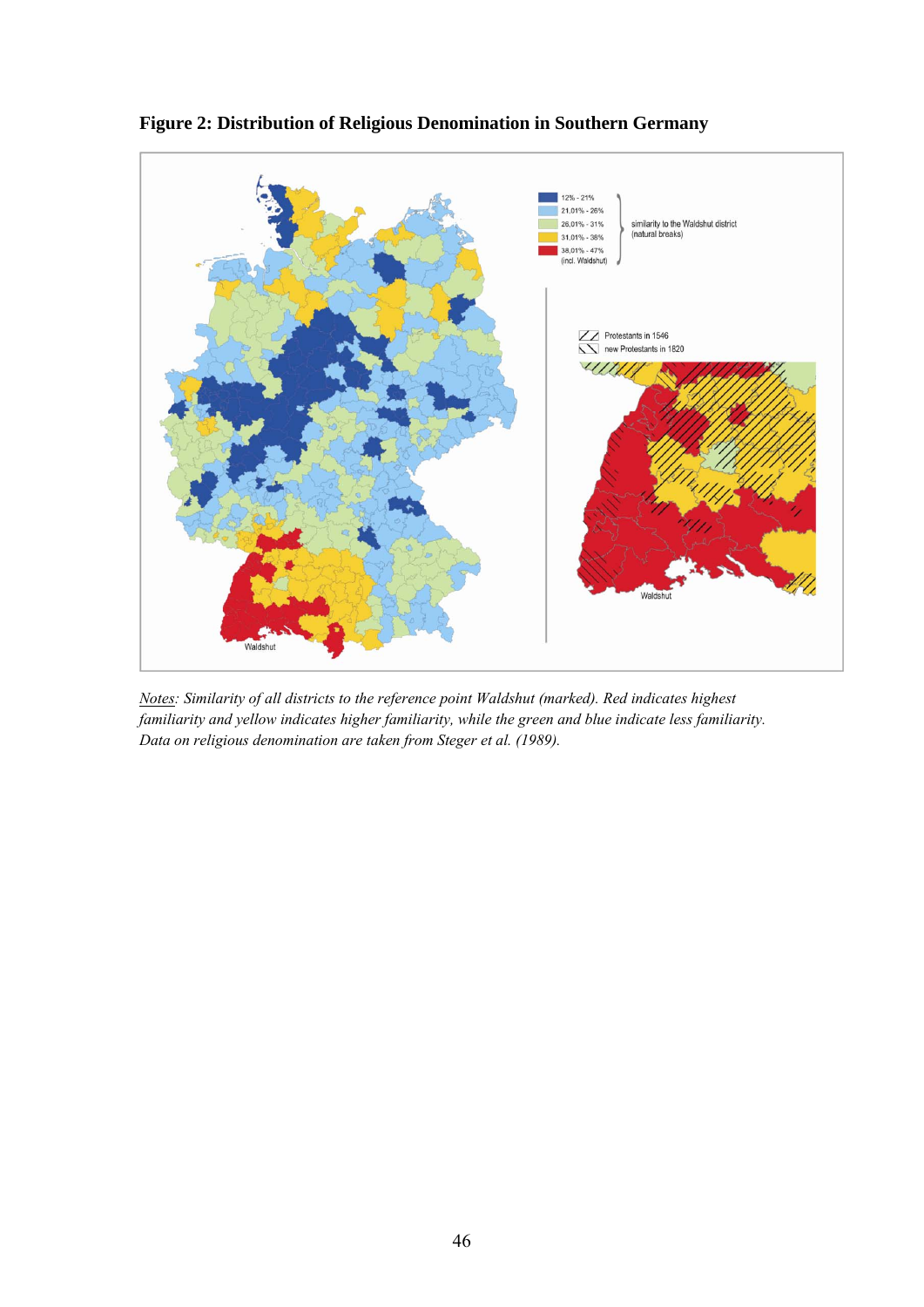



*Notes: Similarity of all districts to the reference point Goslar (white spot). Red indicates highest familiarity and warmer tints (yellow and green) indicate higher familiarity, while the bluish tints indicate less familiarity.*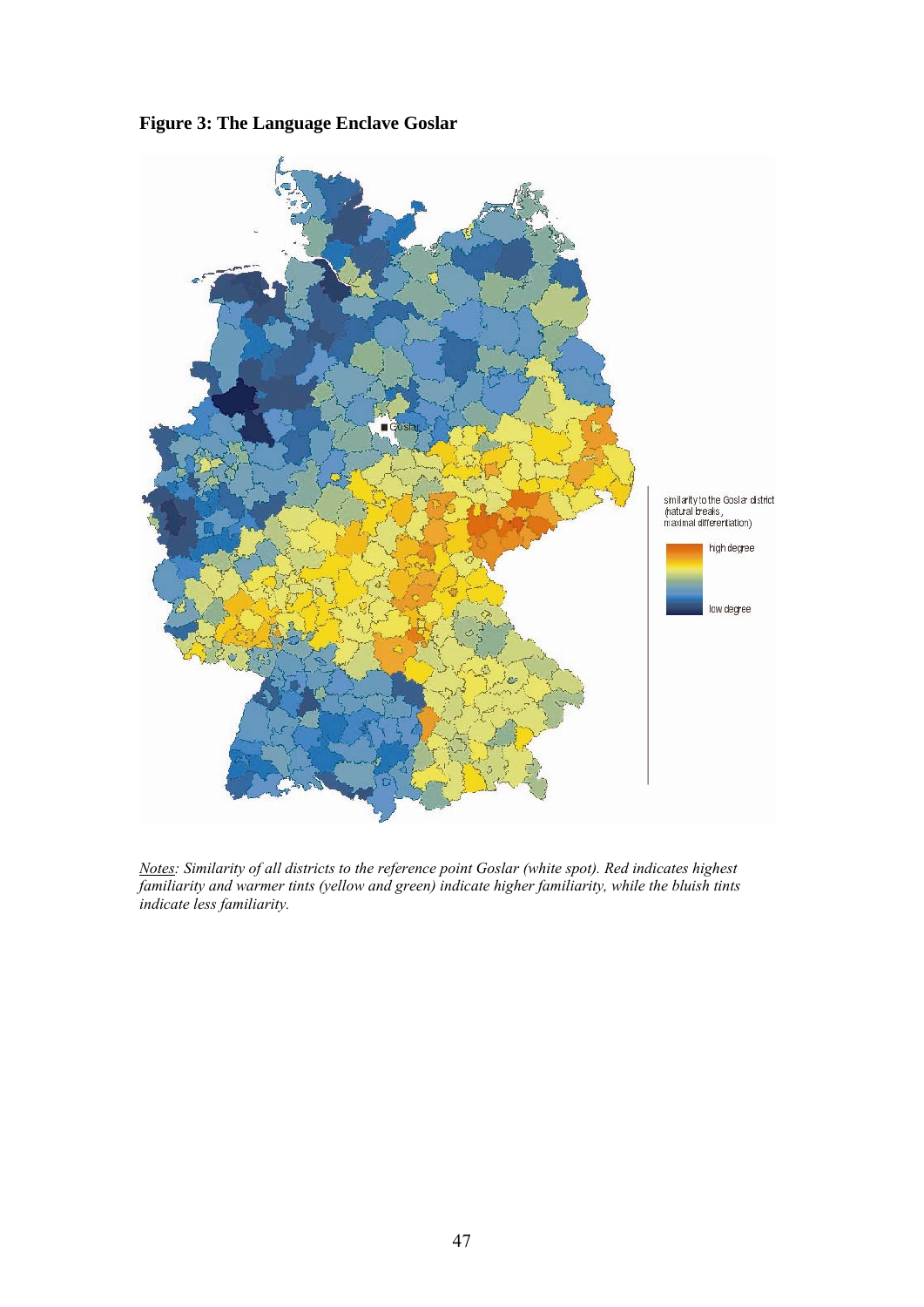# **Table A1: Extended Data Description**

| <b>Variable</b>                | <b>Description and Source</b>                                                                                                                                                                                                                                                                                                                                                                                                                                                                                                                                                                                                                                                                                                                                                                                                                                                                        |
|--------------------------------|------------------------------------------------------------------------------------------------------------------------------------------------------------------------------------------------------------------------------------------------------------------------------------------------------------------------------------------------------------------------------------------------------------------------------------------------------------------------------------------------------------------------------------------------------------------------------------------------------------------------------------------------------------------------------------------------------------------------------------------------------------------------------------------------------------------------------------------------------------------------------------------------------|
| Geographical Distance          | The geographical distance between two districts is calculated as Eucledian distance between each pair of districts' centroids.                                                                                                                                                                                                                                                                                                                                                                                                                                                                                                                                                                                                                                                                                                                                                                       |
| <b>Historical Border Dummy</b> | Historic borders refer to 38 member states and 4 independent cities that were part of the German Confederation at its<br>foundation in 1815. Data are taken from a map in <i>Putzger</i> – <i>Historischer Weltatlas</i> , $89th$ edition, 1965. The dummy equals<br>unity if a region pair does not belong to the same historic state.                                                                                                                                                                                                                                                                                                                                                                                                                                                                                                                                                              |
| Religious border dummy (1890)  | The districts' historic shares of Catholics and Protestants in 1890 are calculated from a map in Meyers Konversations<br>Lexikon, 4 <sup>th</sup> edition, 1885–1892. The dummy equals unity if a region pair has different religious affiliations, i.e. an above<br>average share of Catholics and Protestants respectively.                                                                                                                                                                                                                                                                                                                                                                                                                                                                                                                                                                        |
| Soil                           | Soil concerns the main limitation to agricultural exploitation. The variable distinguishes between regions that have no<br>limitation to agriculture and regions that have limitations due to less suitable soil characteristics.<br>1 no limitation to agricultural use<br>2 gravelly (over $35\%$ gravels diameter < 7.5 cm)<br>3 stony (presence of stones diameter $>$ 7.5 cm, impracticable mechanization)<br>4 lithic (coherent and hard rock within 50 cm)<br>5 concretionary (over 35% concretions diameter $\le$ 7.5 cm near the surface)<br>6 saline (electric conductivity $> 4$ mS.cm-1 within 100 cm)<br>7 others<br>For our purpose, we collapse all limitations and create a binary variable that distinguishes regions that are more or less<br>suitable for agriculture. The data stem from the European Soil Database (esdb) and are compiled by the European Soil Data<br>Centre. |
| Slope                          | Slope is measured as the difference between the maximum and minimum elevations in meters. Flat regions are regions with<br>a below average slope while steep regions are characterized by an above average slope.                                                                                                                                                                                                                                                                                                                                                                                                                                                                                                                                                                                                                                                                                    |